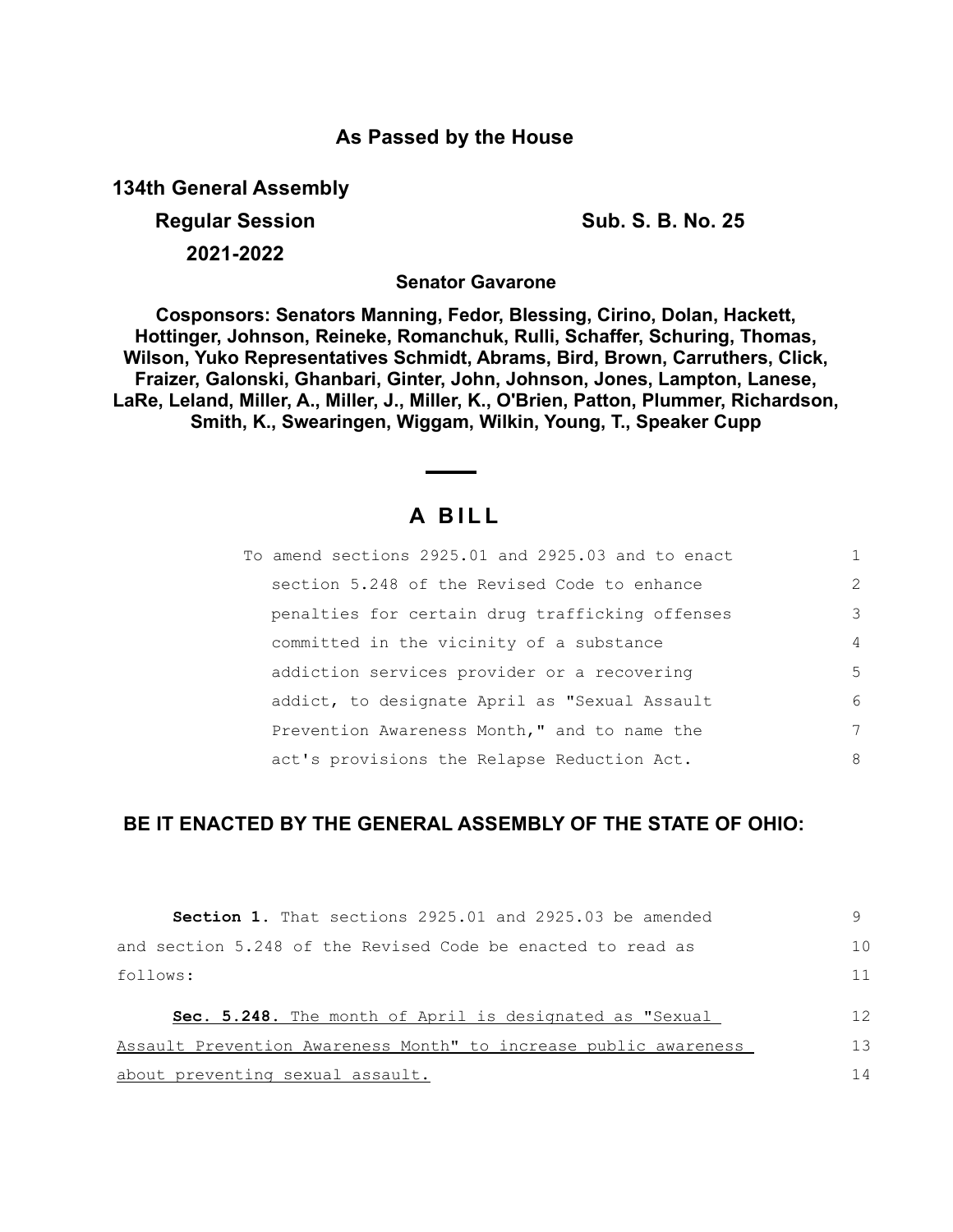**Sec. 2925.01.** As used in this chapter: (A) "Administer," "controlled substance," "controlled substance analog," "dispense," "distribute," "hypodermic," "manufacturer," "official written order," "person," "pharmacist," "pharmacy," "sale," "schedule I," "schedule II," "schedule III," "schedule IV," "schedule V," and "wholesaler" have the same meanings as in section 3719.01 of the Revised Code. (B) "Drug dependent person" and "drug of abuse" have the same meanings as in section 3719.011 of the Revised Code. (C) "Drug," "dangerous drug," "licensed health professional authorized to prescribe drugs," and "prescription" have the same meanings as in section 4729.01 of the Revised Code. (D) "Bulk amount" of a controlled substance means any of the following: (1) For any compound, mixture, preparation, or substance included in schedule I, schedule II, or schedule III, with the exception of any controlled substance analog, marihuana, cocaine, L.S.D., heroin, any fentanyl-related compound, and hashish and except as provided in division  $(D)(2)$ ,  $(5)$ , or  $(6)$ of this section, whichever of the following is applicable: (a) An amount equal to or exceeding ten grams or twentyfive unit doses of a compound, mixture, preparation, or substance that is or contains any amount of a schedule I opiate or opium derivative; 15 16 17 18 19 20 21 22 23 24 25 26 27 28 29 30 31 32 33 34 35 36 37 38 39 40

(b) An amount equal to or exceeding ten grams of a compound, mixture, preparation, or substance that is or contains any amount of raw or gum opium; 41 42 43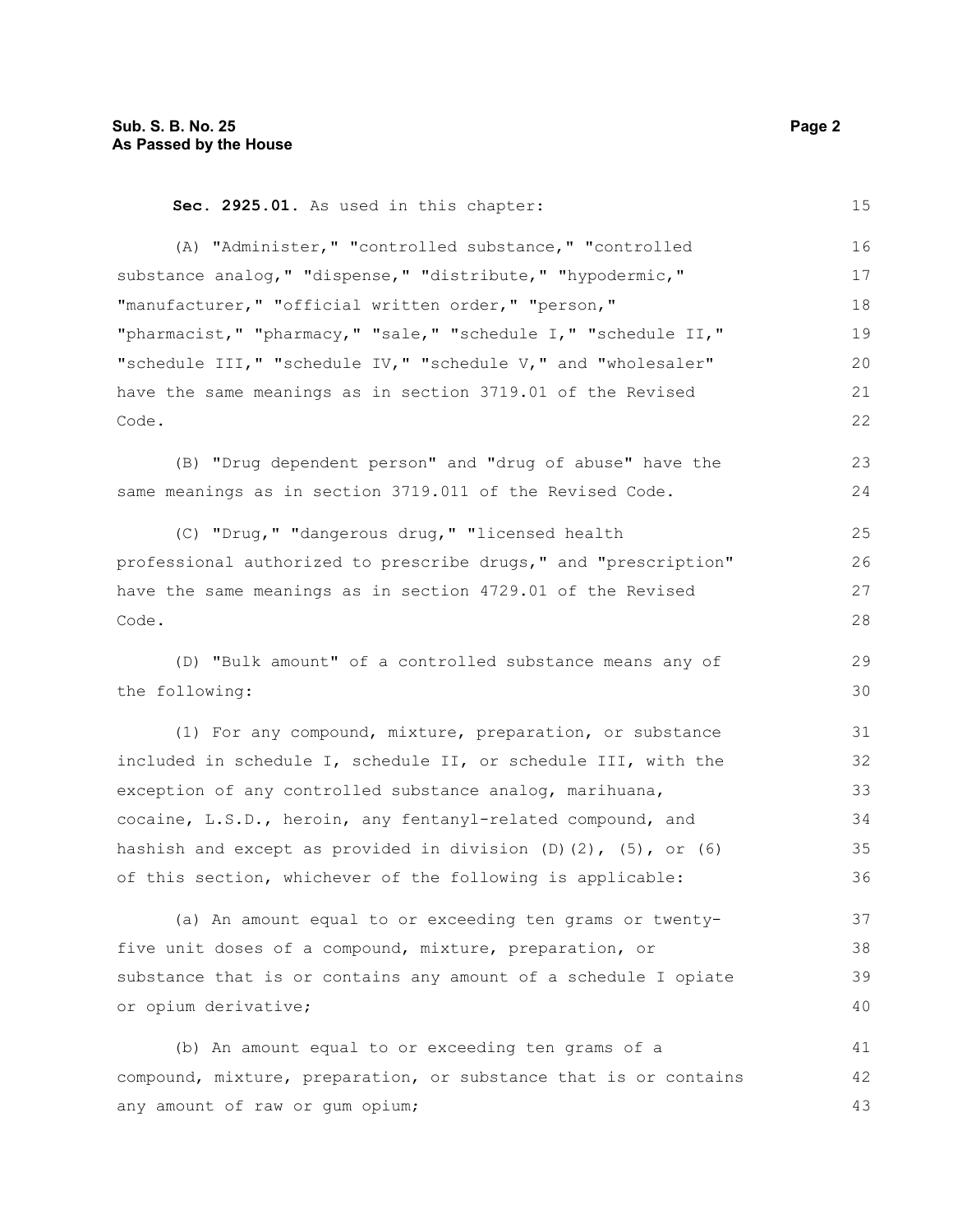#### **Sub. S. B. No. 25 Page 3 As Passed by the House**

(c) An amount equal to or exceeding thirty grams or ten unit doses of a compound, mixture, preparation, or substance that is or contains any amount of a schedule I hallucinogen other than tetrahydrocannabinol or lysergic acid amide, or a schedule I stimulant or depressant; 44 45 46 47 48

(d) An amount equal to or exceeding twenty grams or five times the maximum daily dose in the usual dose range specified in a standard pharmaceutical reference manual of a compound, mixture, preparation, or substance that is or contains any amount of a schedule II opiate or opium derivative; 49 50 51 52 53

(e) An amount equal to or exceeding five grams or ten unit doses of a compound, mixture, preparation, or substance that is or contains any amount of phencyclidine;

(f) An amount equal to or exceeding one hundred twenty grams or thirty times the maximum daily dose in the usual dose range specified in a standard pharmaceutical reference manual of a compound, mixture, preparation, or substance that is or contains any amount of a schedule II stimulant that is in a final dosage form manufactured by a person authorized by the "Federal Food, Drug, and Cosmetic Act," 52 Stat. 1040 (1938), 21 U.S.C.A. 301, as amended, and the federal drug abuse control laws, as defined in section 3719.01 of the Revised Code, that is or contains any amount of a schedule II depressant substance or a schedule II hallucinogenic substance; 57 58 59 60 61 62 63 64 65 66 67

(g) An amount equal to or exceeding three grams of a compound, mixture, preparation, or substance that is or contains any amount of a schedule II stimulant, or any of its salts or isomers, that is not in a final dosage form manufactured by a person authorized by the Federal Food, Drug, and Cosmetic Act and the federal drug abuse control laws. 68 69 70 71 72 73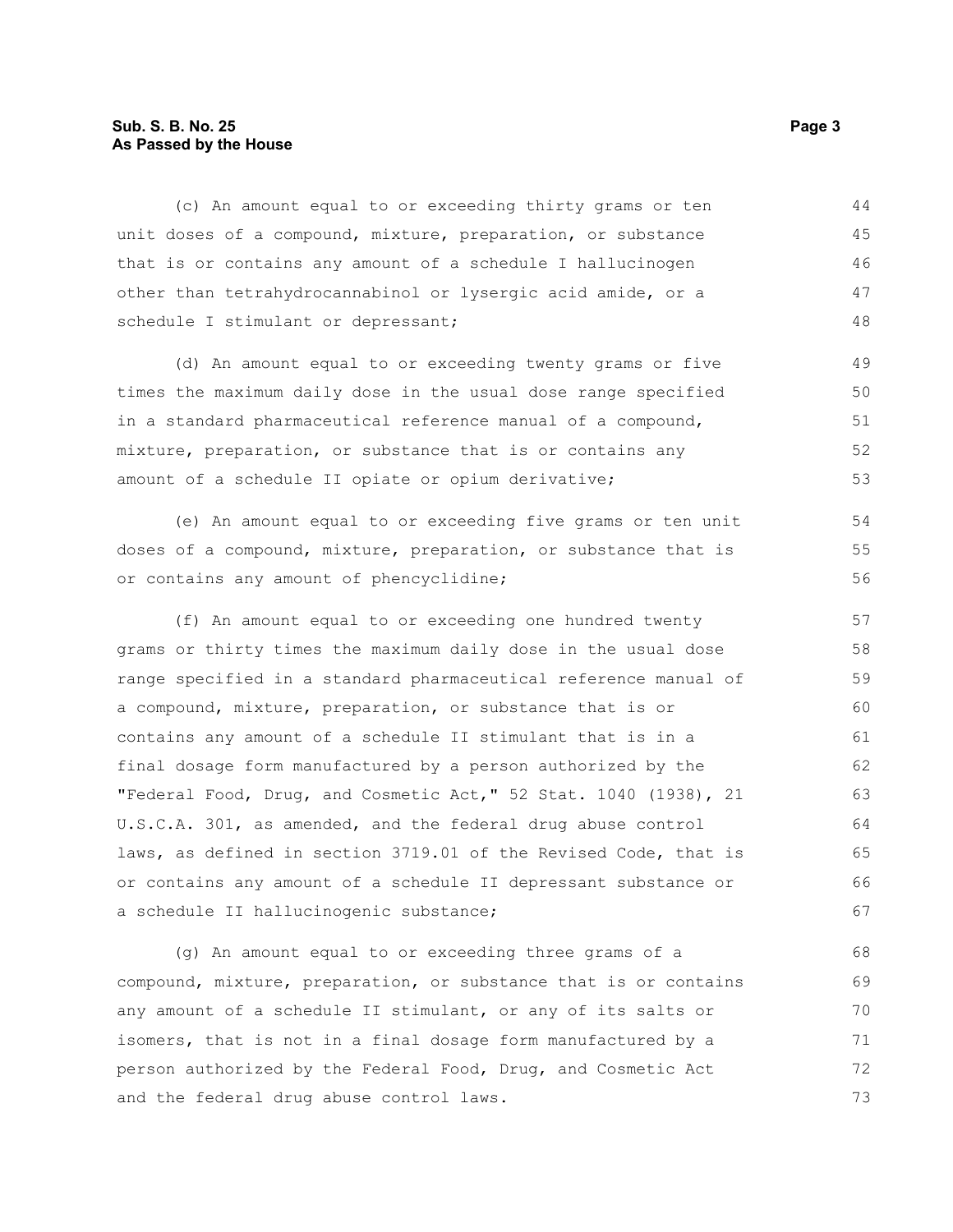#### **Sub. S. B. No. 25** Page 4 **As Passed by the House**

(2) An amount equal to or exceeding one hundred twenty grams or thirty times the maximum daily dose in the usual dose range specified in a standard pharmaceutical reference manual of a compound, mixture, preparation, or substance that is or contains any amount of a schedule III or IV substance other than an anabolic steroid or a schedule III opiate or opium derivative; 74 75 76 77 78 79 80

(3) An amount equal to or exceeding twenty grams or five times the maximum daily dose in the usual dose range specified in a standard pharmaceutical reference manual of a compound, mixture, preparation, or substance that is or contains any amount of a schedule III opiate or opium derivative; 81 82 83 84 85

(4) An amount equal to or exceeding two hundred fifty milliliters or two hundred fifty grams of a compound, mixture, preparation, or substance that is or contains any amount of a schedule V substance;

(5) An amount equal to or exceeding two hundred solid dosage units, sixteen grams, or sixteen milliliters of a compound, mixture, preparation, or substance that is or contains any amount of a schedule III anabolic steroid;

(6) For any compound, mixture, preparation, or substance that is a combination of a fentanyl-related compound and any other compound, mixture, preparation, or substance included in schedule III, schedule IV, or schedule V, if the defendant is charged with a violation of section 2925.11 of the Revised Code and the sentencing provisions set forth in divisions (C)(10)(b) and (C)(11) of that section will not apply regarding the defendant and the violation, the bulk amount of the controlled substance for purposes of the violation is the amount specified in division  $(D)$   $(1)$ ,  $(2)$ ,  $(3)$ ,  $(4)$ , or  $(5)$  of this section for 94 95 96 97 98 99 100 101 102 103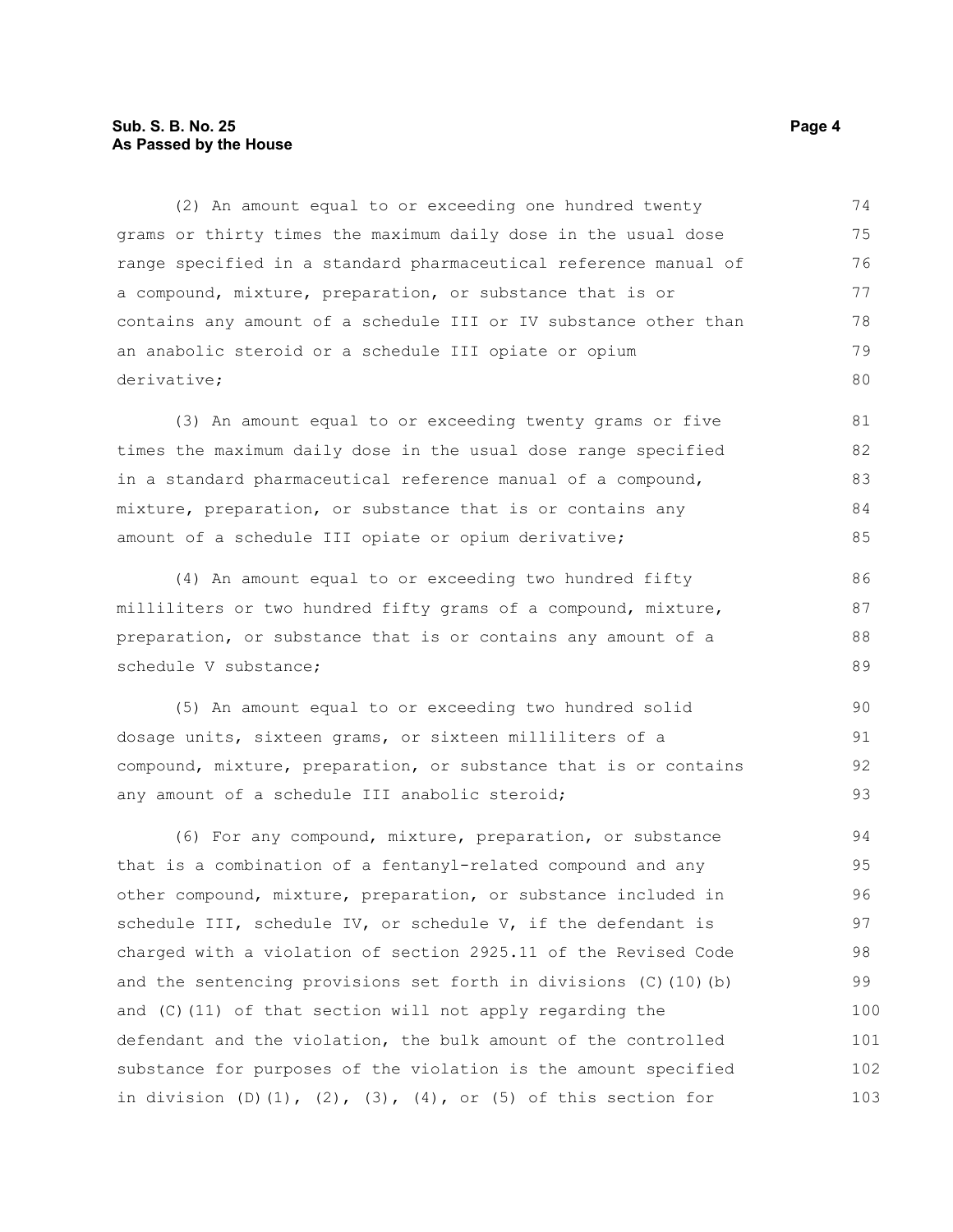the other schedule III, IV, or V controlled substance that is combined with the fentanyl-related compound. (E) "Unit dose" means an amount or unit of a compound, mixture, or preparation containing a controlled substance that is separately identifiable and in a form that indicates that it is the amount or unit by which the controlled substance is separately administered to or taken by an individual. (F) "Cultivate" includes planting, watering, fertilizing, or tilling. (G) "Drug abuse offense" means any of the following: (1) A violation of division (A) of section 2913.02 that constitutes theft of drugs, or a violation of section 2925.02, 2925.03, 2925.04, 2925.041, 2925.05, 2925.06, 2925.11, 2925.12, 2925.13, 2925.22, 2925.23, 2925.24, 2925.31, 2925.32, 2925.36, or 2925.37 of the Revised Code; (2) A violation of an existing or former law of this or any other state or of the United States that is substantially equivalent to any section listed in division (G)(1) of this section; (3) An offense under an existing or former law of this or any other state, or of the United States, of which planting, cultivating, harvesting, processing, making, manufacturing, producing, shipping, transporting, delivering, acquiring, possessing, storing, distributing, dispensing, selling, inducing another to use, administering to another, using, or otherwise dealing with a controlled substance is an element; (4) A conspiracy to commit, attempt to commit, or 104 105 106 107 108 109 110 111 112 113 114 115 116 117 118 119 120 121 122 123 124 125 126 127 128 129 130

complicity in committing or attempting to commit any offense under division  $(G)$ (1),  $(2)$ , or  $(3)$  of this section. 131 132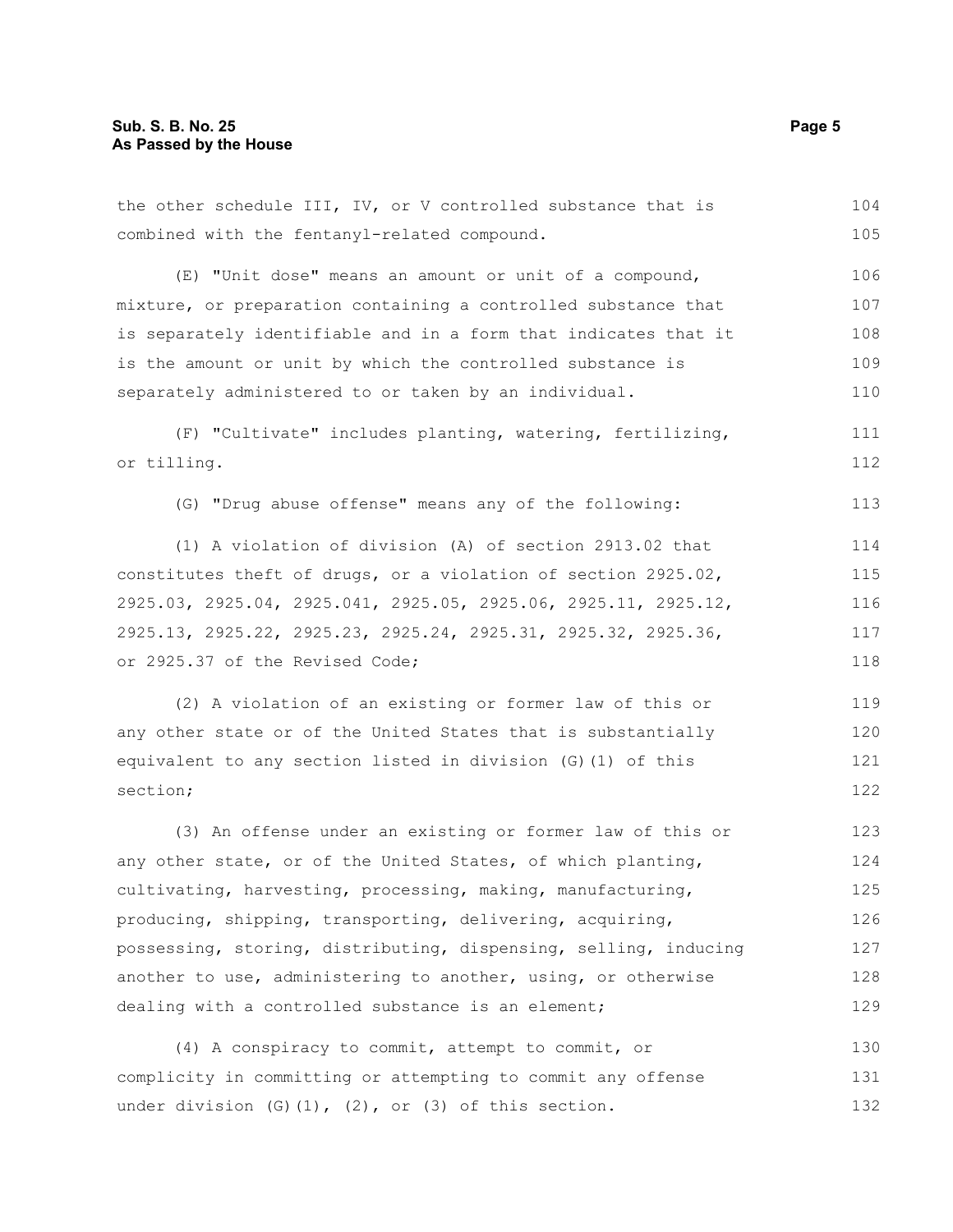### **Sub. S. B. No. 25** Page 6 **As Passed by the House**

| (H) "Felony drug abuse offense" means any drug abuse            | 133 |
|-----------------------------------------------------------------|-----|
| offense that would constitute a felony under the laws of this   | 134 |
| state, any other state, or the United States.                   | 135 |
| (I) "Harmful intoxicant" does not include beer or               | 136 |
| intoxicating liquor but means any of the following:             | 137 |
| (1) Any compound, mixture, preparation, or substance the        | 138 |
| gas, fumes, or vapor of which when inhaled can induce           | 139 |
| intoxication, excitement, giddiness, irrational behavior,       | 140 |
| depression, stupefaction, paralysis, unconsciousness,           | 141 |
| asphyxiation, or other harmful physiological effects, and       | 142 |
| includes, but is not limited to, any of the following:          | 143 |
| (a) Any volatile organic solvent, plastic cement, model         | 144 |
| cement, fingernail polish remover, lacquer thinner, cleaning    | 145 |
| fluid, qasoline, or other preparation containing a volatile     | 146 |
| organic solvent;                                                | 147 |
| (b) Any aerosol propellant;                                     | 148 |
| (c) Any fluorocarbon refrigerant;                               | 149 |
| (d) Any anesthetic gas.                                         | 150 |
| (2) Gamma Butyrolactone;                                        | 151 |
| (3) 1,4 Butanediol.                                             | 152 |
| (J) "Manufacture" means to plant, cultivate, harvest,           | 153 |
| process, make, prepare, or otherwise engage in any part of the  | 154 |
| production of a drug, by propagation, extraction, chemical      | 155 |
| synthesis, or compounding, or any combination of the same, and  | 156 |
| includes packaging, repackaging, labeling, and other activities | 157 |
| incident to production.                                         | 158 |

(K) "Possess" or "possession" means having control over a 159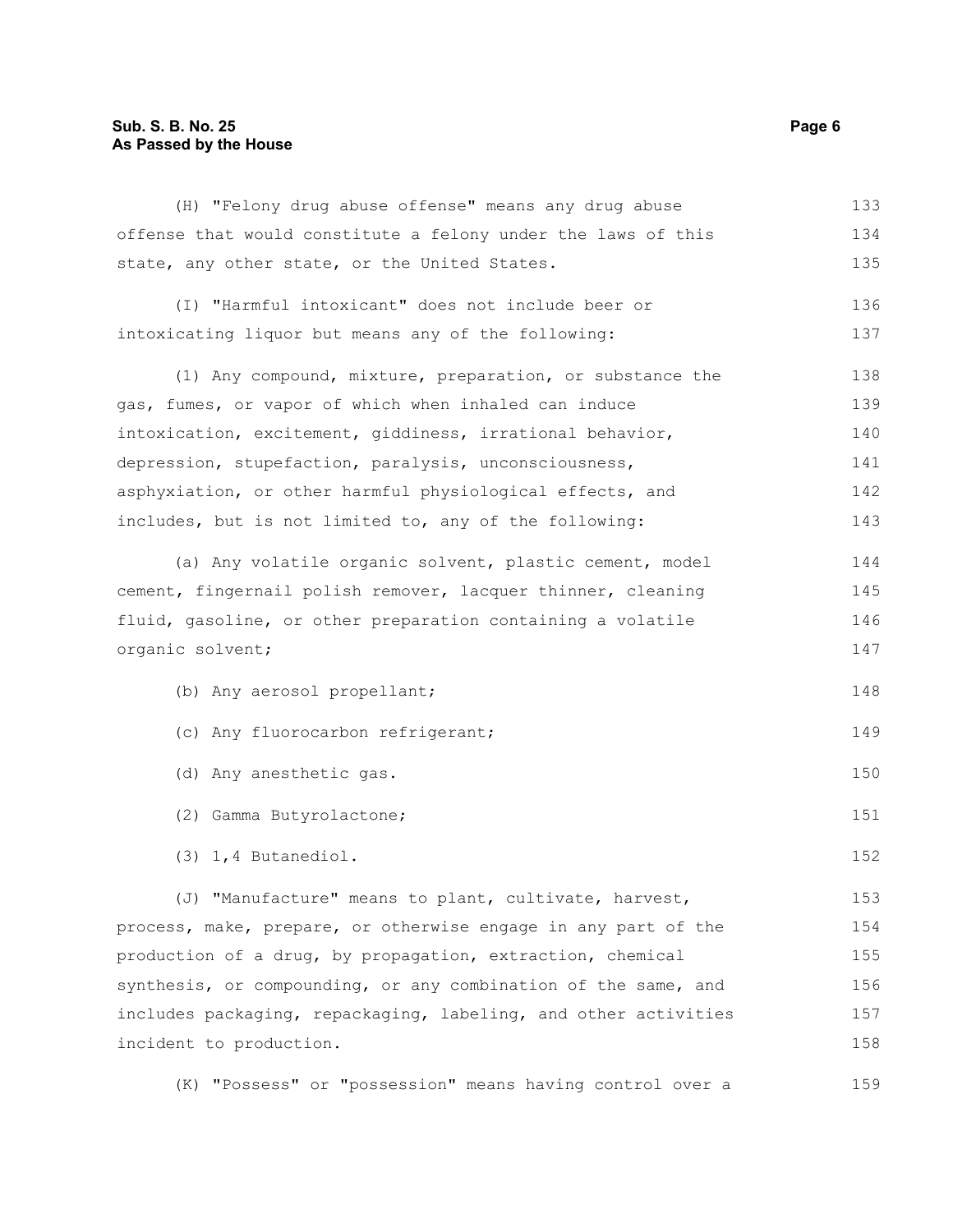#### **Sub. S. B. No. 25 Page 7 Page 7 Page 7 Page 7 Page 7 Page 7 Page 7 Page 7 Page 7 Page 7 Page 7 As Passed by the House**

thing or substance, but may not be inferred solely from mere access to the thing or substance through ownership or occupation of the premises upon which the thing or substance is found. 160 161 162

(L) "Sample drug" means a drug or pharmaceutical preparation that would be hazardous to health or safety if used without the supervision of a licensed health professional authorized to prescribe drugs, or a drug of abuse, and that, at one time, had been placed in a container plainly marked as a sample by a manufacturer. 163 164 165 166 167 168

(M) "Standard pharmaceutical reference manual" means the current edition, with cumulative changes if any, of references that are approved by the state board of pharmacy. 169 170 171

(N) "Juvenile" means a person under eighteen years of age. 172

(O) "Counterfeit controlled substance" means any of the following: 173 174

(1) Any drug that bears, or whose container or label bears, a trademark, trade name, or other identifying mark used without authorization of the owner of rights to that trademark, trade name, or identifying mark; 175 176 177 178

(2) Any unmarked or unlabeled substance that is represented to be a controlled substance manufactured, processed, packed, or distributed by a person other than the person that manufactured, processed, packed, or distributed it; 179 180 181 182

(3) Any substance that is represented to be a controlled substance but is not a controlled substance or is a different controlled substance; 183 184 185

(4) Any substance other than a controlled substance that a reasonable person would believe to be a controlled substance 186 187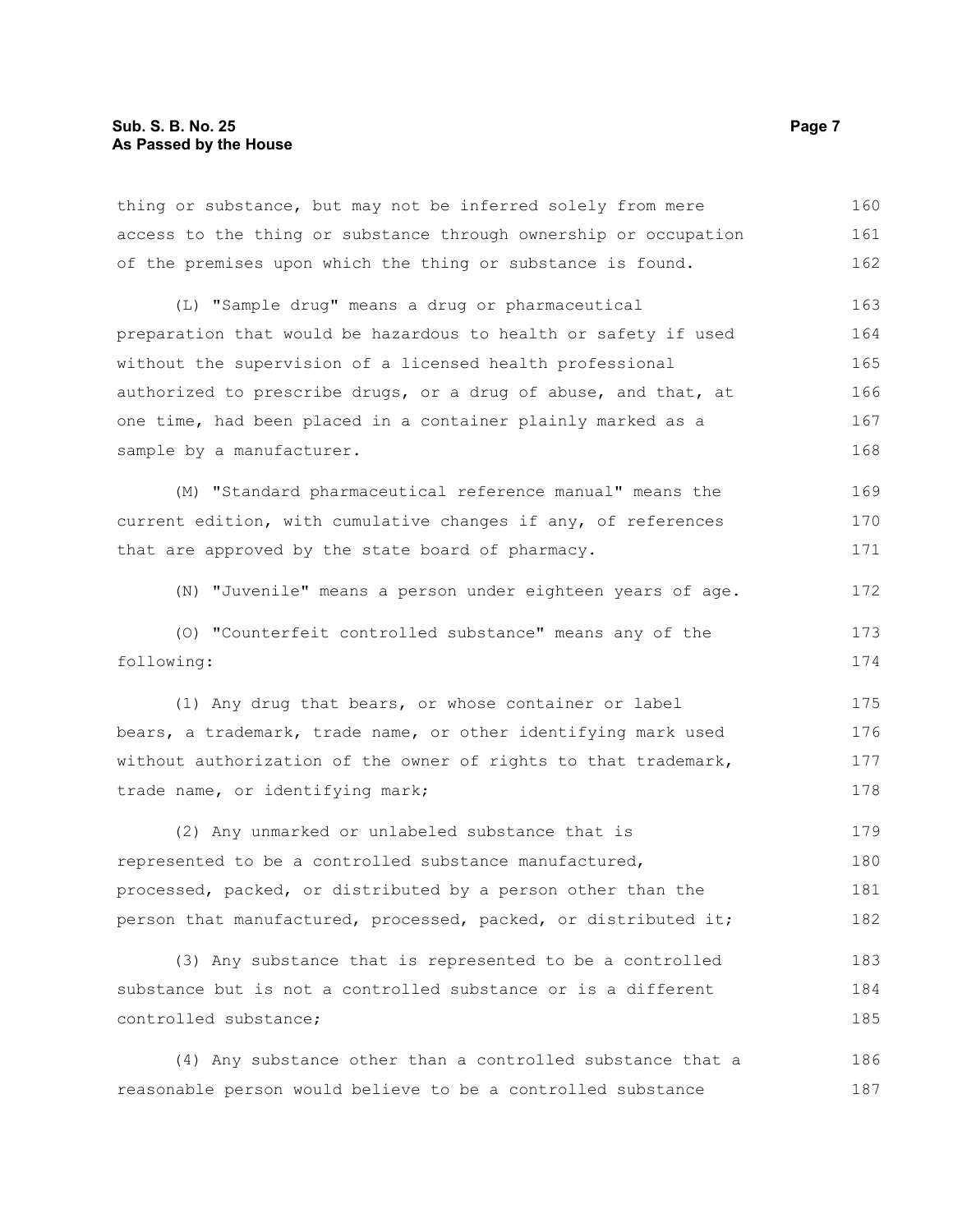because of its similarity in shape, size, and color, or its markings, labeling, packaging, distribution, or the price for which it is sold or offered for sale. 188 189 190

(P) An offense is "committed in the vicinity of a school" if the offender commits the offense on school premises, in a school building, or within one thousand feet of the boundaries of any school premises, regardless of whether the offender knows the offense is being committed on school premises, in a school building, or within one thousand feet of the boundaries of any school premises. 191 192 193 194 195 196 197

(Q) "School" means any school operated by a board of education, any community school established under Chapter 3314. of the Revised Code, or any nonpublic school for which the state board of education prescribes minimum standards under section 3301.07 of the Revised Code, whether or not any instruction, extracurricular activities, or training provided by the school is being conducted at the time a criminal offense is committed. 198 199 200 201 202 203 204

(R) "School premises" means either of the following:

(1) The parcel of real property on which any school is situated, whether or not any instruction, extracurricular activities, or training provided by the school is being conducted on the premises at the time a criminal offense is committed; 206 207 208 209 210

(2) Any other parcel of real property that is owned or leased by a board of education of a school, the governing authority of a community school established under Chapter 3314. of the Revised Code, or the governing body of a nonpublic school for which the state board of education prescribes minimum standards under section 3301.07 of the Revised Code and on which 211 212 213 214 215 216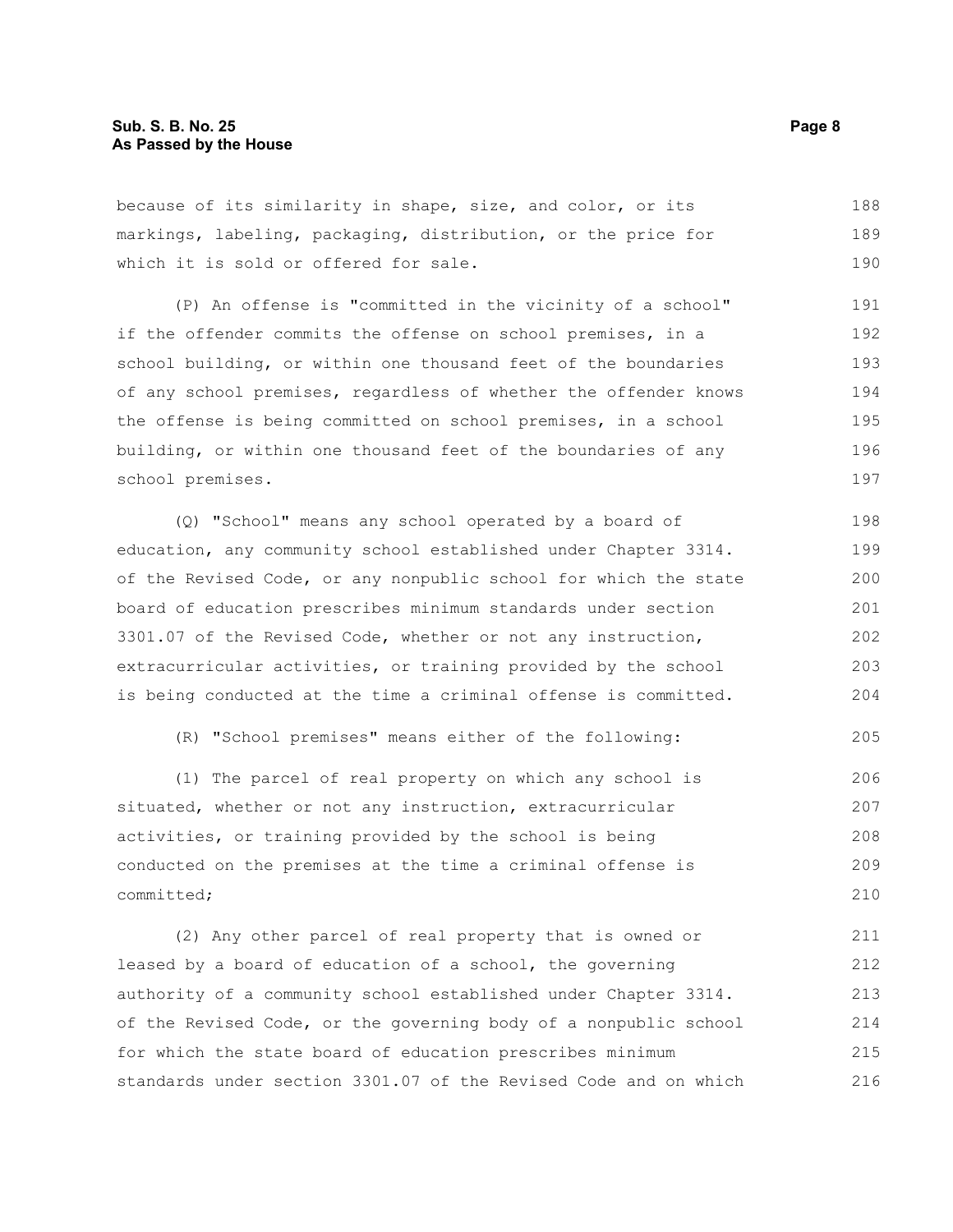#### **Sub. S. B. No. 25 Page 9 As Passed by the House**

some of the instruction, extracurricular activities, or training of the school is conducted, whether or not any instruction, extracurricular activities, or training provided by the school is being conducted on the parcel of real property at the time a criminal offense is committed. 217 218 219 220 221

(S) "School building" means any building in which any of the instruction, extracurricular activities, or training provided by a school is conducted, whether or not any instruction, extracurricular activities, or training provided by the school is being conducted in the school building at the time a criminal offense is committed.

(T) "Disciplinary counsel" means the disciplinary counsel appointed by the board of commissioners on grievances and discipline of the supreme court under the Rules for the Government of the Bar of Ohio. 228 229 230 231

(U) "Certified grievance committee" means a duly constituted and organized committee of the Ohio state bar association or of one or more local bar associations of the state of Ohio that complies with the criteria set forth in Rule V, section 6 of the Rules for the Government of the Bar of Ohio. 232 233 234 235 236

(V) "Professional license" means any license, permit, certificate, registration, qualification, admission, temporary license, temporary permit, temporary certificate, or temporary registration that is described in divisions  $(W)$  (1) to (37) of this section and that qualifies a person as a professionally licensed person. 237 238 239 240 241 242

(W) "Professionally licensed person" means any of the following: 243 244

(1) A person who has received a certificate or temporary 245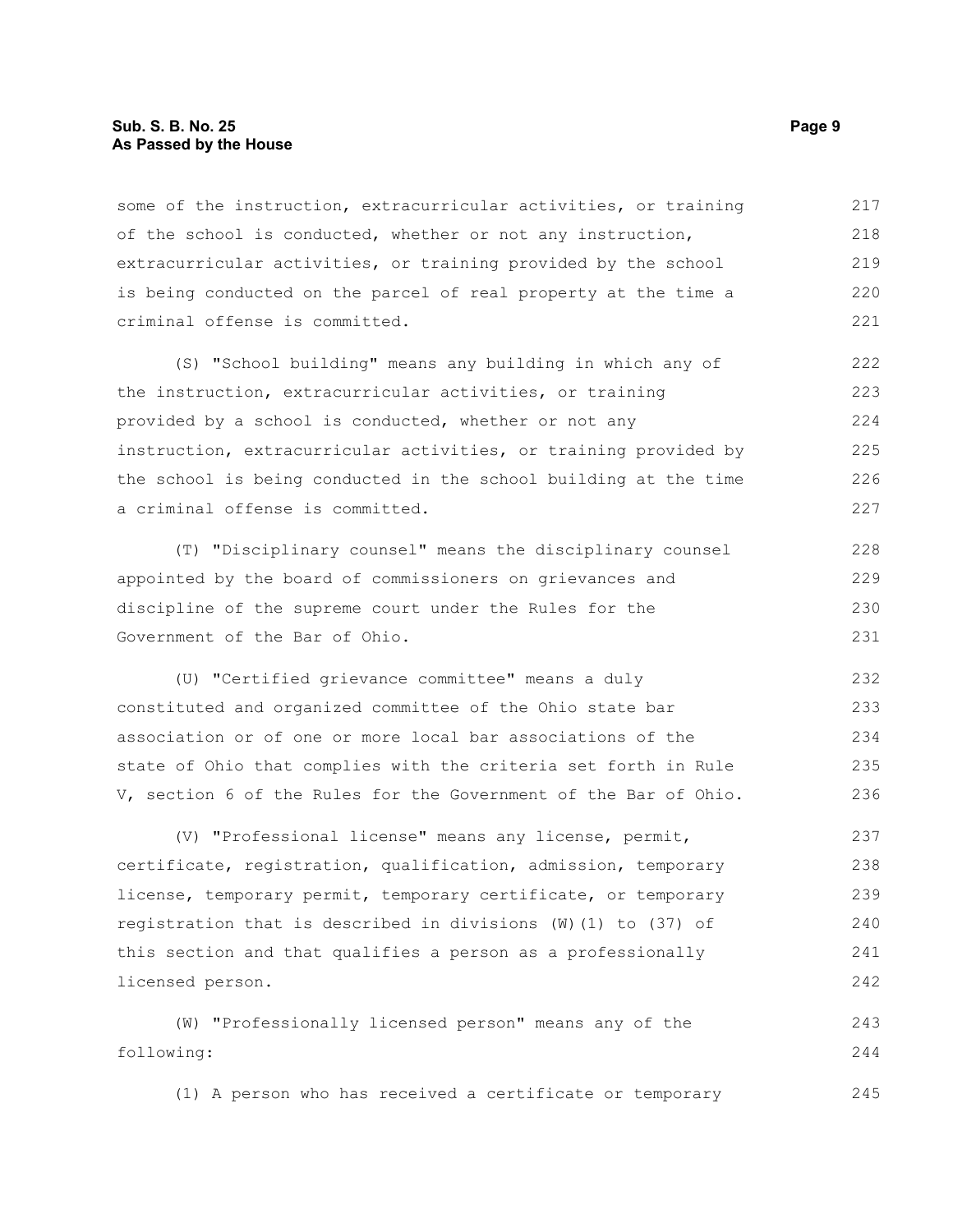certificate as a certified public accountant or who has registered as a public accountant under Chapter 4701. of the Revised Code and who holds an Ohio permit issued under that chapter; 246 247 248 249

(2) A person who holds a certificate of qualification to practice architecture issued or renewed and registered under Chapter 4703. of the Revised Code; 250 251 252

(3) A person who is registered as a landscape architect under Chapter 4703. of the Revised Code or who holds a permit as a landscape architect issued under that chapter; 253 254 255

(4) A person licensed under Chapter 4707. of the Revised Code; 256 257

(5) A person who has been issued a certificate of registration as a registered barber under Chapter 4709. of the Revised Code; 258 259 260

(6) A person licensed and regulated to engage in the business of a debt pooling company by a legislative authority, under authority of Chapter 4710. of the Revised Code; 261 262 263

(7) A person who has been issued a cosmetologist's license, hair designer's license, manicurist's license, esthetician's license, natural hair stylist's license, advanced cosmetologist's license, advanced hair designer's license, advanced manicurist's license, advanced esthetician's license, advanced natural hair stylist's license, cosmetology instructor's license, hair design instructor's license, manicurist instructor's license, esthetics instructor's license, natural hair style instructor's license, independent contractor's license, or tanning facility permit under Chapter 4713. of the Revised Code; 264 265 266 267 268 269 270 271 272 273 274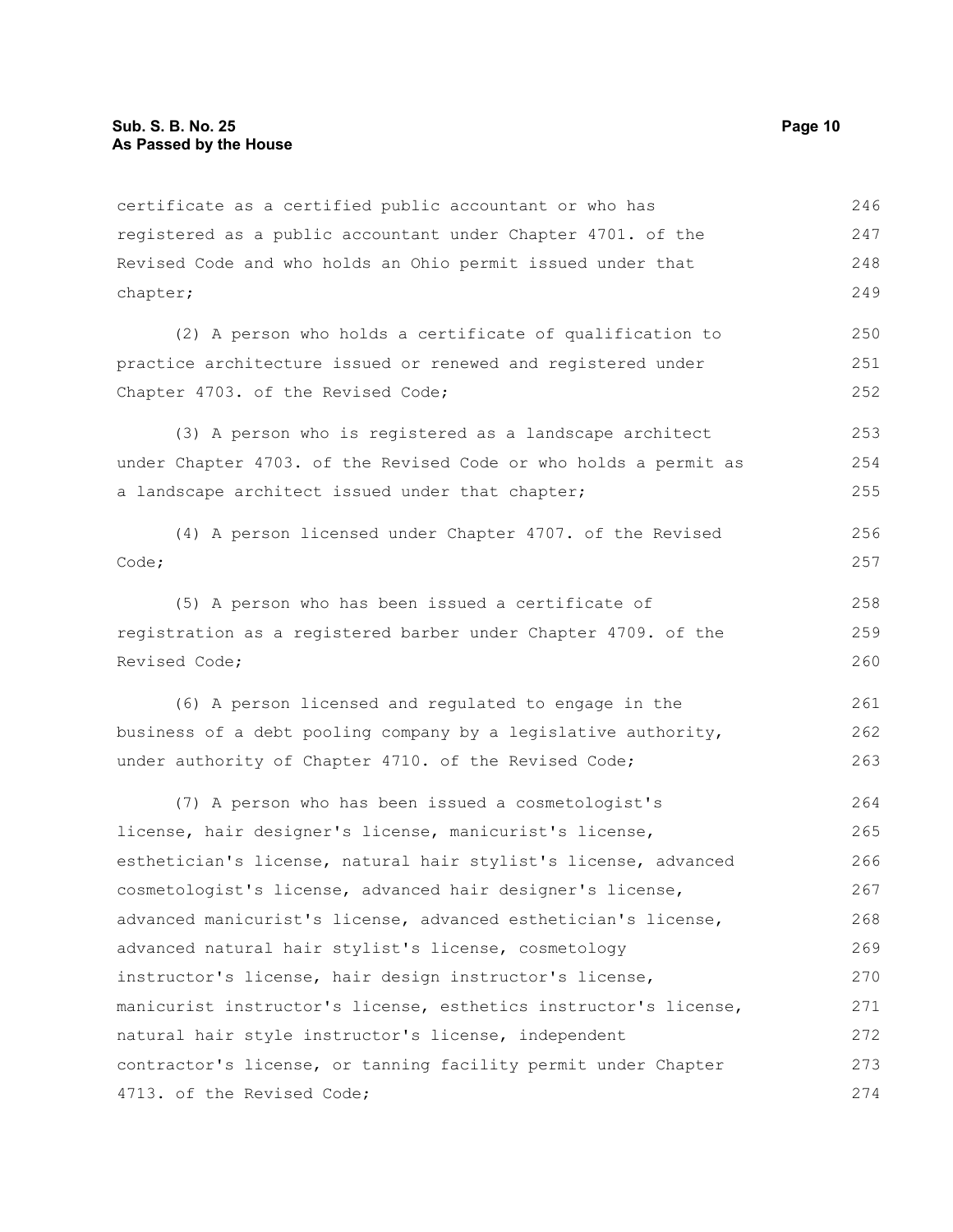### **Sub. S. B. No. 25** Page 11 **As Passed by the House**

| (8) A person who has been issued a license to practice           | 275 |
|------------------------------------------------------------------|-----|
| dentistry, a general anesthesia permit, a conscious sedation     | 276 |
| permit, a limited resident's license, a limited teaching         | 277 |
| license, a dental hygienist's license, or a dental hygienist's   | 278 |
| teacher's certificate under Chapter 4715. of the Revised Code;   | 279 |
| (9) A person who has been issued an embalmer's license, a        | 280 |
| funeral director's license, a funeral home license, or a         | 281 |
| crematory license, or who has been registered for an embalmer's  | 282 |
| or funeral director's apprenticeship under Chapter 4717. of the  | 283 |
| Revised Code;                                                    | 284 |
| (10) A person who has been licensed as a registered nurse        | 285 |
| or practical nurse, or who has been issued a certificate for the | 286 |
| practice of nurse-midwifery under Chapter 4723. of the Revised   | 287 |
| Code;                                                            | 288 |
| (11) A person who has been licensed to practice optometry        | 289 |
| or to engage in optical dispensing under Chapter 4725. of the    | 290 |
| Revised Code;                                                    | 291 |
| (12) A person licensed to act as a pawnbroker under              | 292 |
| Chapter 4727. of the Revised Code;                               | 293 |
| (13) A person licensed to act as a precious metals dealer        | 294 |
| under Chapter 4728. of the Revised Code;                         | 295 |
| (14) A person licensed under Chapter 4729. of the Revised        | 296 |
| Code as a pharmacist or pharmacy intern or registered under that | 297 |
| chapter as a registered pharmacy technician, certified pharmacy  | 298 |
| technician, or pharmacy technician trainee;                      | 299 |
| (15) A person licensed under Chapter 4729. of the Revised        | 300 |
| Code as a manufacturer of dangerous drugs, outsourcing facility, | 301 |
| third-party logistics provider, repackager of dangerous drugs,   | 302 |
| wholesale distributor of dangerous drugs, or terminal            | 303 |
|                                                                  |     |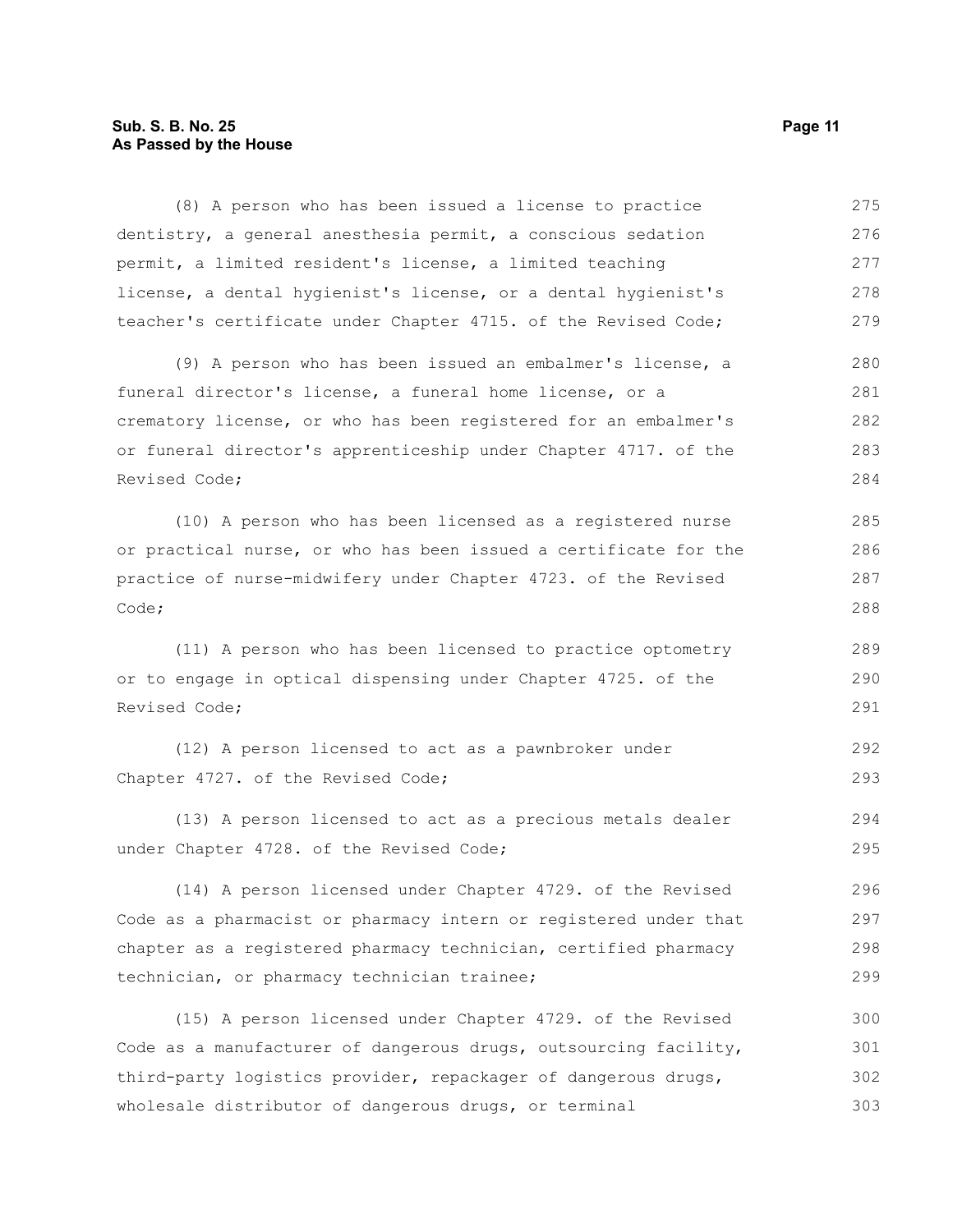distributor of dangerous drugs;

|                                                    |  |  |  |  |  | (16) A person who is authorized to practice as a physician | 305 |
|----------------------------------------------------|--|--|--|--|--|------------------------------------------------------------|-----|
| assistant under Chapter 4730. of the Revised Code; |  |  |  |  |  |                                                            | 306 |

(17) A person who has been issued a license to practice medicine and surgery, osteopathic medicine and surgery, or podiatric medicine and surgery under Chapter 4731. of the Revised Code or has been issued a certificate to practice a limited branch of medicine under that chapter; 307 308 309 310 311

(18) A person licensed as a psychologist or school psychologist under Chapter 4732. of the Revised Code; 312 313

(19) A person registered to practice the profession of engineering or surveying under Chapter 4733. of the Revised Code; 314 315 316

(20) A person who has been issued a license to practice chiropractic under Chapter 4734. of the Revised Code; 317 318

(21) A person licensed to act as a real estate broker or real estate salesperson under Chapter 4735. of the Revised Code; 319 320

(22) A person registered as a registered environmental health specialist under Chapter 4736. of the Revised Code; 321 322

(23) A person licensed to operate or maintain a junkyard under Chapter 4737. of the Revised Code; 323 324

(24) A person who has been issued a motor vehicle salvage dealer's license under Chapter 4738. of the Revised Code; 325 326

(25) A person who has been licensed to act as a steam engineer under Chapter 4739. of the Revised Code; 327 328

(26) A person who has been issued a license or temporary permit to practice veterinary medicine or any of its branches, 329 330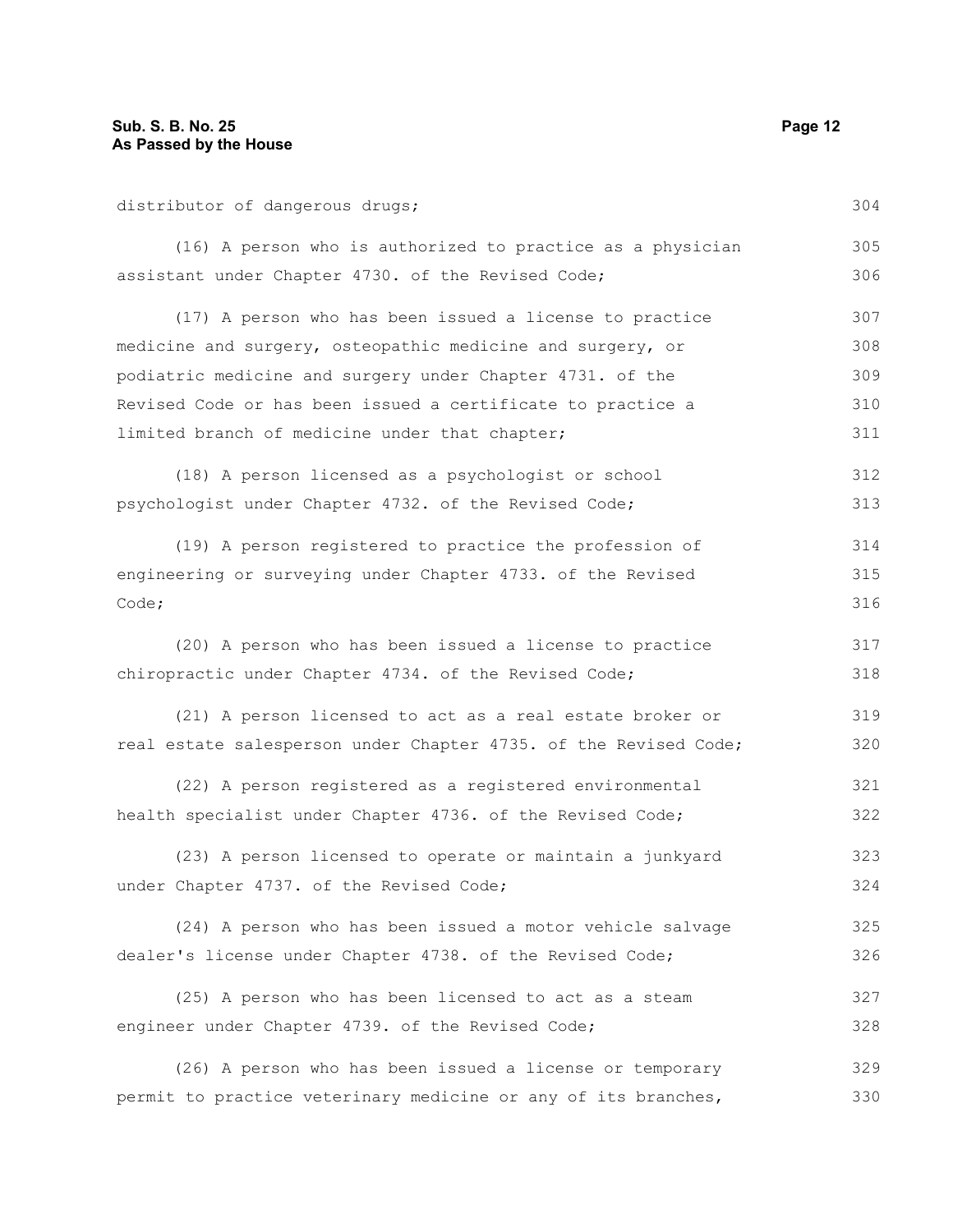or who is registered as a graduate animal technician under Chapter 4741. of the Revised Code; (27) A person who has been issued a hearing aid dealer's or fitter's license or trainee permit under Chapter 4747. of the Revised Code; (28) A person who has been issued a class A, class B, or class C license or who has been registered as an investigator or security guard employee under Chapter 4749. of the Revised Code; (29) A person licensed to practice as a nursing home administrator under Chapter 4751. of the Revised Code; (30) A person licensed to practice as a speech-language pathologist or audiologist under Chapter 4753. of the Revised Code; (31) A person issued a license as an occupational therapist or physical therapist under Chapter 4755. of the Revised Code; (32) A person who is licensed as a licensed professional clinical counselor, licensed professional counselor, social worker, independent social worker, independent marriage and family therapist, or marriage and family therapist, or registered as a social work assistant under Chapter 4757. of the Revised Code; 331 332 333 334 335 336 337 338 339 340 341 342 343 344 345 346 347 348 349 350 351 352

(33) A person issued a license to practice dietetics under Chapter 4759. of the Revised Code;

(34) A person who has been issued a license or limited permit to practice respiratory therapy under Chapter 4761. of the Revised Code; 355 356 357

(35) A person who has been issued a real estate appraiser 358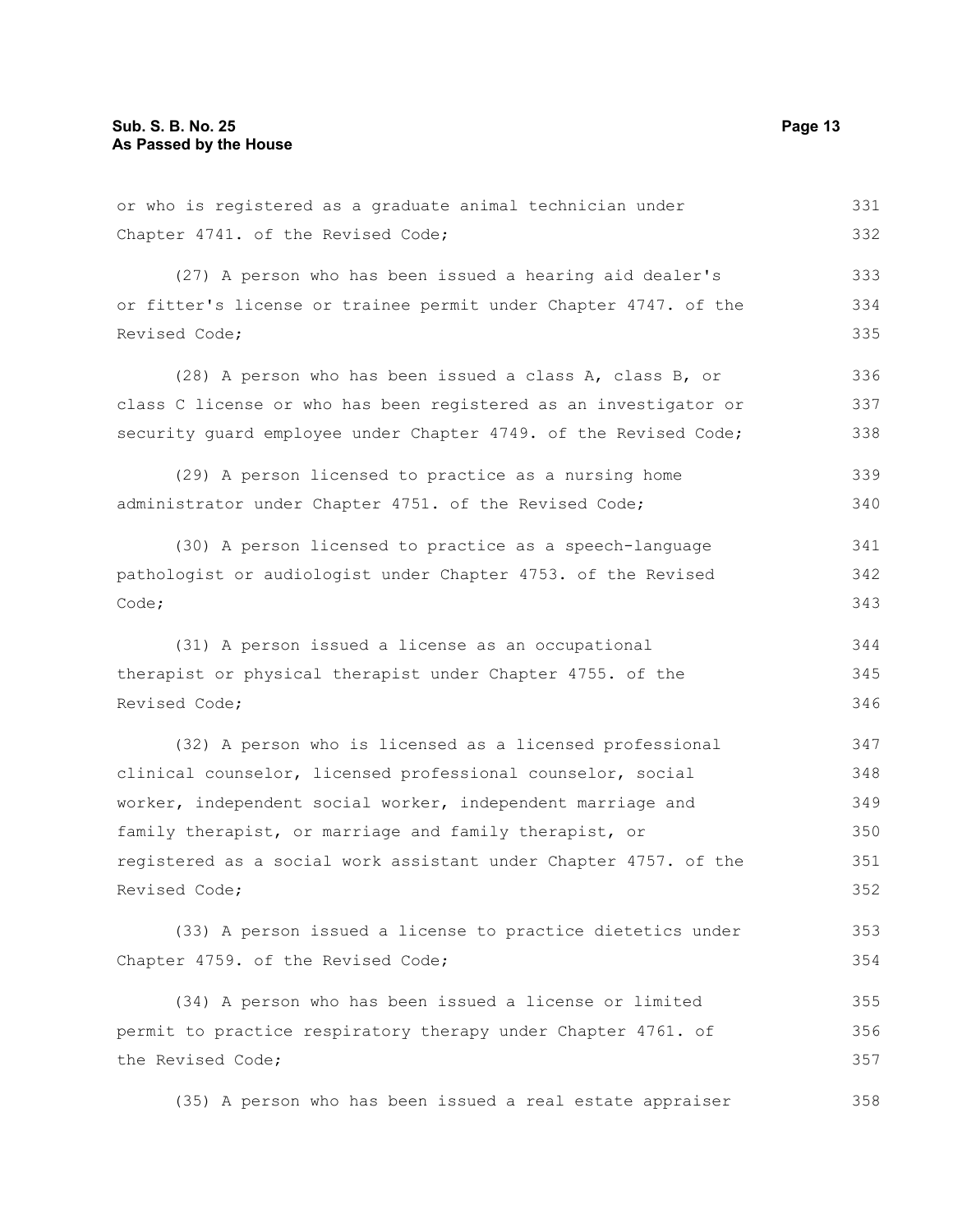| certificate under Chapter 4763. of the Revised Code;              | 359 |
|-------------------------------------------------------------------|-----|
| (36) A person who has been issued a home inspector license        | 360 |
| under Chapter 4764. of the Revised Code;                          | 361 |
| (37) A person who has been admitted to the bar by order of        | 362 |
| the supreme court in compliance with its prescribed and           | 363 |
| published rules.                                                  | 364 |
| (X) "Cocaine" means any of the following:                         | 365 |
| (1) A cocaine salt, isomer, or derivative, a salt of a            | 366 |
| cocaine isomer or derivative, or the base form of cocaine;        | 367 |
| (2) Coca leaves or a salt, compound, derivative, or               | 368 |
| preparation of coca leaves, including ecgonine, a salt, isomer,   | 369 |
| or derivative of ecgonine, or a salt of an isomer or derivative   | 370 |
| of ecgonine;                                                      | 371 |
| (3) A salt, compound, derivative, or preparation of a             | 372 |
| substance identified in division $(X)$ (1) or (2) of this section | 373 |
| that is chemically equivalent to or identical with any of those   | 374 |
| substances, except that the substances shall not include          | 375 |
| decocainized coca leaves or extraction of coca leaves if the      | 376 |
| extractions do not contain cocaine or ecgonine.                   | 377 |
| (Y) "L.S.D." means lysergic acid diethylamide.                    | 378 |
| (Z) "Hashish" means a resin or a preparation of a resin to        | 379 |
| which both of the following apply:                                | 380 |
| (1) It is contained in or derived from any part of the            | 381 |
| plant of the genus cannabis, whether in solid form or in a        | 382 |
| liquid concentrate, liquid extract, or liquid distillate form.    | 383 |
| (2) It has a delta-9 tetrahydrocannabinol concentration of        | 384 |
| more than three-tenths per cent.                                  | 385 |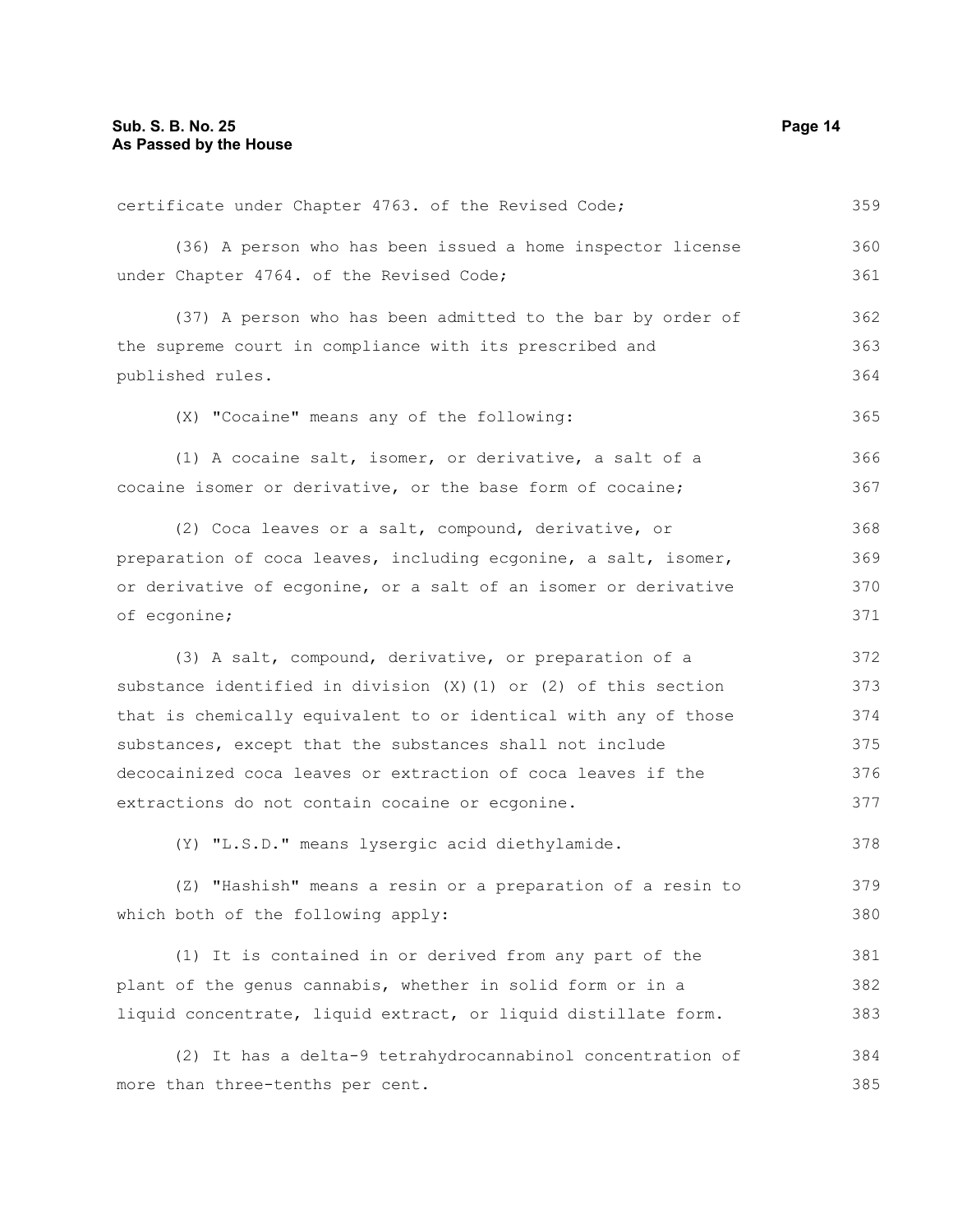#### **Sub. S. B. No. 25 Page 15 As Passed by the House**

"Hashish" does not include a hemp byproduct in the possession of a licensed hemp processor under Chapter 928. of the Revised Code, provided that the hemp byproduct is being produced, stored, and disposed of in accordance with rules adopted under section 928.03 of the Revised Code. 386 387 388 389 390

(AA) "Marihuana" has the same meaning as in section 3719.01 of the Revised Code, except that it does not include hashish. 391 392 393

(BB) An offense is "committed in the vicinity of a juvenile" if the offender commits the offense within one hundred feet of a juvenile or within the view of a juvenile, regardless of whether the offender knows the age of the juvenile, whether the offender knows the offense is being committed within one hundred feet of or within view of the juvenile, or whether the juvenile actually views the commission of the offense. 394 395 396 397 398 399 400

(CC) "Presumption for a prison term" or "presumption that a prison term shall be imposed" means a presumption, as described in division (D) of section 2929.13 of the Revised Code, that a prison term is a necessary sanction for a felony in order to comply with the purposes and principles of sentencing under section 2929.11 of the Revised Code. 401 402 403 404 405 406

(DD) "Major drug offender" has the same meaning as in section 2929.01 of the Revised Code. 407 408

```
(EE) "Minor drug possession offense" means either of the
following: 
                                                                             409
                                                                             410
```
(1) A violation of section 2925.11 of the Revised Code as it existed prior to July 1, 1996; 411 412

(2) A violation of section 2925.11 of the Revised Code as it exists on and after July 1, 1996, that is a misdemeanor or a 413 414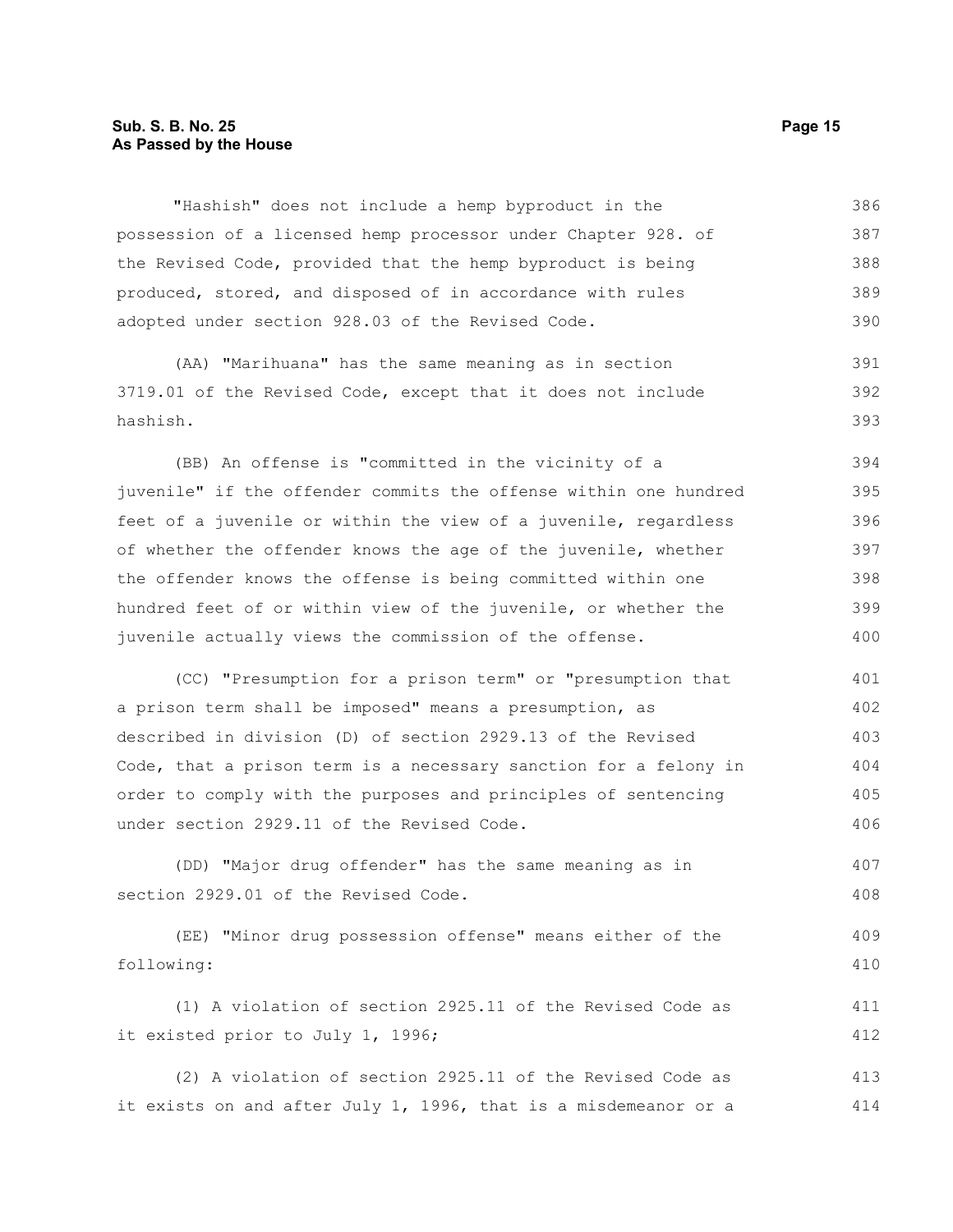| felony of the fifth degree.                                  | 415 |
|--------------------------------------------------------------|-----|
| (FF) "Mandatory prison term" has the same meaning as in      | 416 |
| section 2929.01 of the Revised Code.                         | 417 |
| (GG) "Adulterate" means to cause a drug to be adulterated    | 418 |
| as described in section 3715.63 of the Revised Code.         | 419 |
| (HH) "Public premises" means any hotel, restaurant,          | 420 |
| tavern, store, arena, hall, or other place of public         | 421 |
| accommodation, business, amusement, or resort.               | 422 |
| (II) "Methamphetamine" means methamphetamine, any salt,      | 423 |
| isomer, or salt of an isomer of methamphetamine, or any      | 424 |
| compound, mixture, preparation, or substance containing      | 425 |
| methamphetamine or any salt, isomer, or salt of an isomer of | 426 |
| methamphetamine.                                             | 427 |
| (JJ) "Deception" has the same meaning as in section          | 428 |
| 2913.01 of the Revised Code.                                 | 429 |
| (KK) "Fentanyl-related compound" means any of the            | 430 |
| following:                                                   | 431 |
| (1) Fentanyl;                                                | 432 |
| (2) Alpha-methylfentanyl (N-[1-(alpha-methyl-beta-           | 433 |
| phenyl)ethyl-4- piperidyl]propionanilide; 1-(1-methyl-2-     | 434 |
| phenylethyl)-4-(N-propanilido) piperidine);                  | 435 |
| (3) Alpha-methylthiofentanyl (N-[1-methyl-2-(2-              | 436 |
| thienyl)ethyl-4- piperidinyl]-N-phenylpropanamide);          | 437 |
| (4) Beta-hydroxyfentanyl (N-[1-(2-hydroxy-2-phenethyl-4-     | 438 |
| piperidinyl] -N-phenylpropanamide);                          | 439 |
| (5) Beta-hydroxy-3-methylfentanyl (other name: N-[1-(2-      | 440 |
| hydroxy-2- phenethyl)-3-methyl-4-piperidinyl]-N-             | 441 |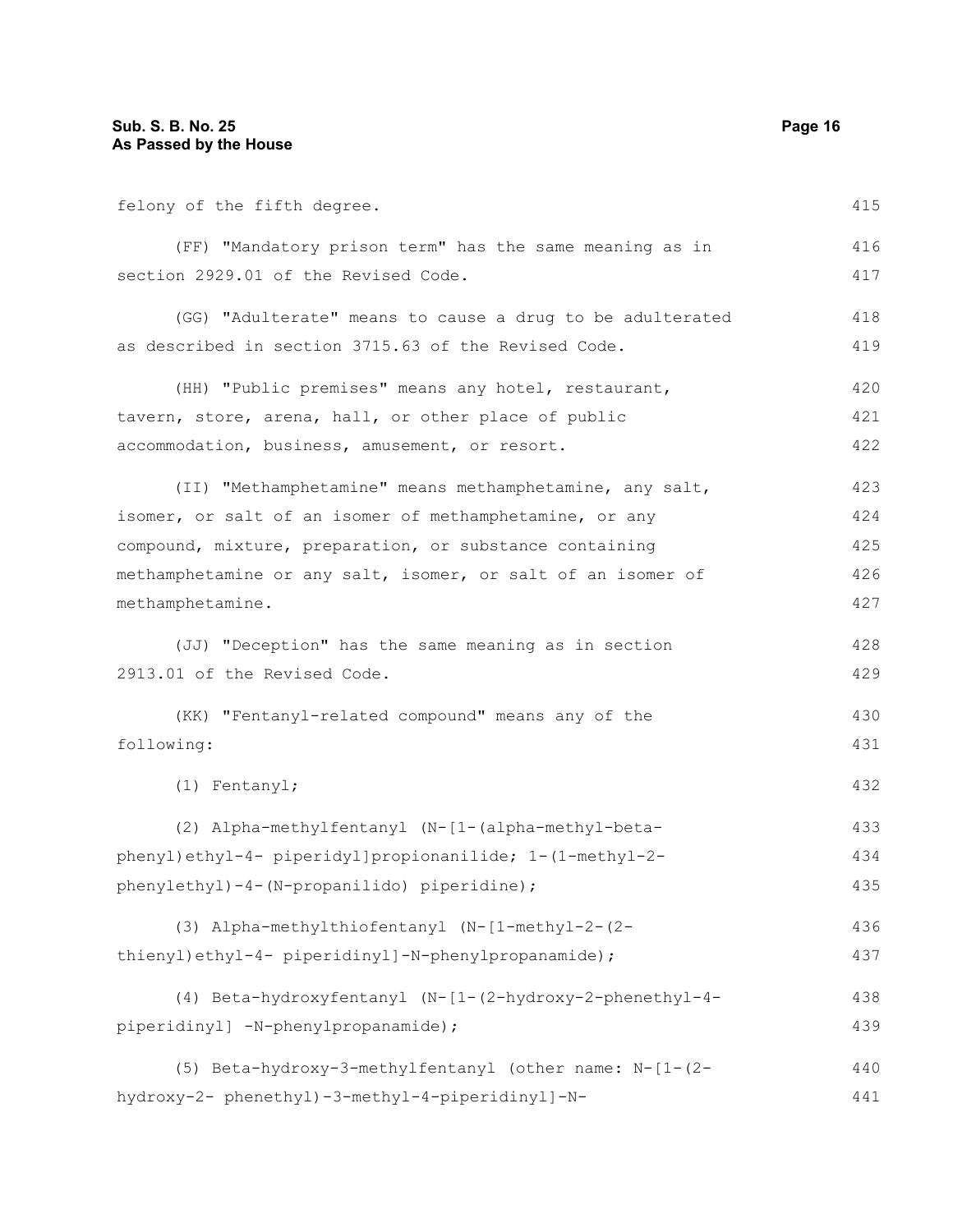| phenylpropanamide);                                             | 442 |
|-----------------------------------------------------------------|-----|
| (6) 3-methylfentanyl (N-[3-methyl-1-(2-phenylethyl)-4-          | 443 |
| piperidyl]-N- phenylpropanamide);                               | 444 |
| (7) 3-methylthiofentanyl (N-[3-methyl-1-[2-                     | 445 |
| (thienyl)ethyl]-4- piperidinyl]-N-phenylpropanamide);           | 446 |
| (8) Para-fluorofentanyl (N-(4-fluorophenyl)-N-[1-(2-            | 447 |
| phenethyl)-4- piperidinyl]propanamide;                          | 448 |
| (9) Thiofentanyl (N-phenyl-N-[1-(2-thienyl)ethyl-4-             | 449 |
| piperidinyl]- propanamide;                                      | 450 |
| (10) Alfentanil;                                                | 451 |
| $(11)$ Carfentanil;                                             | 452 |
| (12) Remifentanil;                                              | 453 |
| $(13)$ Sufentanil;                                              | 454 |
| (14) Acetyl-alpha-methylfentanyl (N-[1-(1-methyl-2-             | 455 |
| phenethyl)-4- piperidinyl]-N-phenylacetamide); and              | 456 |
| (15) Any compound that meets all of the following fentanyl      | 457 |
| pharmacophore requirements to bind at the mu receptor, as       | 458 |
| identified by a report from an established forensic laboratory, | 459 |
| including acetylfentanyl, furanylfentanyl, valerylfentanyl,     | 460 |
| butyrylfentanyl, isobutyrylfentanyl, 4-methoxybutyrylfentanyl,  | 461 |
| para-fluorobutyrylfentanyl, acrylfentanyl, and ortho-           | 462 |
| fluorofentanyl:                                                 | 463 |

(a) A chemical scaffold consisting of both of the following: 464 465

(i) A five, six, or seven member ring structure containing a nitrogen, whether or not further substituted; 466 467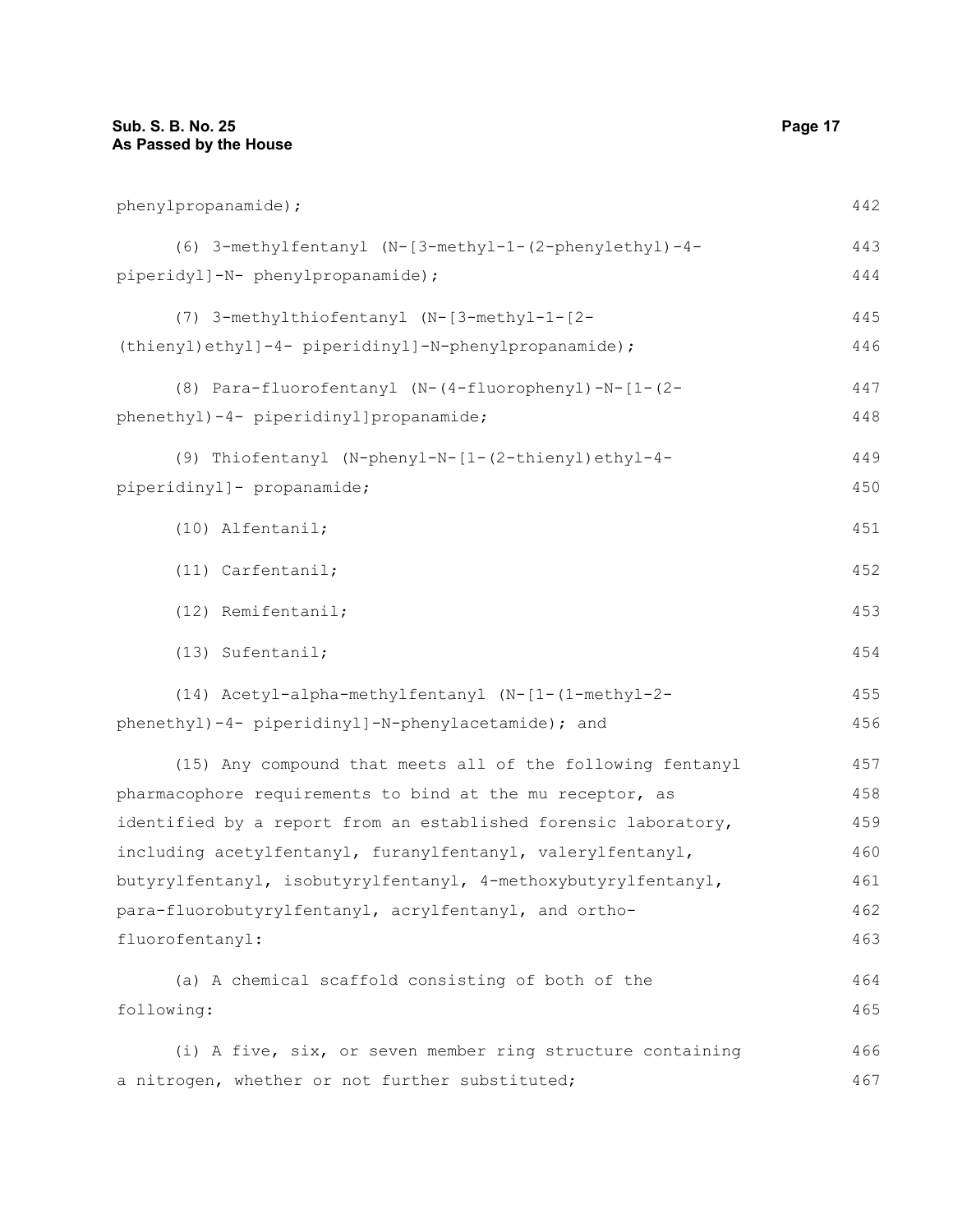#### **Sub. S. B. No. 25 Page 18 As Passed by the House**

(ii) An attached nitrogen to the ring, whether or not that nitrogen is enclosed in a ring structure, including an attached aromatic ring or other lipophilic group to that nitrogen. 468 469 470

(b) A polar functional group attached to the chemical scaffold, including but not limited to a hydroxyl, ketone, amide, or ester; 471 472 473

(c) An alkyl or aryl substitution off the ring nitrogen of the chemical scaffold; and 474 475

(d) The compound has not been approved for medical use by the United States food and drug administration. 476 477

(LL) "First degree felony mandatory prison term" means one of the definite prison terms prescribed in division  $(A)$   $(1)$   $(b)$  of section 2929.14 of the Revised Code for a felony of the first degree, except that if the violation for which sentence is being imposed is committed on or after March 22, 2019, it means one of the minimum prison terms prescribed in division (A)(1)(a) of that section for a felony of the first degree. 478 479 480 481 482 483 484

(MM) "Second degree felony mandatory prison term" means one of the definite prison terms prescribed in division (A)(2) (b) of section 2929.14 of the Revised Code for a felony of the second degree, except that if the violation for which sentence is being imposed is committed on or after March 22, 2019, it means one of the minimum prison terms prescribed in division (A) (2)(a) of that section for a felony of the second degree. 485 486 487 488 489 490 491

(NN) "Maximum first degree felony mandatory prison term" means the maximum definite prison term prescribed in division (A)(1)(b) of section 2929.14 of the Revised Code for a felony of the first degree, except that if the violation for which sentence is being imposed is committed on or after March 22, 492 493 494 495 496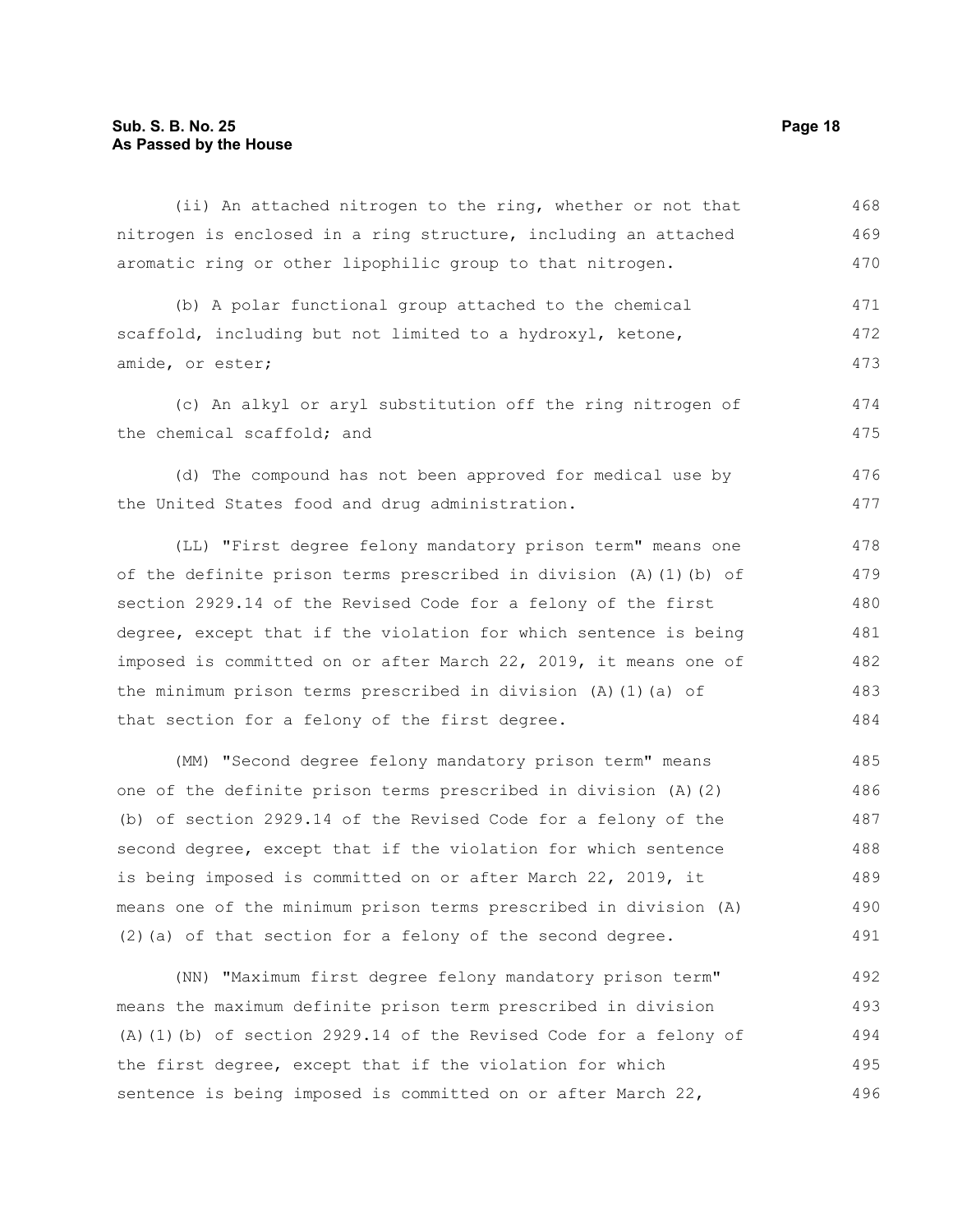2019, it means the longest minimum prison term prescribed in division (A)(1)(a) of that section for a felony of the first degree. 497 498 499

(OO) "Maximum second degree felony mandatory prison term" means the maximum definite prison term prescribed in division (A)(2)(b) of section 2929.14 of the Revised Code for a felony of the second degree, except that if the violation for which sentence is being imposed is committed on or after March 22, 2019, it means the longest minimum prison term prescribed in division (A)(2)(a) of that section for a felony of the second degree. 500 501 502 503 504 505 506 507

(PP) "Delta-9 tetrahydrocannabinol" has the same meaning as in section 928.01 of the Revised Code.

(QQ) An offense is "committed in the vicinity of a substance addiction services provider or a recovering addict" if either of the following apply: 510 511 512

(1) The offender commits the offense on the premises of a substance addiction services provider's facility, including a facility licensed prior to June 29, 2019, under section 5119.391 of the Revised Code to provide methadone treatment or an opioid treatment program licensed on or after that date under section 5119.37 of the Revised Code, or within five hundred feet of the premises of a substance addiction services provider's facility and the offender knows or should know that the offense is being committed within the vicinity of the substance addiction services provider's facility. 513 514 515 516 517 518 519 520 521 522

(2) The offender sells, offers to sell, delivers, or distributes the controlled substance or controlled substance analog to a person who is receiving treatment at the time of the 523 524 525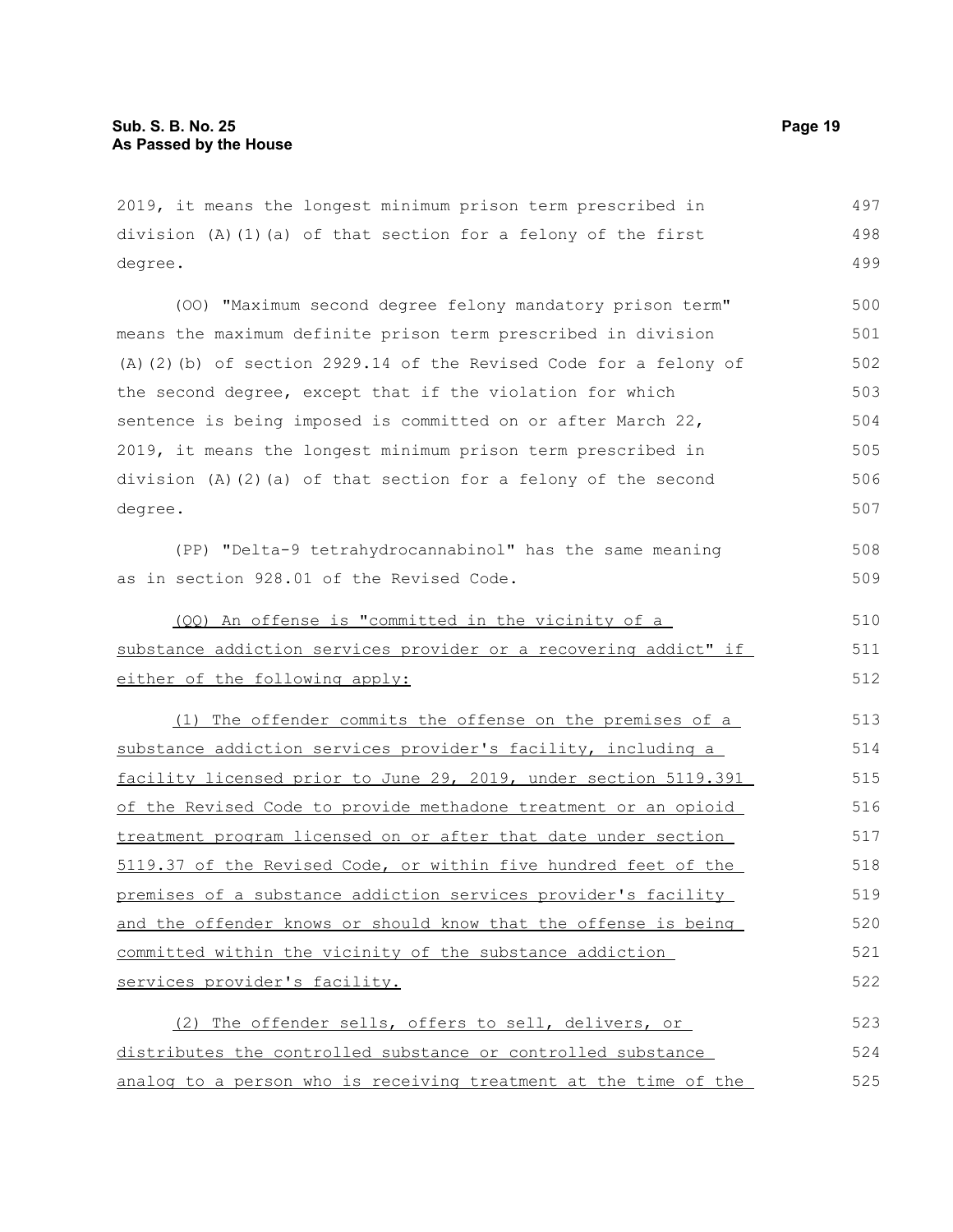| commission of the offense, or received treatment within thirty   | 526 |
|------------------------------------------------------------------|-----|
| days prior to the commission of the offense, from a substance    | 527 |
| addiction services provider and the offender knows that the      | 528 |
| person is receiving or received that treatment.                  | 529 |
| (RR) "Substance addiction services provider" means an            | 530 |
| agency, association, corporation or other legal entity,          | 531 |
| individual, or program that provides one or more of the          | 532 |
| following at a facility:                                         | 533 |
| (1) Either alcohol addiction services, or drug addiction         | 534 |
| services, or both such services that are certified by the        | 535 |
| director of mental health and addiction services under section   | 536 |
| 5119.36 of the Revised Code;                                     | 537 |
| (2) Recovery supports that are related to either alcohol         | 538 |
| addiction services, or drug addiction services, or both such     | 539 |
| services and paid for with federal, state, or local funds        | 540 |
| administered by the department of mental health and addiction    | 541 |
| services or a board of alcohol, drug addiction, and mental       | 542 |
| health services.                                                 | 543 |
| (SS) "Premises of a substance addiction services                 | 544 |
| provider's facility" means the parcel of real property on which  | 545 |
| any substance addiction service provider's facility is situated. | 546 |
| (TT) "Alcohol and drug addiction services" has the same          | 547 |
| meaning as in section 5119.01 of the Revised Code.               | 548 |
| Sec. 2925.03. (A) No person shall knowingly do any of the        | 549 |
| following:                                                       | 550 |
| (1) Sell or offer to sell a controlled substance or a            | 551 |
| controlled substance analog;                                     | 552 |
| (2) Prepare for shipment, ship, transport, deliver,              | 553 |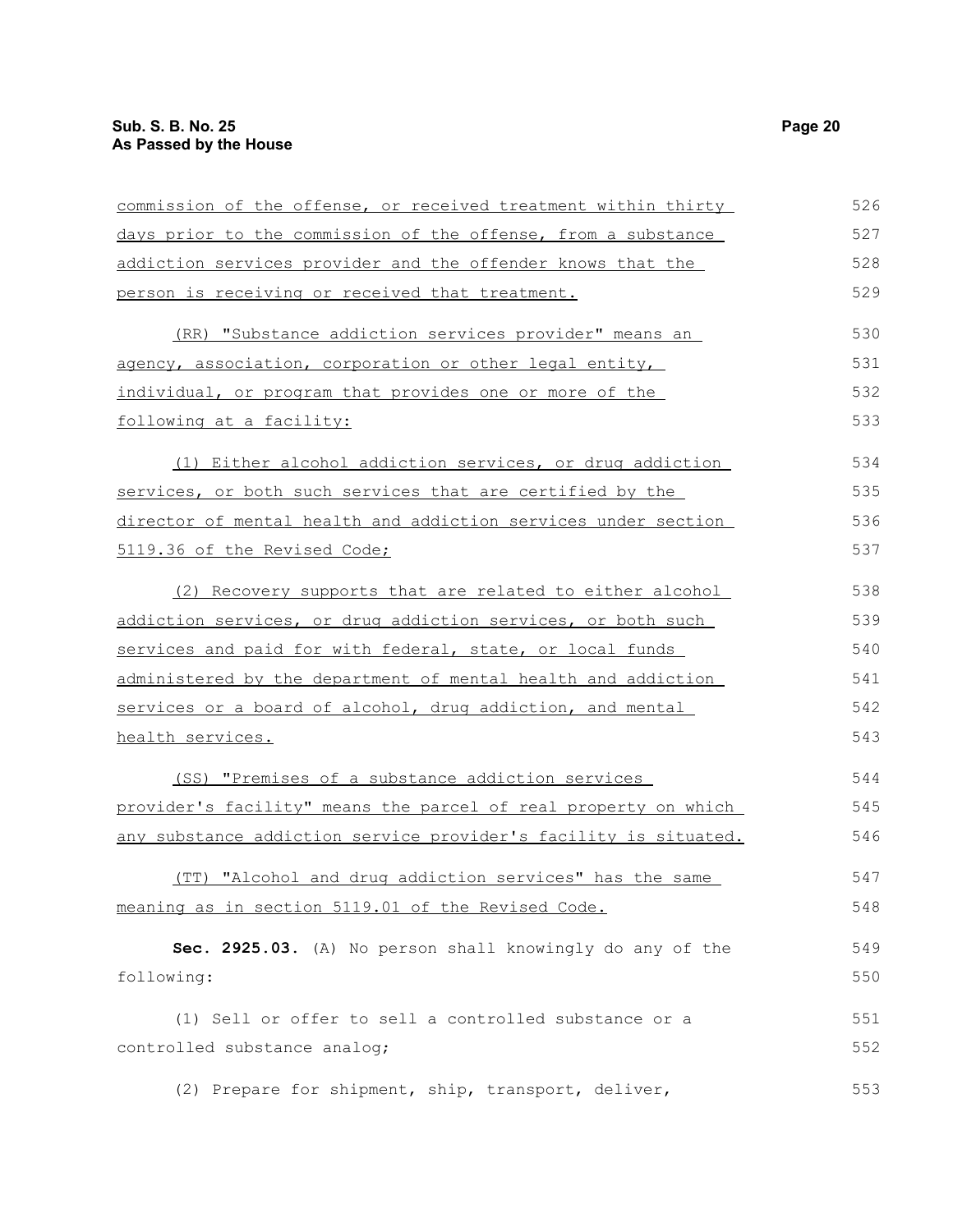prepare for distribution, or distribute a controlled substance or a controlled substance analog, when the offender knows or has reasonable cause to believe that the controlled substance or a controlled substance analog is intended for sale or resale by the offender or another person. 554 555 556 557 558

(B) This section does not apply to any of the following:

(1) Manufacturers, licensed health professionals authorized to prescribe drugs, pharmacists, owners of pharmacies, and other persons whose conduct is in accordance with Chapters 3719., 4715., 4723., 4729., 4730., 4731., and 4741. of the Revised Code; 560 561 562 563 564

(2) If the offense involves an anabolic steroid, any person who is conducting or participating in a research project involving the use of an anabolic steroid if the project has been approved by the United States food and drug administration;

(3) Any person who sells, offers for sale, prescribes, dispenses, or administers for livestock or other nonhuman species an anabolic steroid that is expressly intended for administration through implants to livestock or other nonhuman species and approved for that purpose under the "Federal Food, Drug, and Cosmetic Act," 52 Stat. 1040 (1938), 21 U.S.C.A. 301, as amended, and is sold, offered for sale, prescribed, dispensed, or administered for that purpose in accordance with that act. 569 570 571 572 573 574 575 576 577

(C) Whoever violates division (A) of this section is guilty of one of the following: 578 579

(1) If the drug involved in the violation is any compound, mixture, preparation, or substance included in schedule I or schedule II, with the exception of marihuana, cocaine, L.S.D., 580 581 582

559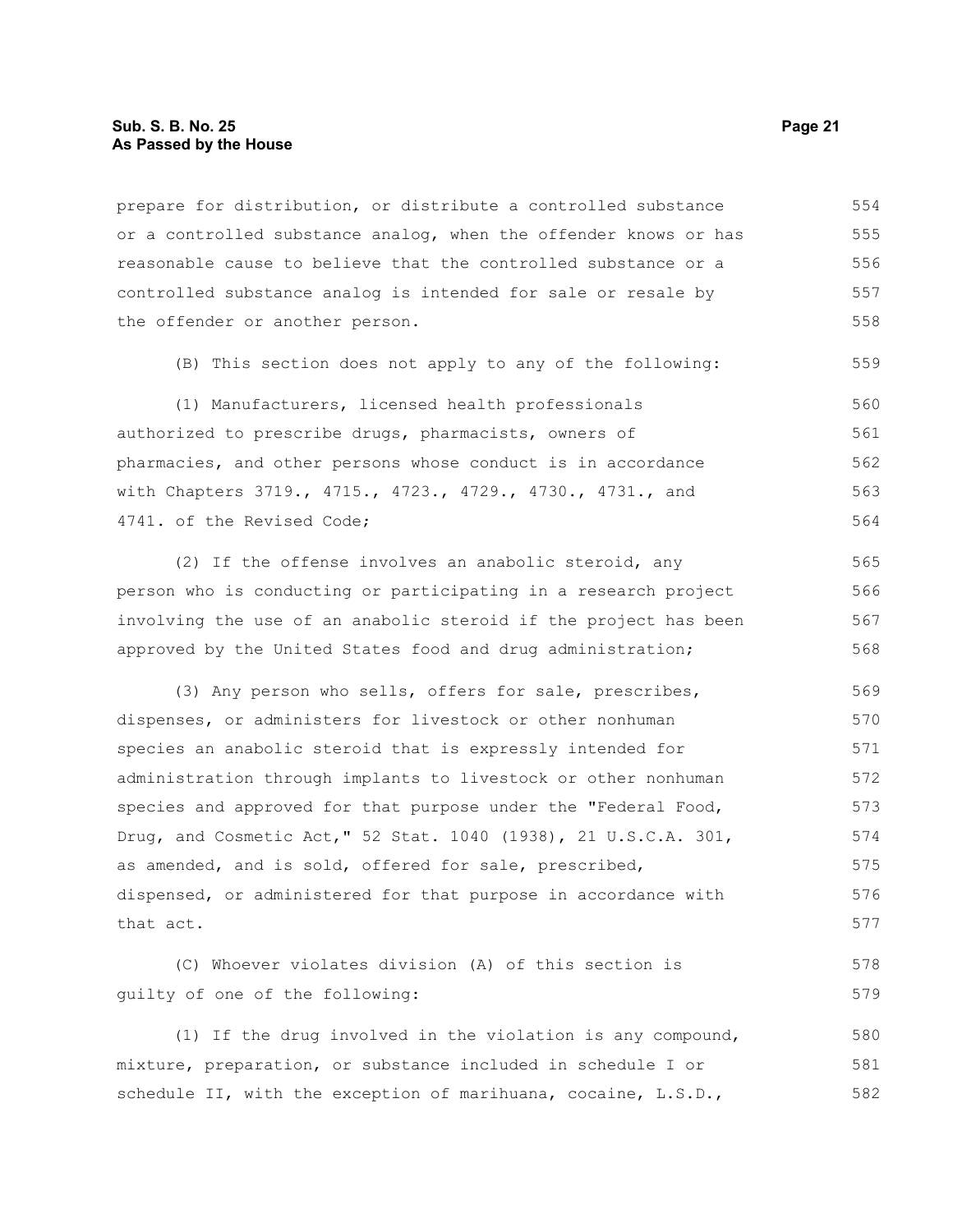heroin, any fentanyl-related compound, hashish, and any controlled substance analog, whoever violates division (A) of this section is guilty of aggravated trafficking in drugs. The penalty for the offense shall be determined as follows: 583 584 585 586

(a) Except as otherwise provided in division (C)(1)(b), (c), (d), (e), or (f) of this section, aggravated trafficking in drugs is a felony of the fourth degree, and division (C) of section 2929.13 of the Revised Code applies in determining whether to impose a prison term on the offender. 587 588 589 590 591

(b) Except as otherwise provided in division (C)(1)(c), (d), (e), or (f) of this section, if the offense was committed in the vicinity of a school– $\Theta$ ; in the vicinity of a juvenile, or in the vicinity of a substance addiction services provider or a recovering addict, aggravated trafficking in drugs is a felony of the third degree, and division (C) of section 2929.13 of the Revised Code applies in determining whether to impose a prison term on the offender.

(c) Except as otherwise provided in this division, if the amount of the drug involved equals or exceeds the bulk amount but is less than five times the bulk amount, aggravated trafficking in drugs is a felony of the third degree, and, except as otherwise provided in this division, there is a presumption for a prison term for the offense. If aggravated trafficking in drugs is a felony of the third degree under this division and if the offender two or more times previously has been convicted of or pleaded guilty to a felony drug abuse offense, the court shall impose as a mandatory prison term one of the prison terms prescribed for a felony of the third degree. If the amount of the drug involved is within that range and if the offense was committed in the vicinity of a school- $\Theta_{r}$  in the 600 601 602 603 604 605 606 607 608 609 610 611 612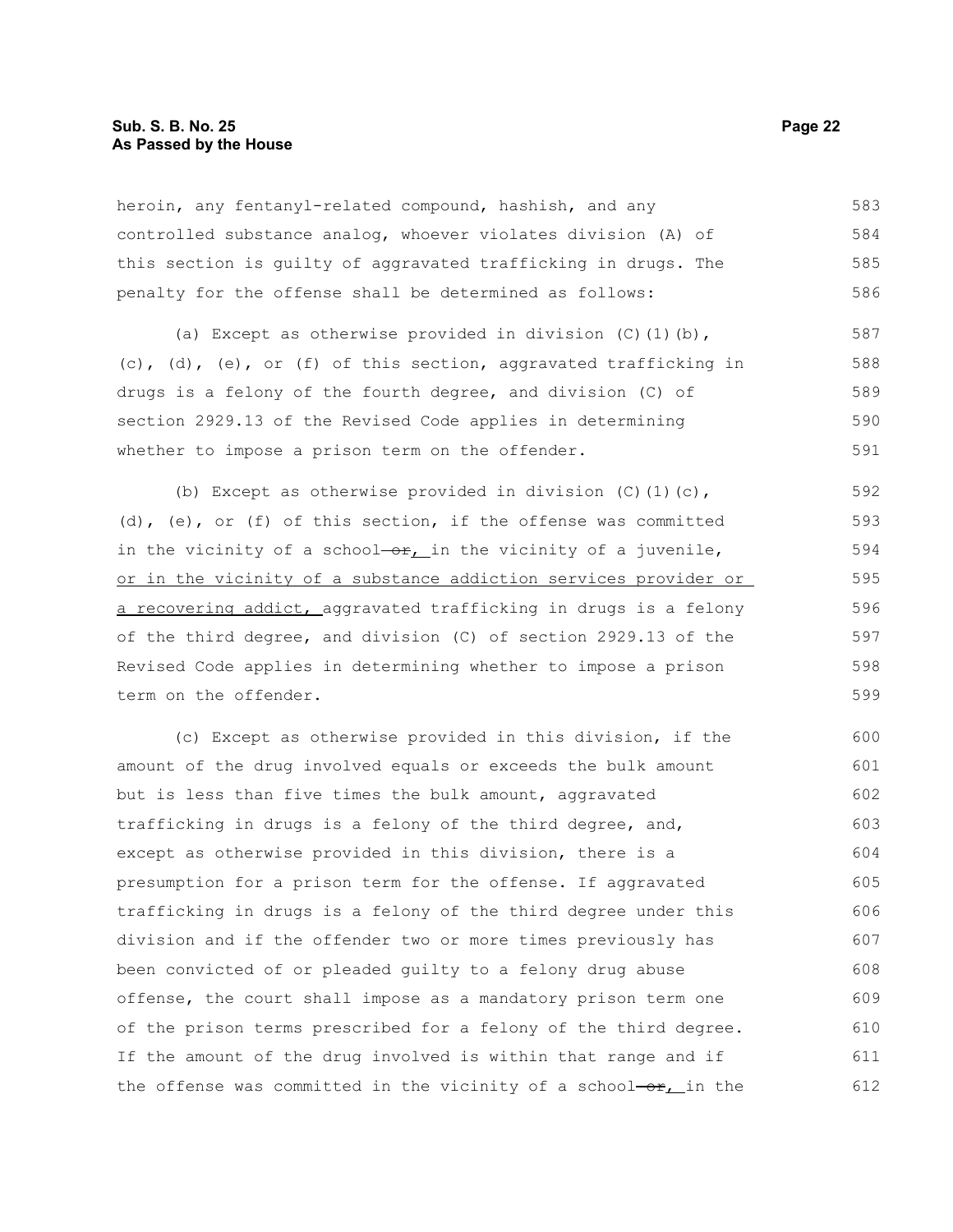#### **Sub. S. B. No. 25 Page 23 As Passed by the House**

| vicinity of a juvenile, or in the vicinity of a substance                 | 613 |
|---------------------------------------------------------------------------|-----|
| addiction services provider or a recovering addict, aggravated            | 614 |
| trafficking in drugs is a felony of the second degree, and the            | 615 |
| court shall impose as a mandatory prison term a second degree             | 616 |
| felony mandatory prison term.                                             | 617 |
| (d) Except as otherwise provided in this division, if the                 | 618 |
| amount of the drug involved equals or exceeds five times the              | 619 |
| bulk amount but is less than fifty times the bulk amount,                 | 620 |
| aggravated trafficking in drugs is a felony of the second                 | 621 |
| degree, and the court shall impose as a mandatory prison term a           | 622 |
| second degree felony mandatory prison term. If the amount of the          | 623 |
| drug involved is within that range and if the offense was                 | 624 |
| committed in the vicinity of a school <del>-or</del> in the vicinity of a | 625 |
| juvenile, or in the vicinity of a substance addiction services            | 626 |
| provider or a recovering addict, aggravated trafficking in drugs          | 627 |
| is a felony of the first degree, and the court shall impose as a          | 628 |
| mandatory prison term a first degree felony mandatory prison              | 629 |
| term.                                                                     | 630 |
| (e) If the amount of the drug involved equals or exceeds                  | 631 |
| fifty times the bulk amount but is less than one hundred times            | 632 |
| the bulk amount and regardless of whether the offense was                 | 633 |
|                                                                           |     |

committed in the vicinity of a school- $\sigma$ <sub>r</sub> in the vicinity of a juvenile, or in the vicinity of a substance addiction services provider or a recovering addict, aggravated trafficking in drugs is a felony of the first degree, and the court shall impose as a mandatory prison term a first degree felony mandatory prison term. 634 635 636 637 638 639

(f) If the amount of the drug involved equals or exceeds one hundred times the bulk amount and regardless of whether the offense was committed in the vicinity of a school-or, in the 640 641 642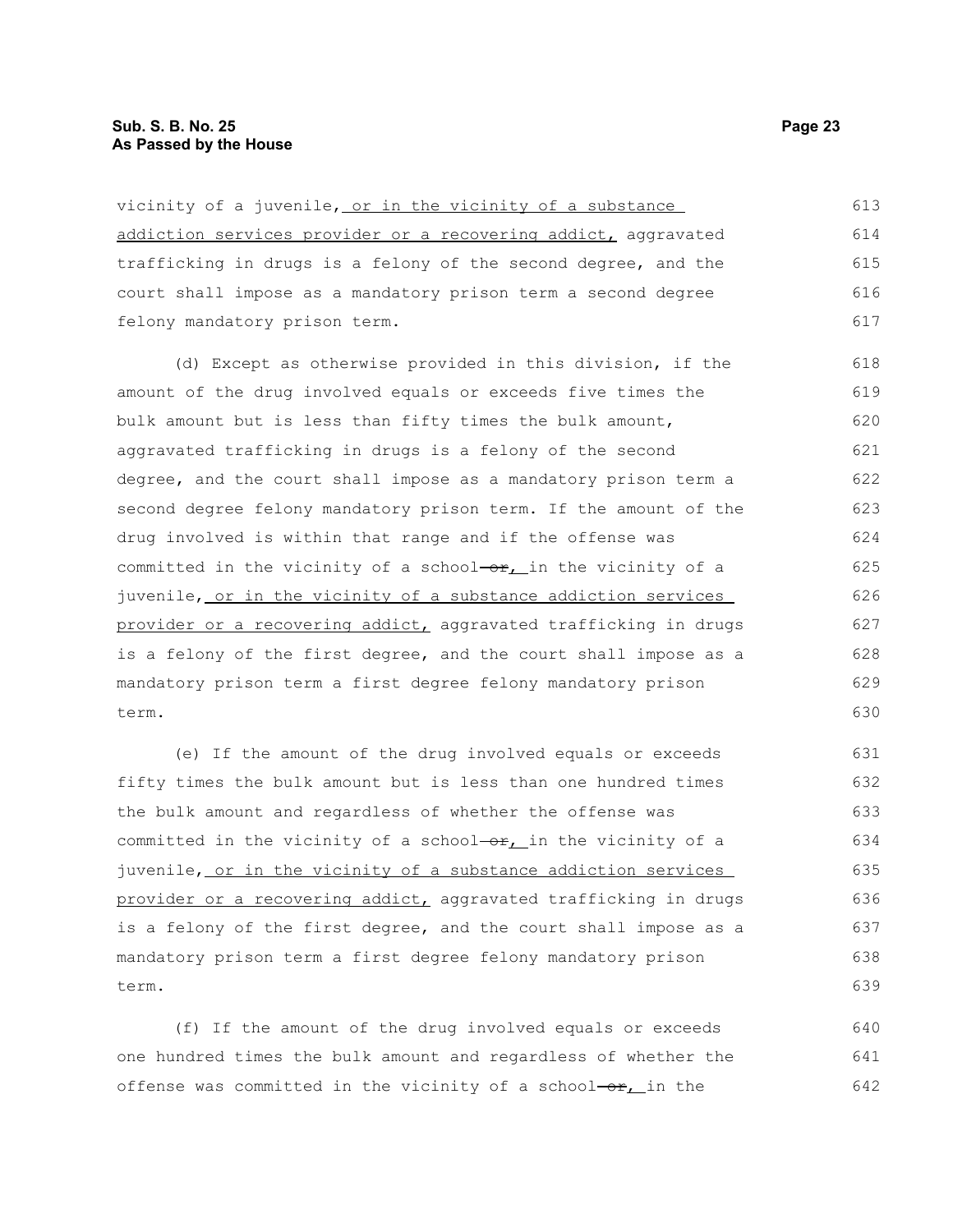vicinity of a juvenile, or in the vicinity of a substance addiction services provider or a recovering addict, aggravated trafficking in drugs is a felony of the first degree, the offender is a major drug offender, and the court shall impose as a mandatory prison term a maximum first degree felony mandatory prison term. (2) If the drug involved in the violation is any compound, mixture, preparation, or substance included in schedule III, IV, or V, whoever violates division (A) of this section is guilty of trafficking in drugs. The penalty for the offense shall be determined as follows: (a) Except as otherwise provided in division  $(C)$   $(2)$   $(b)$ , (c), (d), or (e) of this section, trafficking in drugs is a felony of the fifth degree, and division (B) of section 2929.13 of the Revised Code applies in determining whether to impose a prison term on the offender. (b) Except as otherwise provided in division (C)(2)(c), (d), or (e) of this section, if the offense was committed in the vicinity of a school or in the vicinity of a juvenile, trafficking in drugs is a felony of the fourth degree, and division (C) of section 2929.13 of the Revised Code applies in determining whether to impose a prison term on the offender. (c) Except as otherwise provided in this division, if the amount of the drug involved equals or exceeds the bulk amount but is less than five times the bulk amount, trafficking in drugs is a felony of the fourth degree, and division (B) of section 2929.13 of the Revised Code applies in determining whether to impose a prison term for the offense. If the amount of the drug involved is within that range and if the offense was 643 644 645 646 647 648 649 650 651 652 653 654 655 656 657 658 659 660 661 662 663 664 665 666 667 668 669 670 671

committed in the vicinity of a school or in the vicinity of a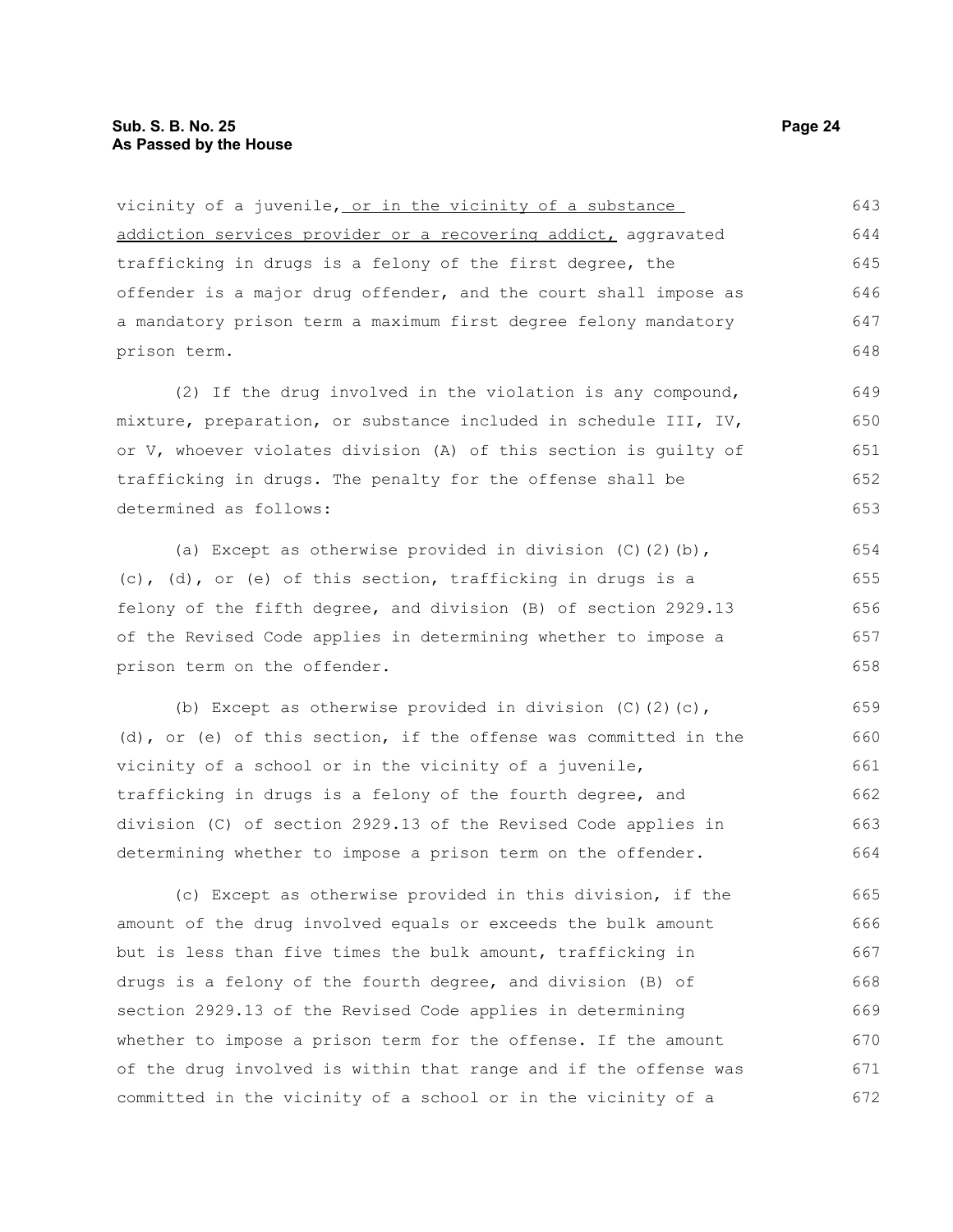juvenile, trafficking in drugs is a felony of the third degree, and there is a presumption for a prison term for the offense. 673 674

(d) Except as otherwise provided in this division, if the amount of the drug involved equals or exceeds five times the bulk amount but is less than fifty times the bulk amount, trafficking in drugs is a felony of the third degree, and there is a presumption for a prison term for the offense. If the amount of the drug involved is within that range and if the offense was committed in the vicinity of a school or in the vicinity of a juvenile, trafficking in drugs is a felony of the second degree, and there is a presumption for a prison term for the offense. 675 676 677 678 679 680 681 682 683 684

(e) Except as otherwise provided in this division, if the amount of the drug involved equals or exceeds fifty times the bulk amount, trafficking in drugs is a felony of the second degree, and the court shall impose as a mandatory prison term a second degree felony mandatory prison term. If the amount of the drug involved equals or exceeds fifty times the bulk amount and if the offense was committed in the vicinity of a school or in the vicinity of a juvenile, trafficking in drugs is a felony of the first degree, and the court shall impose as a mandatory prison term a first degree felony mandatory prison term.

(3) If the drug involved in the violation is marihuana or a compound, mixture, preparation, or substance containing marihuana other than hashish, whoever violates division (A) of this section is guilty of trafficking in marihuana. The penalty for the offense shall be determined as follows: 695 696 697 698 699

(a) Except as otherwise provided in division (C)(3)(b), (c), (d), (e), (f), (g), or (h) of this section, trafficking in marihuana is a felony of the fifth degree, and division (B) of 700 701 702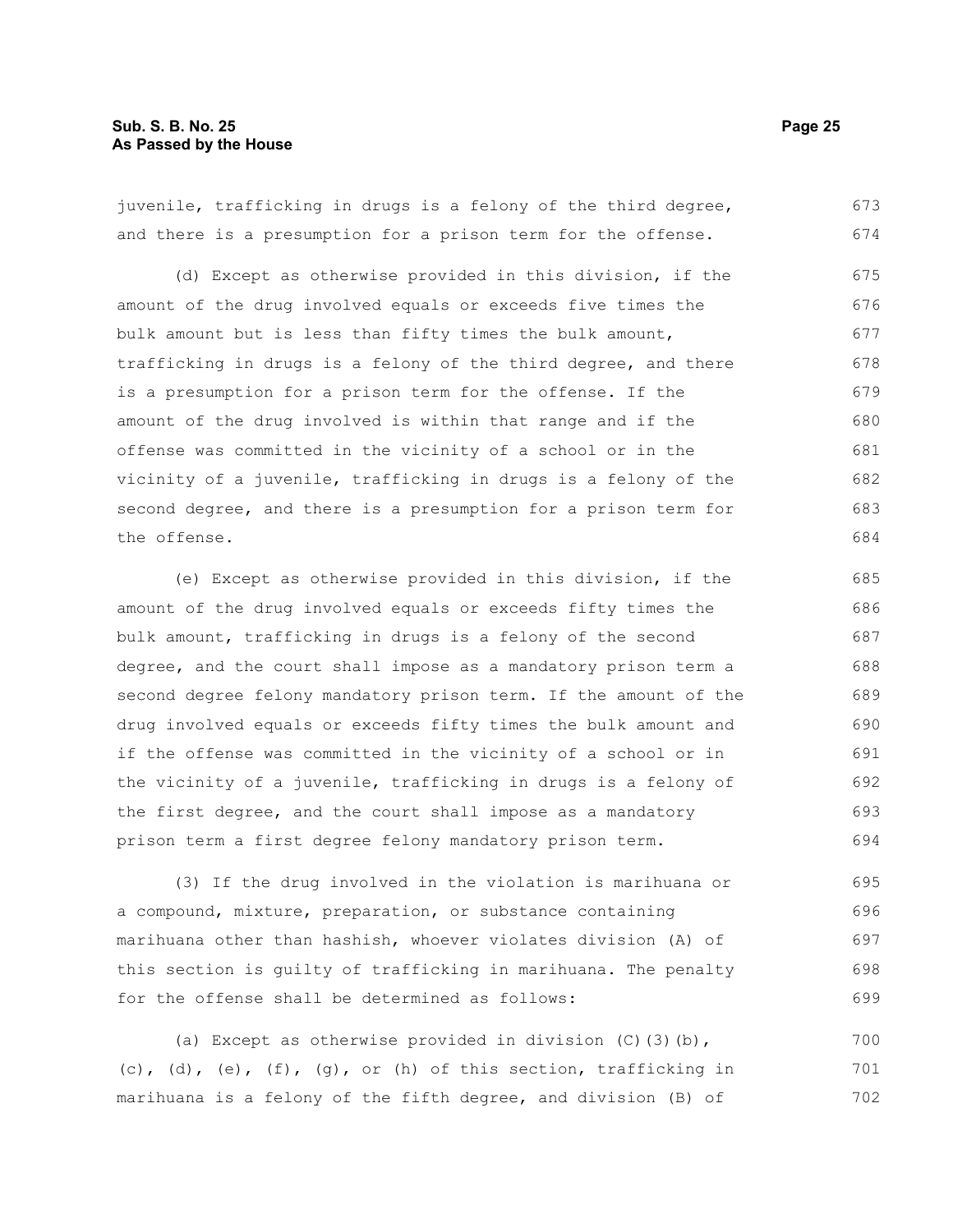section 2929.13 of the Revised Code applies in determining whether to impose a prison term on the offender. 703 704

(b) Except as otherwise provided in division (C)(3)(c), (d), (e), (f), (g), or (h) of this section, if the offense was committed in the vicinity of a school or in the vicinity of a juvenile, trafficking in marihuana is a felony of the fourth degree, and division (B) of section 2929.13 of the Revised Code applies in determining whether to impose a prison term on the offender. 705 706 707 708 709 710 711

(c) Except as otherwise provided in this division, if the amount of the drug involved equals or exceeds two hundred grams but is less than one thousand grams, trafficking in marihuana is a felony of the fourth degree, and division (B) of section 2929.13 of the Revised Code applies in determining whether to impose a prison term on the offender. If the amount of the drug involved is within that range and if the offense was committed in the vicinity of a school or in the vicinity of a juvenile, trafficking in marihuana is a felony of the third degree, and division (C) of section 2929.13 of the Revised Code applies in determining whether to impose a prison term on the offender.

(d) Except as otherwise provided in this division, if the amount of the drug involved equals or exceeds one thousand grams but is less than five thousand grams, trafficking in marihuana is a felony of the third degree, and division (C) of section 2929.13 of the Revised Code applies in determining whether to impose a prison term on the offender. If the amount of the drug involved is within that range and if the offense was committed in the vicinity of a school or in the vicinity of a juvenile, trafficking in marihuana is a felony of the second degree, and there is a presumption that a prison term shall be imposed for 723 724 725 726 727 728 729 730 731 732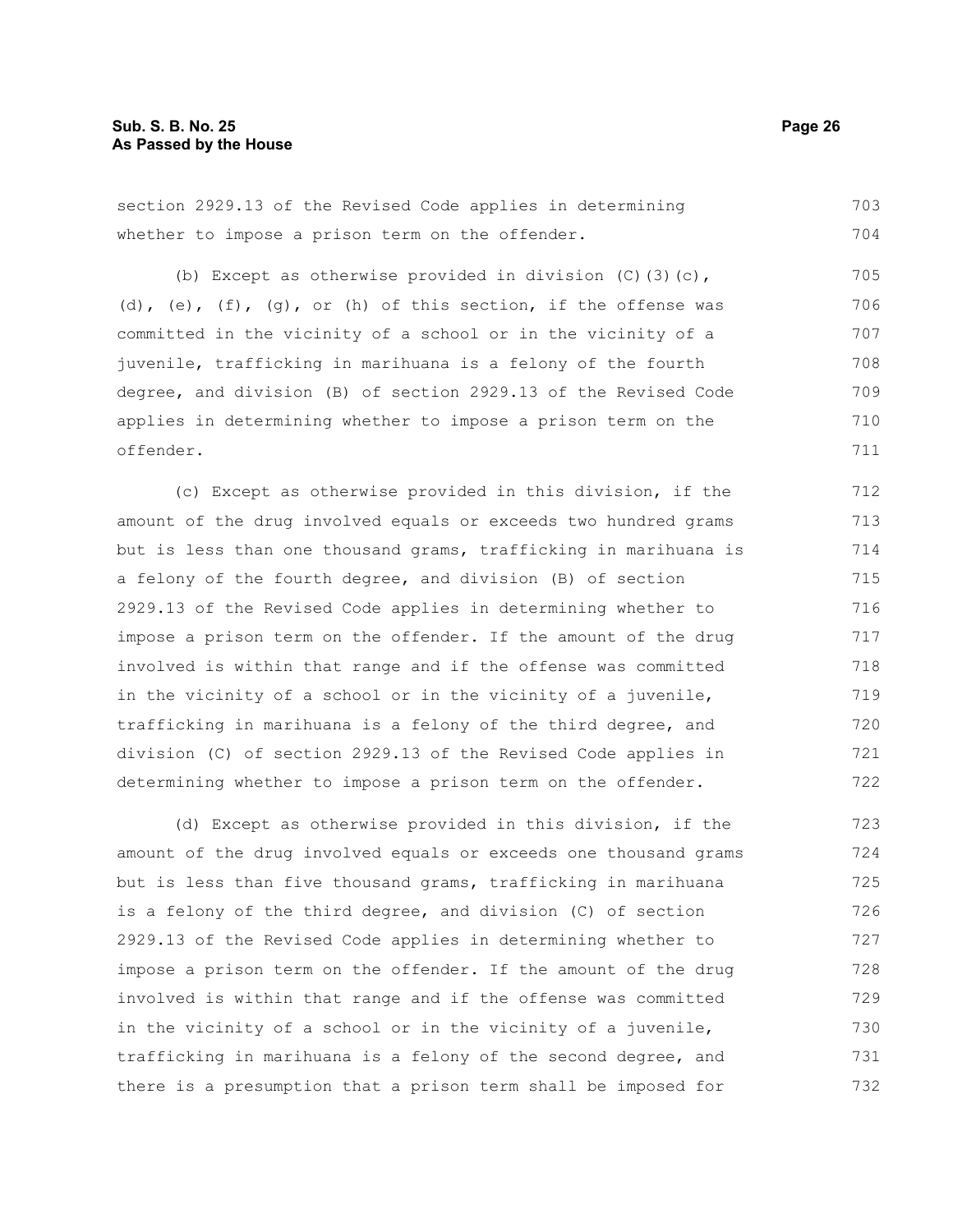(e) Except as otherwise provided in this division, if the amount of the drug involved equals or exceeds five thousand grams but is less than twenty thousand grams, trafficking in marihuana is a felony of the third degree, and there is a presumption that a prison term shall be imposed for the offense. If the amount of the drug involved is within that range and if the offense was committed in the vicinity of a school or in the vicinity of a juvenile, trafficking in marihuana is a felony of the second degree, and there is a presumption that a prison term shall be imposed for the offense. 734 735 736 737 738 739 740 741 742 743

(f) Except as otherwise provided in this division, if the amount of the drug involved equals or exceeds twenty thousand grams but is less than forty thousand grams, trafficking in marihuana is a felony of the second degree, and the court shall impose as a mandatory prison term a second degree felony mandatory prison term of five, six, seven, or eight years. If the amount of the drug involved is within that range and if the offense was committed in the vicinity of a school or in the vicinity of a juvenile, trafficking in marihuana is a felony of the first degree, and the court shall impose as a mandatory prison term a maximum first degree felony mandatory prison term. 744 745 746 747 748 749 750 751 752 753 754

(g) Except as otherwise provided in this division, if the amount of the drug involved equals or exceeds forty thousand grams, trafficking in marihuana is a felony of the second degree, and the court shall impose as a mandatory prison term a maximum second degree felony mandatory prison term. If the amount of the drug involved equals or exceeds forty thousand grams and if the offense was committed in the vicinity of a school or in the vicinity of a juvenile, trafficking in 755 756 757 758 759 760 761 762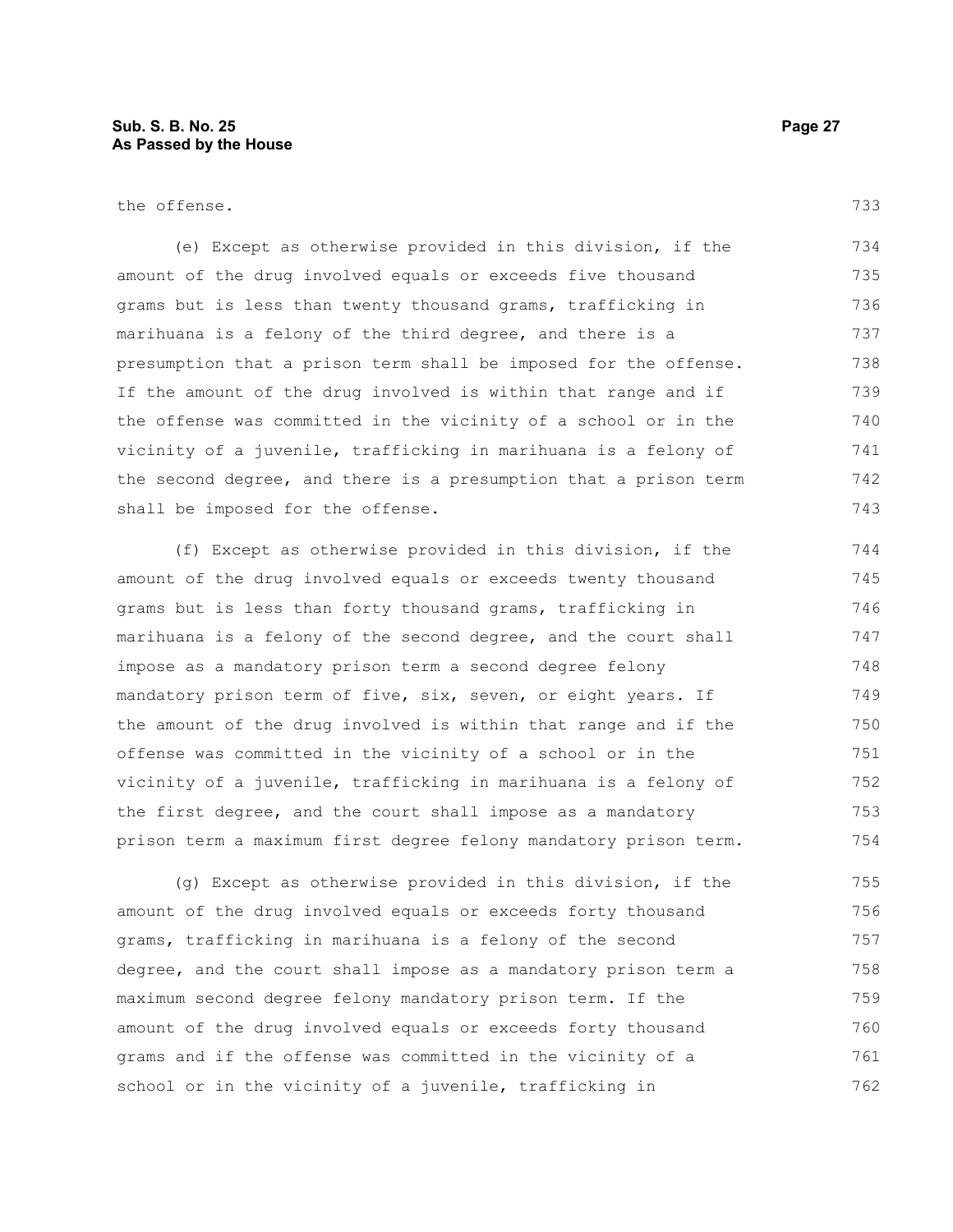marihuana is a felony of the first degree, and the court shall impose as a mandatory prison term a maximum first degree felony mandatory prison term. 763 764 765

(h) Except as otherwise provided in this division, if the offense involves a gift of twenty grams or less of marihuana, trafficking in marihuana is a minor misdemeanor upon a first offense and a misdemeanor of the third degree upon a subsequent offense. If the offense involves a gift of twenty grams or less of marihuana and if the offense was committed in the vicinity of a school or in the vicinity of a juvenile, trafficking in marihuana is a misdemeanor of the third degree. 766 767 768 769 770 771 772 773

(4) If the drug involved in the violation is cocaine or a compound, mixture, preparation, or substance containing cocaine, whoever violates division (A) of this section is guilty of trafficking in cocaine. The penalty for the offense shall be determined as follows: 774 775 776 777 778

(a) Except as otherwise provided in division (C)(4)(b), (c), (d), (e), (f), or (g) of this section, trafficking in cocaine is a felony of the fifth degree, and division (B) of section 2929.13 of the Revised Code applies in determining whether to impose a prison term on the offender. 779 780 781 782 783

(b) Except as otherwise provided in division (C)(4)(c), (d), (e),  $(f)$ , or (g) of this section, if the offense was committed in the vicinity of a school- $\sigma_{r}$  in the vicinity of a juvenile, or in the vicinity of a substance addiction services provider or a recovering addict, trafficking in cocaine is a felony of the fourth degree, and division (C) of section 2929.13 of the Revised Code applies in determining whether to impose a prison term on the offender. 784 785 786 787 788 789 790 791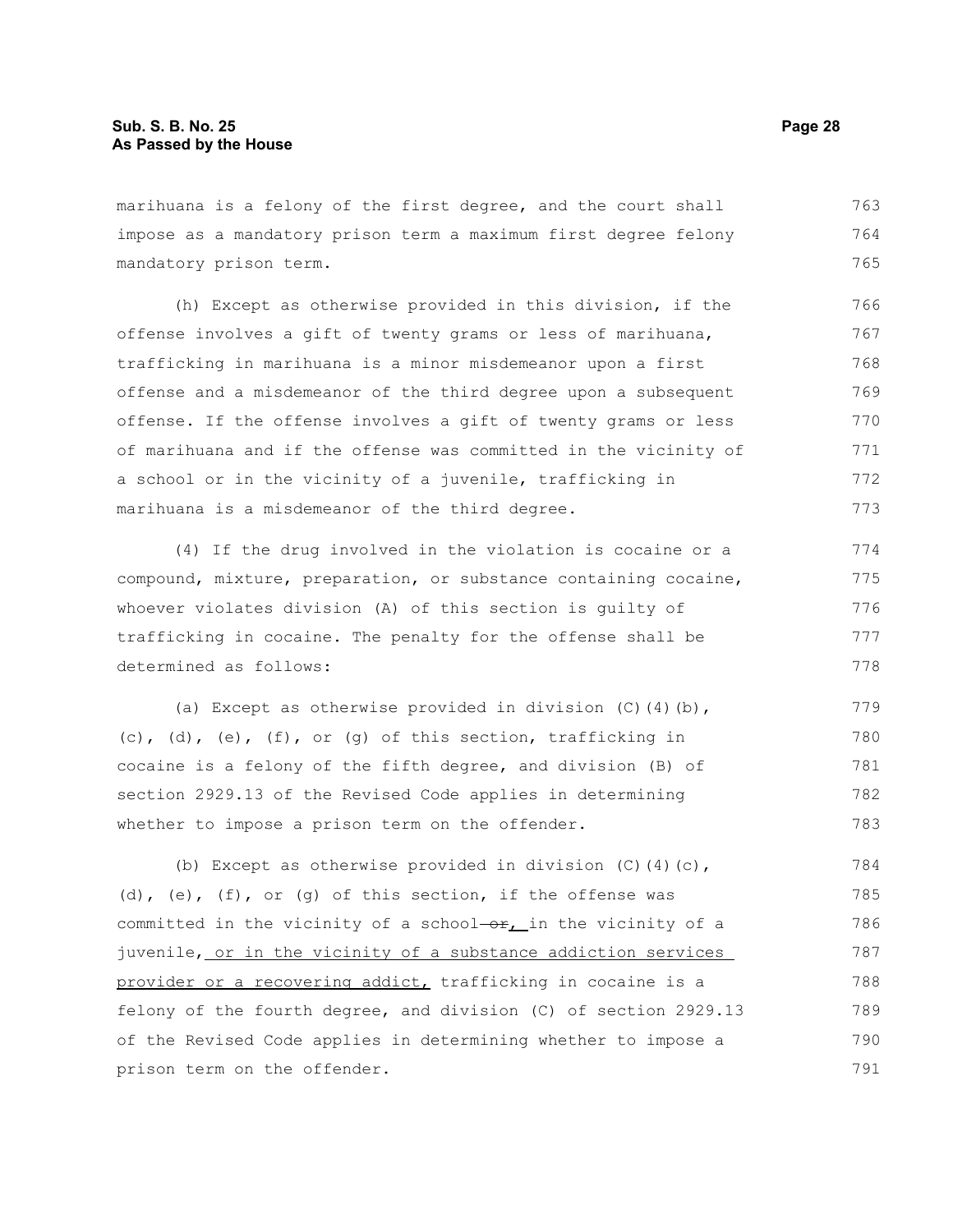#### **Sub. S. B. No. 25 Page 29 As Passed by the House**

(c) Except as otherwise provided in this division, if the amount of the drug involved equals or exceeds five grams but is less than ten grams of cocaine, trafficking in cocaine is a felony of the fourth degree, and division (B) of section 2929.13 of the Revised Code applies in determining whether to impose a prison term for the offense. If the amount of the drug involved is within that range and if the offense was committed in the vicinity of a school– $\Theta_{L}^{*}$  in the vicinity of a juvenile, or in the vicinity of a substance addiction services provider or a recovering addict, trafficking in cocaine is a felony of the third degree, and there is a presumption for a prison term for the offense. 792 793 794 795 796 797 798 799 800 801 802 803

(d) Except as otherwise provided in this division, if the amount of the drug involved equals or exceeds ten grams but is less than twenty grams of cocaine, trafficking in cocaine is a felony of the third degree, and, except as otherwise provided in this division, there is a presumption for a prison term for the offense. If trafficking in cocaine is a felony of the third degree under this division and if the offender two or more times previously has been convicted of or pleaded guilty to a felony drug abuse offense, the court shall impose as a mandatory prison term one of the prison terms prescribed for a felony of the third degree. If the amount of the drug involved is within that range and if the offense was committed in the vicinity of a school-or, in the vicinity of a juvenile, or in the vicinity of a substance addiction services provider or a recovering addict, trafficking in cocaine is a felony of the second degree, and the court shall impose as a mandatory prison term a second degree felony mandatory prison term. 804 805 806 807 808 809 810 811 812 813 814 815 816 817 818 819 820

(e) Except as otherwise provided in this division, if the amount of the drug involved equals or exceeds twenty grams but 821 822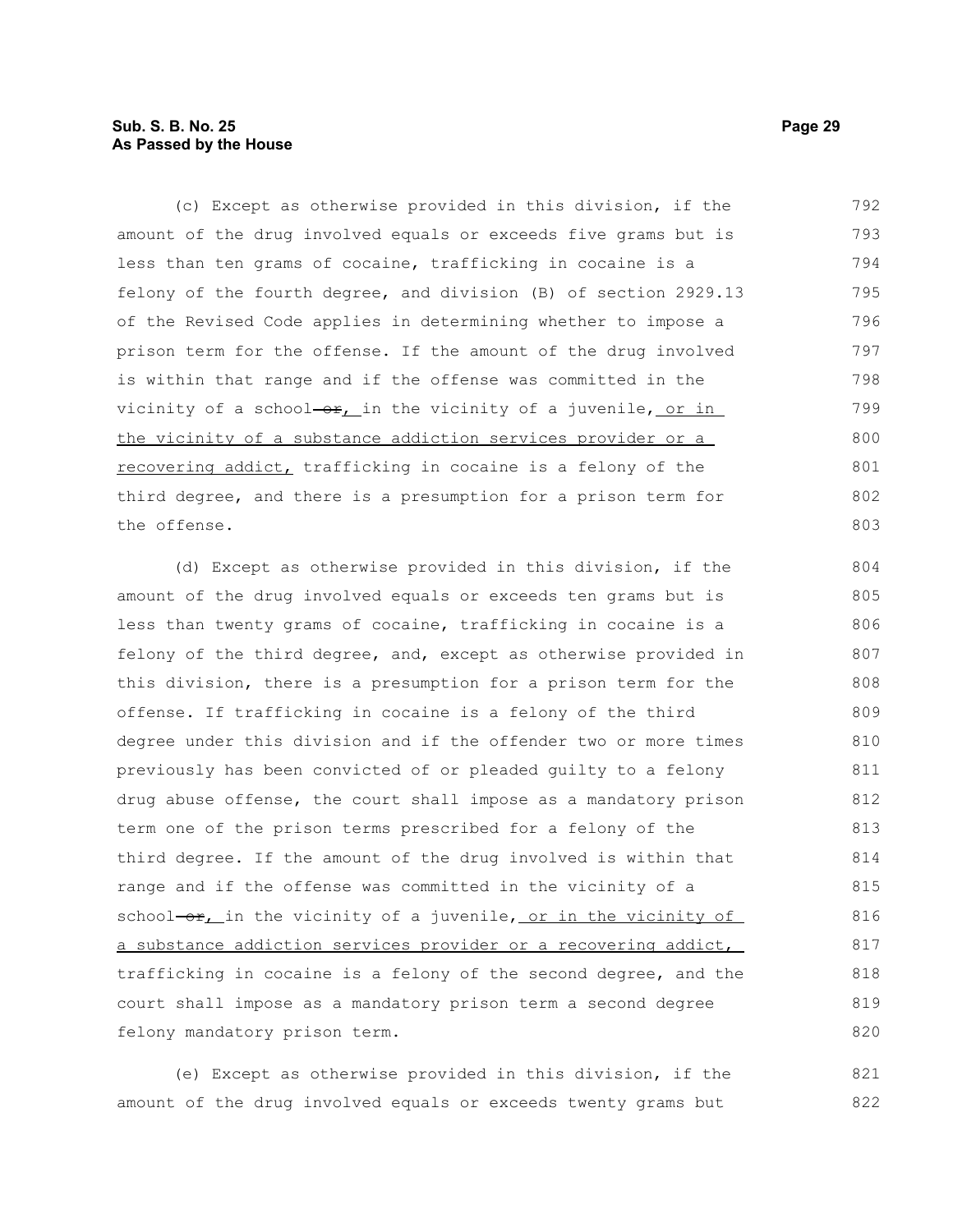#### **Sub. S. B. No. 25 Page 30 As Passed by the House**

is less than twenty-seven grams of cocaine, trafficking in cocaine is a felony of the second degree, and the court shall impose as a mandatory prison term a second degree felony mandatory prison term. If the amount of the drug involved is within that range and if the offense was committed in the vicinity of a school– $\Theta_{L}$  in the vicinity of a juvenile, or in the vicinity of a substance addiction services provider or a recovering addict, trafficking in cocaine is a felony of the first degree, and the court shall impose as a mandatory prison term a first degree felony mandatory prison term. 823 824 825 826 827 828 829 830 831 832

(f) If the amount of the drug involved equals or exceeds twenty-seven grams but is less than one hundred grams of cocaine and regardless of whether the offense was committed in the vicinity of a school– $o$ r, in the vicinity of a juvenile, or in the vicinity of a substance addiction services provider or a recovering addict, trafficking in cocaine is a felony of the first degree, and the court shall impose as a mandatory prison term a first degree felony mandatory prison term. 833 834 835 836 837 838 839 840

(g) If the amount of the drug involved equals or exceeds one hundred grams of cocaine and regardless of whether the offense was committed in the vicinity of a school- $\sigma$ <sub>r</sub> in the vicinity of a juvenile, or in the vicinity of a substance addiction services provider or a recovering addict, trafficking in cocaine is a felony of the first degree, the offender is a major drug offender, and the court shall impose as a mandatory prison term a maximum first degree felony mandatory prison term. 841 842 843 844 845 846 847 848

(5) If the drug involved in the violation is L.S.D. or a compound, mixture, preparation, or substance containing L.S.D., whoever violates division (A) of this section is guilty of trafficking in L.S.D. The penalty for the offense shall be 849 850 851 852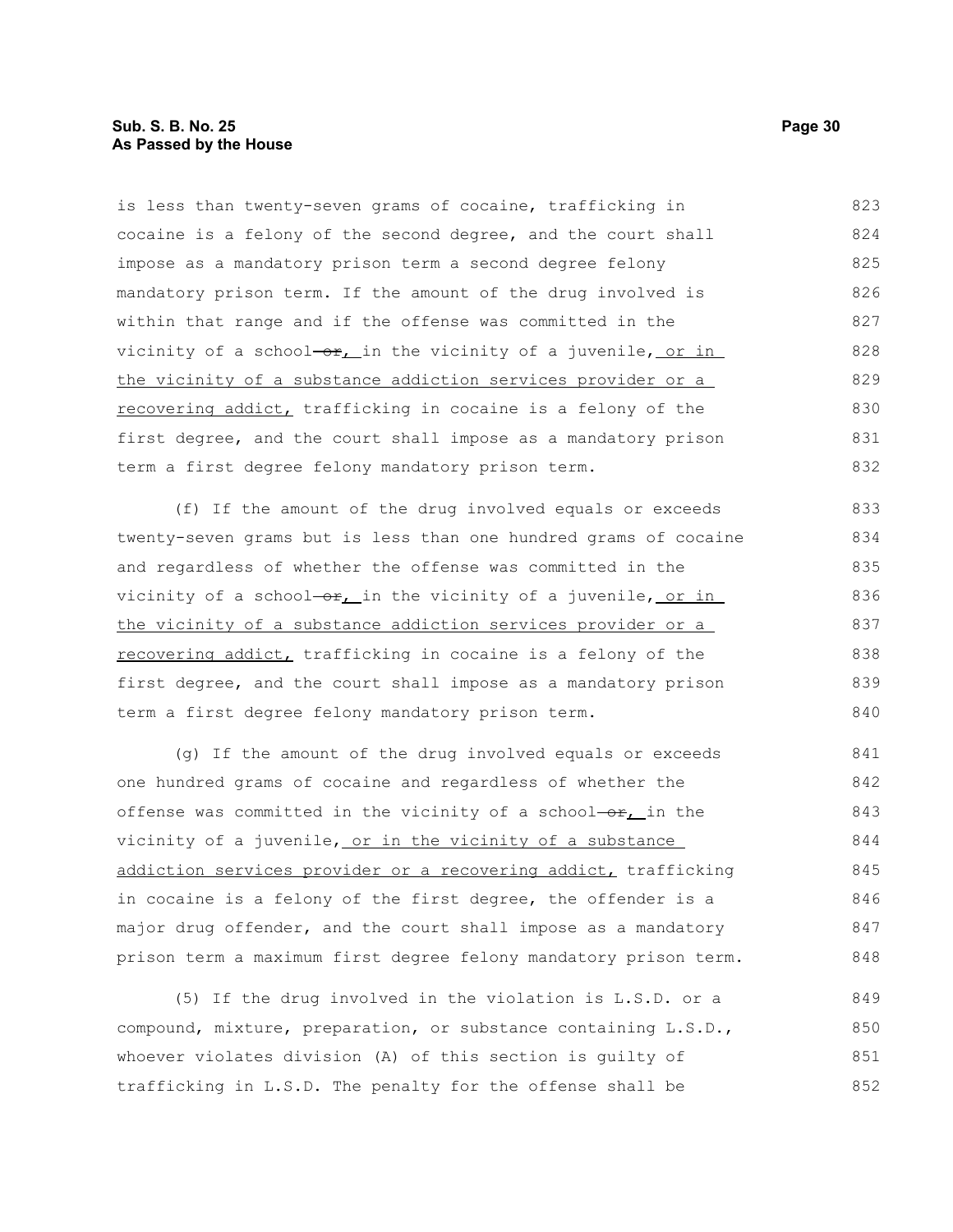determined as follows:

(a) Except as otherwise provided in division (C)(5)(b), (c), (d), (e), (f), or (g) of this section, trafficking in L.S.D. is a felony of the fifth degree, and division (B) of section 2929.13 of the Revised Code applies in determining whether to impose a prison term on the offender. 854 855 856 857 858

(b) Except as otherwise provided in division (C)(5)(c), (d), (e),  $(f)$ , or (g) of this section, if the offense was committed in the vicinity of a school- $\sigma_{r}$  in the vicinity of a juvenile, or in the vicinity of a substance addiction services provider or a recovering addict, trafficking in L.S.D. is a felony of the fourth degree, and division (C) of section 2929.13 of the Revised Code applies in determining whether to impose a prison term on the offender. 859 860 861 862 863 864 865 866

(c) Except as otherwise provided in this division, if the amount of the drug involved equals or exceeds ten unit doses but is less than fifty unit doses of L.S.D. in a solid form or equals or exceeds one gram but is less than five grams of L.S.D. in a liquid concentrate, liquid extract, or liquid distillate form, trafficking in L.S.D. is a felony of the fourth degree, and division (B) of section 2929.13 of the Revised Code applies in determining whether to impose a prison term for the offense. If the amount of the drug involved is within that range and if the offense was committed in the vicinity of a school- $or,$  in the vicinity of a juvenile, or in the vicinity of a substance addiction services provider or a recovering addict, trafficking in L.S.D. is a felony of the third degree, and there is a presumption for a prison term for the offense. 867 868 869 870 871 872 873 874 875 876 877 878 879 880

(d) Except as otherwise provided in this division, if the amount of the drug involved equals or exceeds fifty unit doses 881 882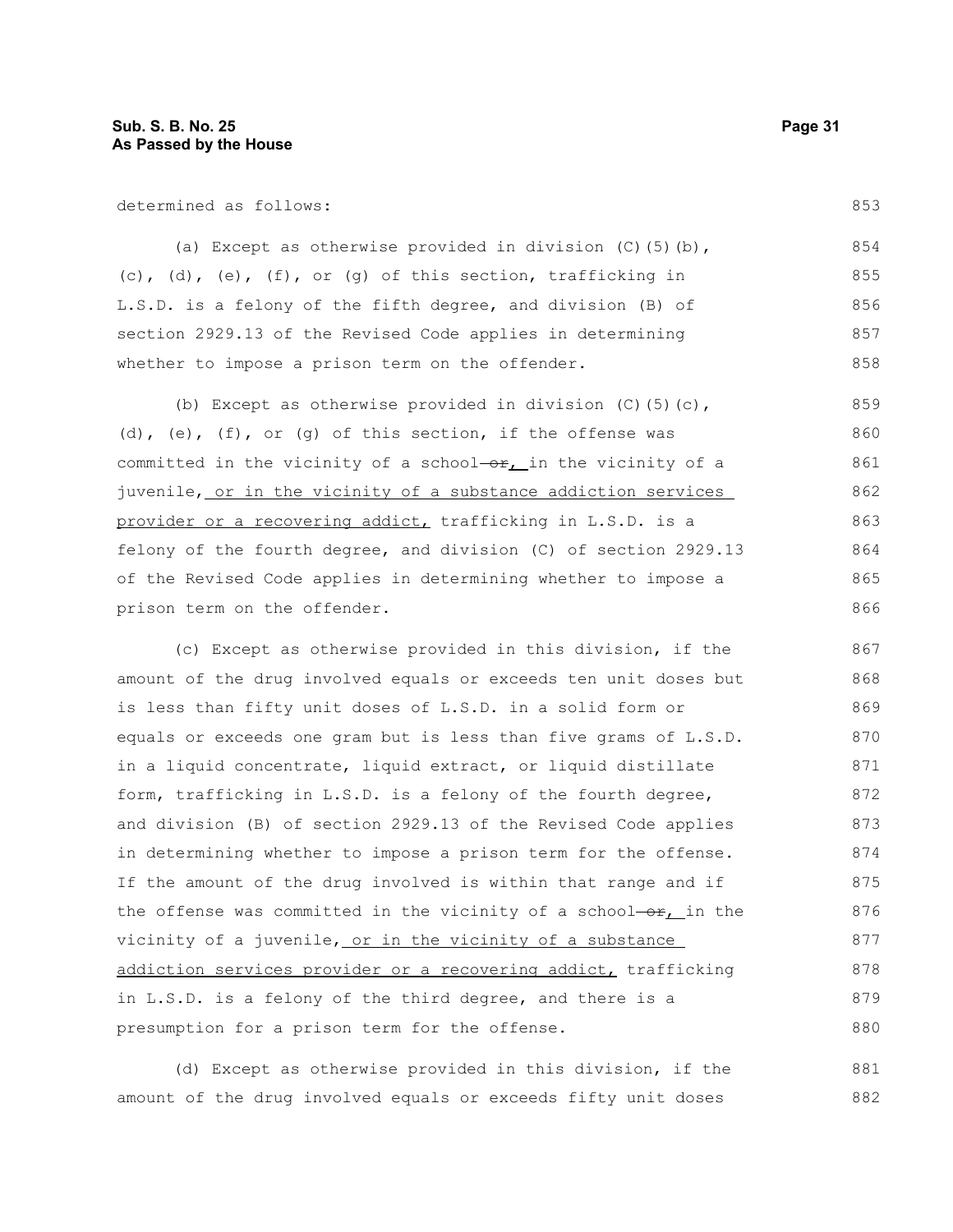#### **Sub. S. B. No. 25 Page 32 As Passed by the House**

but is less than two hundred fifty unit doses of L.S.D. in a solid form or equals or exceeds five grams but is less than twenty-five grams of L.S.D. in a liquid concentrate, liquid extract, or liquid distillate form, trafficking in L.S.D. is a felony of the third degree, and, except as otherwise provided in this division, there is a presumption for a prison term for the offense. If trafficking in L.S.D. is a felony of the third degree under this division and if the offender two or more times previously has been convicted of or pleaded guilty to a felony drug abuse offense, the court shall impose as a mandatory prison term one of the prison terms prescribed for a felony of the third degree. If the amount of the drug involved is within that range and if the offense was committed in the vicinity of a school-or, in the vicinity of a juvenile, or in the vicinity of a substance addiction services provider or a recovering addict, trafficking in L.S.D. is a felony of the second degree, and the court shall impose as a mandatory prison term a second degree felony mandatory prison term. 883 884 885 886 887 888 889 890 891 892 893 894 895 896 897 898 899 900

(e) Except as otherwise provided in this division, if the amount of the drug involved equals or exceeds two hundred fifty unit doses but is less than one thousand unit doses of L.S.D. in a solid form or equals or exceeds twenty-five grams but is less than one hundred grams of L.S.D. in a liquid concentrate, liquid extract, or liquid distillate form, trafficking in L.S.D. is a felony of the second degree, and the court shall impose as a mandatory prison term a second degree felony mandatory prison term. If the amount of the drug involved is within that range and if the offense was committed in the vicinity of a school- $\Theta$ r, in the vicinity of a juvenile, or in the vicinity of a substance addiction services provider or a recovering addict, trafficking in L.S.D. is a felony of the first degree, and the court shall 901 902 903 904 905 906 907 908 909 910 911 912 913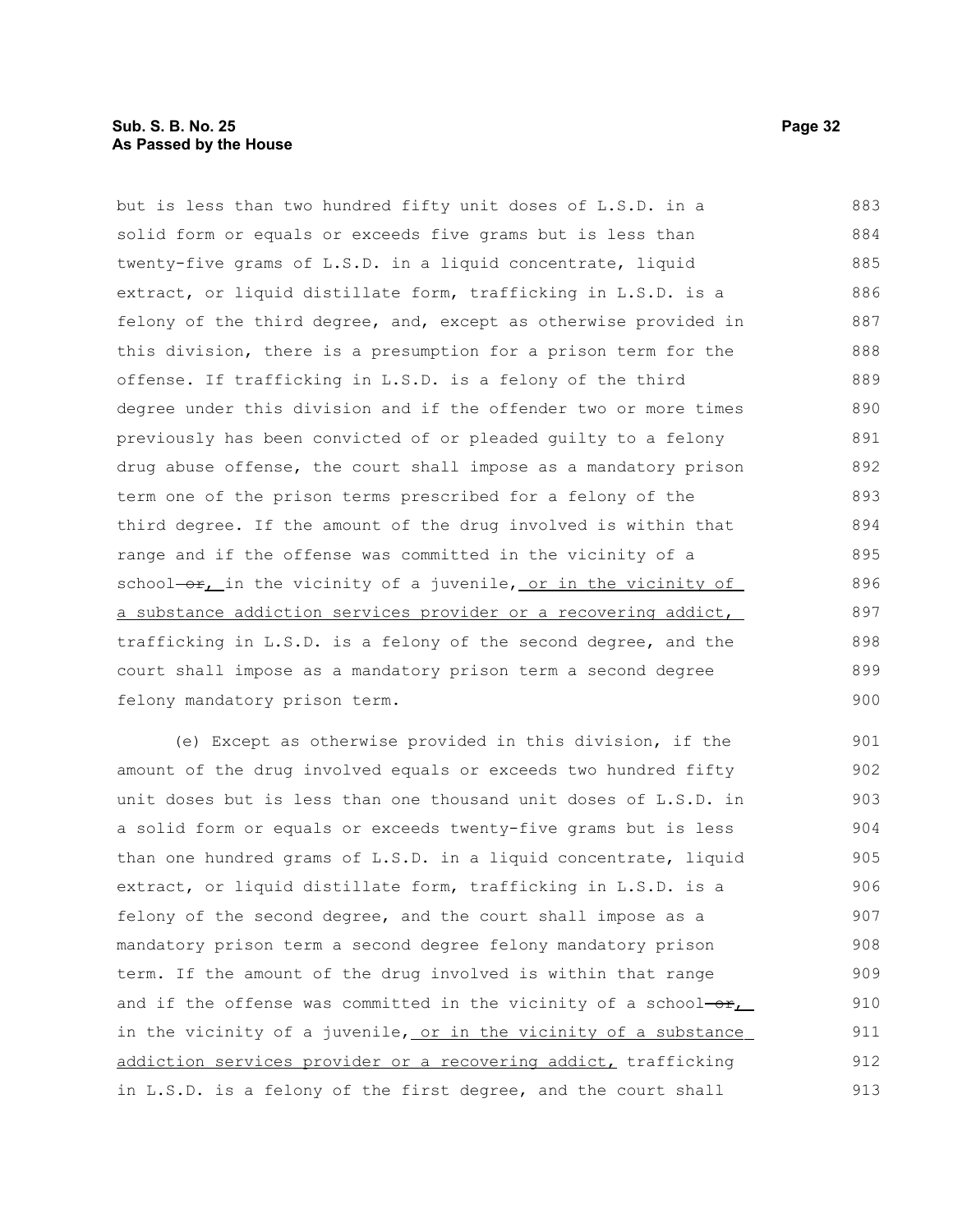(f) If the amount of the drug involved equals or exceeds one thousand unit doses but is less than five thousand unit doses of L.S.D. in a solid form or equals or exceeds one hundred grams but is less than five hundred grams of L.S.D. in a liquid concentrate, liquid extract, or liquid distillate form and regardless of whether the offense was committed in the vicinity of a school- $\sigma r$ , in the vicinity of a juvenile, or in the vicinity of a substance addiction services provider or a recovering addict, trafficking in L.S.D. is a felony of the first degree, and the court shall impose as a mandatory prison term a first degree felony mandatory prison term. 916 917 918 919 920 921 922 923 924 925 926

(g) If the amount of the drug involved equals or exceeds five thousand unit doses of L.S.D. in a solid form or equals or exceeds five hundred grams of L.S.D. in a liquid concentrate, liquid extract, or liquid distillate form and regardless of whether the offense was committed in the vicinity of a school or, in the vicinity of a juvenile, or in the vicinity of a substance addiction services provider or a recovering addict, trafficking in L.S.D. is a felony of the first degree, the offender is a major drug offender, and the court shall impose as a mandatory prison term a maximum first degree felony mandatory prison term. 927 928 929 930 931 932 933 934 935 936 937

(6) If the drug involved in the violation is heroin or a compound, mixture, preparation, or substance containing heroin, whoever violates division (A) of this section is guilty of trafficking in heroin. The penalty for the offense shall be determined as follows: 938 939 940 941 942

(a) Except as otherwise provided in division  $(C)$  (6)(b),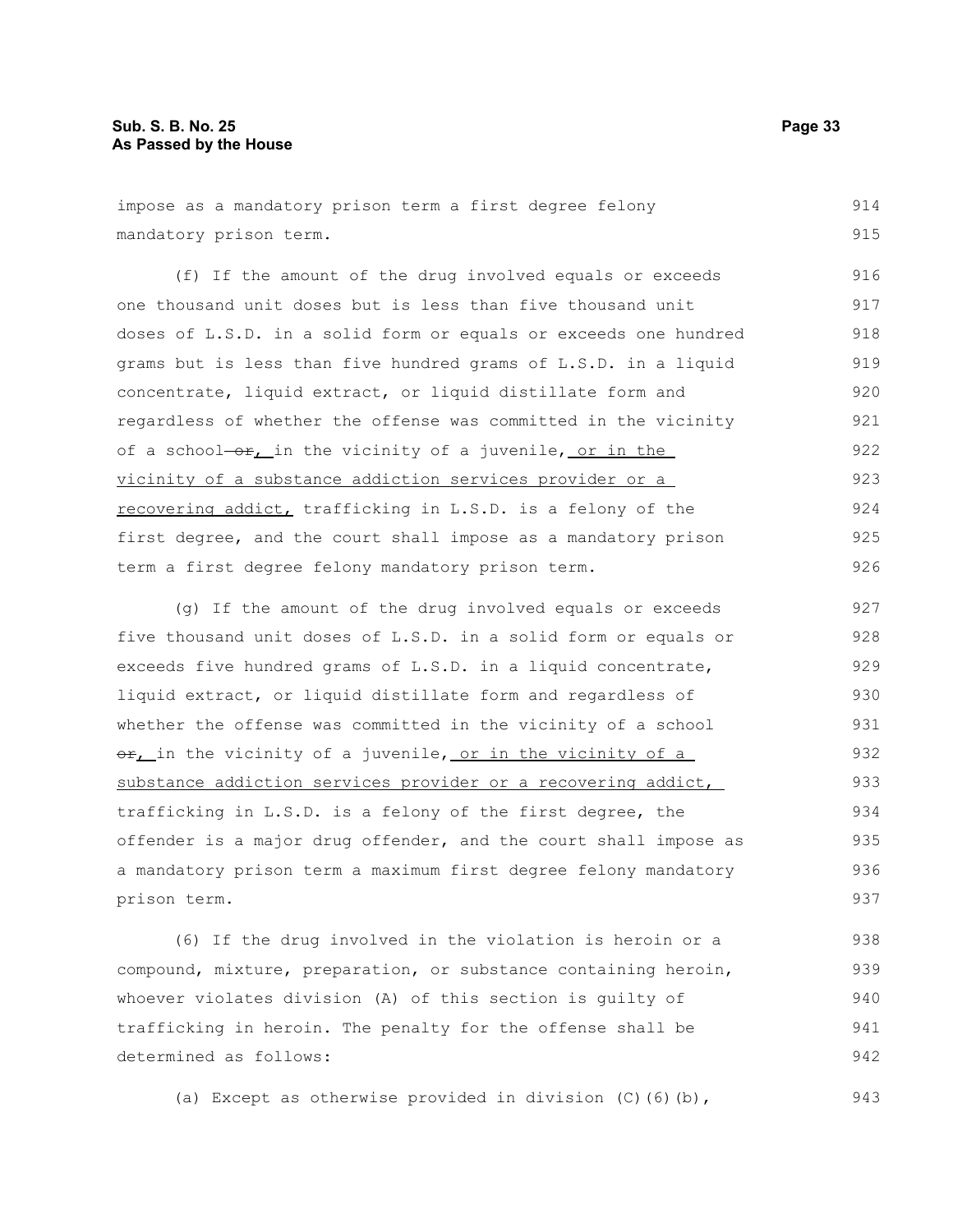#### **Sub. S. B. No. 25 Page 34 As Passed by the House**

(c), (d), (e), (f), or (g) of this section, trafficking in heroin is a felony of the fifth degree, and division (B) of section 2929.13 of the Revised Code applies in determining whether to impose a prison term on the offender. 944 945 946 947

(b) Except as otherwise provided in division (C)(6)(c), (d), (e),  $(f)$ , or (q) of this section, if the offense was committed in the vicinity of a school- $or,$  in the vicinity of a juvenile, or in the vicinity of a substance addiction services provider or a recovering addict, trafficking in heroin is a felony of the fourth degree, and division (C) of section 2929.13 of the Revised Code applies in determining whether to impose a prison term on the offender. 948 949 950 951 952 953 954 955

(c) Except as otherwise provided in this division, if the amount of the drug involved equals or exceeds ten unit doses but is less than fifty unit doses or equals or exceeds one gram but is less than five grams, trafficking in heroin is a felony of the fourth degree, and division (B) of section 2929.13 of the Revised Code applies in determining whether to impose a prison term for the offense. If the amount of the drug involved is within that range and if the offense was committed in the vicinity of a school– $\Theta_{L}$  in the vicinity of a juvenile, or in the vicinity of a substance addiction services provider or a recovering addict, trafficking in heroin is a felony of the third degree, and there is a presumption for a prison term for the offense.

(d) Except as otherwise provided in this division, if the amount of the drug involved equals or exceeds fifty unit doses but is less than one hundred unit doses or equals or exceeds five grams but is less than ten grams, trafficking in heroin is a felony of the third degree, and there is a presumption for a 969 970 971 972 973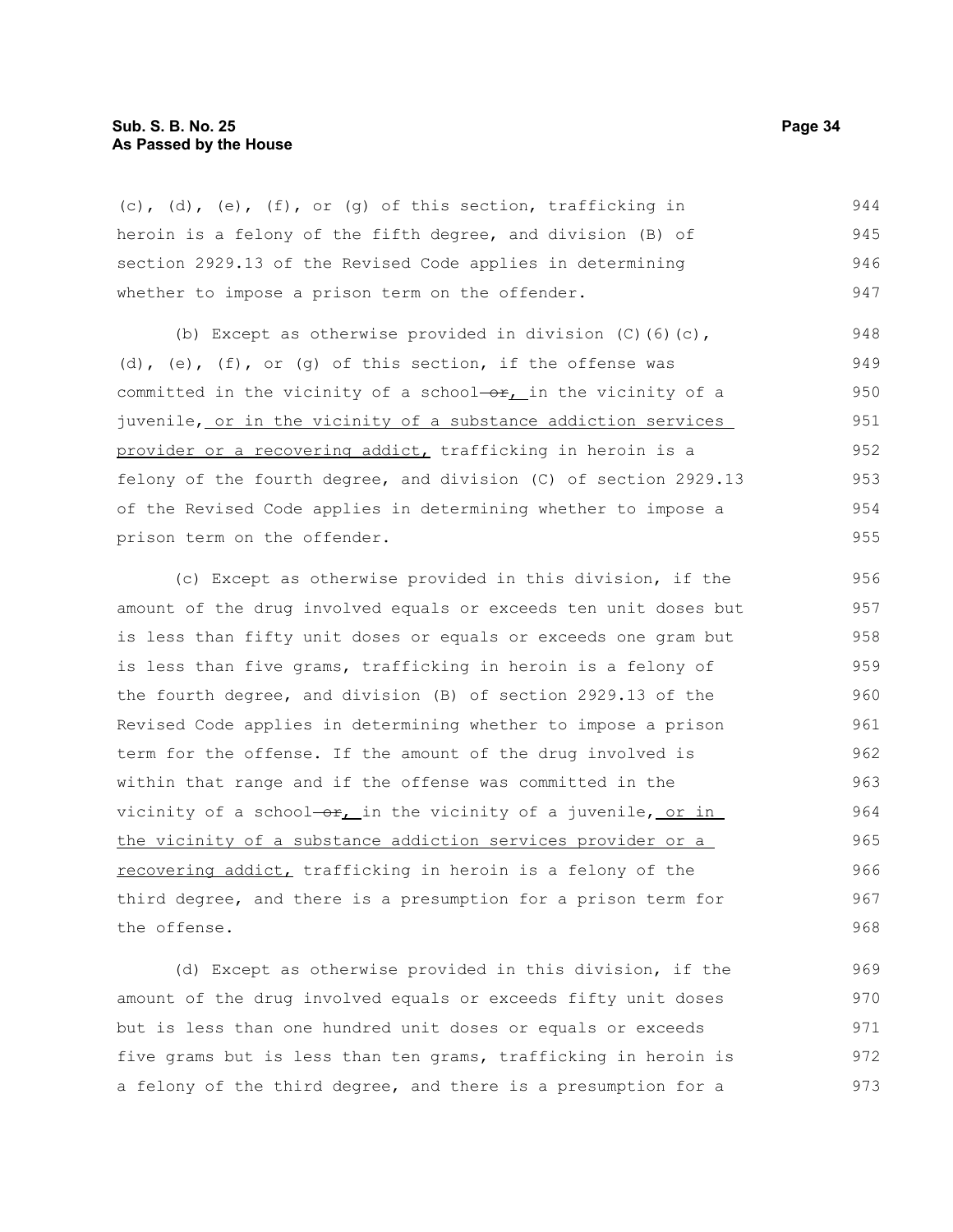#### **Sub. S. B. No. 25 Page 35 As Passed by the House**

prison term for the offense. If the amount of the drug involved is within that range and if the offense was committed in the vicinity of a school– $o$ r, in the vicinity of a juvenile, or in the vicinity of a substance addiction services provider or a recovering addict, trafficking in heroin is a felony of the second degree, and there is a presumption for a prison term for the offense. 974 975 976 977 978 979 980

(e) Except as otherwise provided in this division, if the amount of the drug involved equals or exceeds one hundred unit doses but is less than five hundred unit doses or equals or exceeds ten grams but is less than fifty grams, trafficking in heroin is a felony of the second degree, and the court shall impose as a mandatory prison term a second degree felony mandatory prison term. If the amount of the drug involved is within that range and if the offense was committed in the vicinity of a school- $\sigma_{r}$  in the vicinity of a juvenile, or in the vicinity of a substance addiction services provider or a recovering addict, trafficking in heroin is a felony of the first degree, and the court shall impose as a mandatory prison term a first degree felony mandatory prison term. 981 982 983 984 985 986 987 988 989 990 991 992 993

(f) If the amount of the drug involved equals or exceeds five hundred unit doses but is less than one thousand unit doses or equals or exceeds fifty grams but is less than one hundred grams and regardless of whether the offense was committed in the vicinity of a school– $o$ r, in the vicinity of a juvenile, or in the vicinity of a substance addiction services provider or a recovering addict, trafficking in heroin is a felony of the first degree, and the court shall impose as a mandatory prison term a first degree felony mandatory prison term. 994 995 996 997 998 999 1000 1001 1002

(g) If the amount of the drug involved equals or exceeds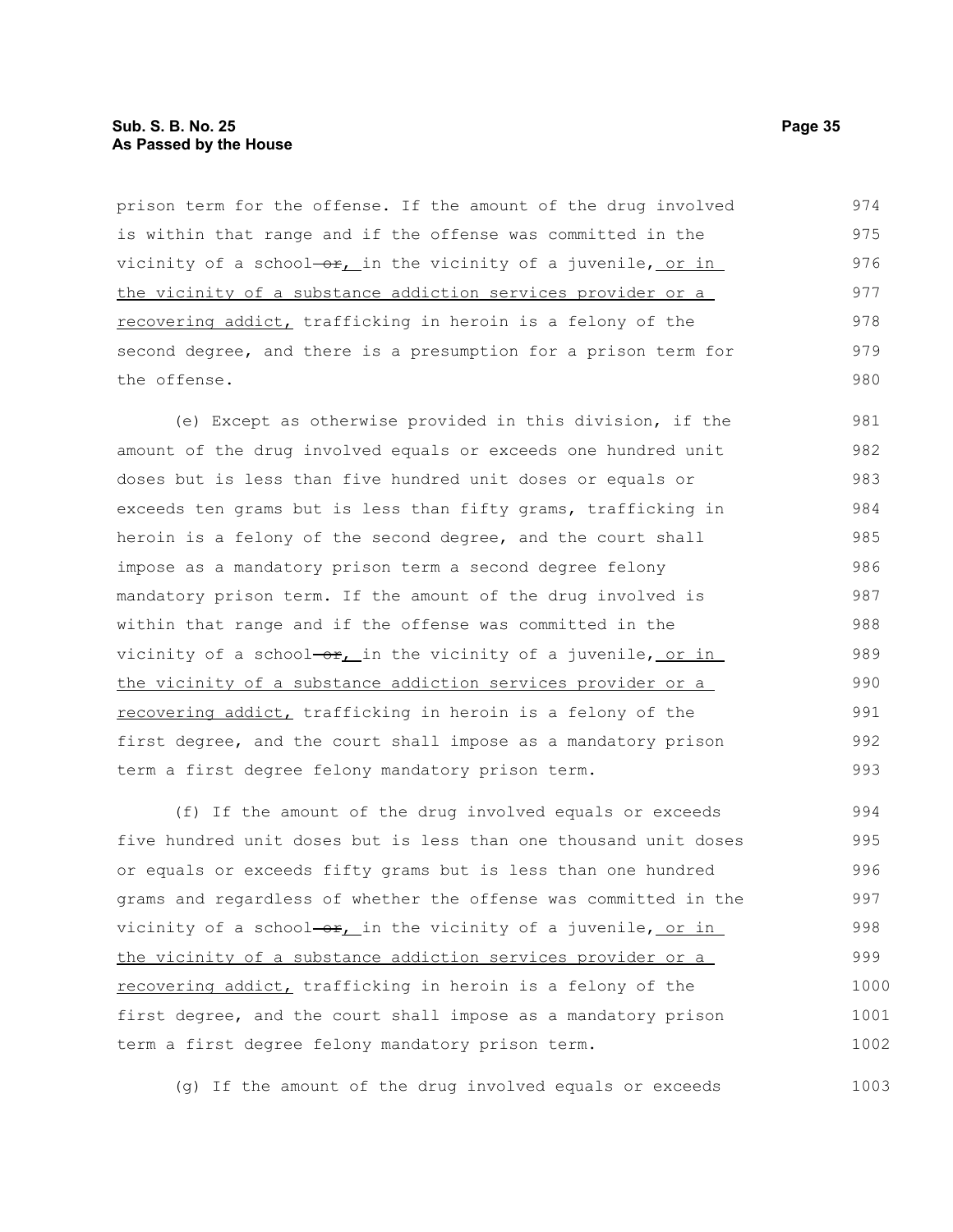#### **Sub. S. B. No. 25 Page 36 As Passed by the House**

one thousand unit doses or equals or exceeds one hundred grams and regardless of whether the offense was committed in the vicinity of a school– $\Theta$ <sub>r</sub> in the vicinity of a juvenile, <u>or in</u> the vicinity of a substance addiction services provider or a recovering addict, trafficking in heroin is a felony of the first degree, the offender is a major drug offender, and the court shall impose as a mandatory prison term a maximum first degree felony mandatory prison term. (7) If the drug involved in the violation is hashish or a compound, mixture, preparation, or substance containing hashish, whoever violates division (A) of this section is guilty of trafficking in hashish. The penalty for the offense shall be determined as follows: (a) Except as otherwise provided in division (C)(7)(b), (c), (d), (e),  $(f)$ , or (q) of this section, trafficking in hashish is a felony of the fifth degree, and division (B) of section 2929.13 of the Revised Code applies in determining whether to impose a prison term on the offender. (b) Except as otherwise provided in division (C)(7)(c), (d), (e), (f), or (g) of this section, if the offense was committed in the vicinity of a school–or, in the vicinity of a juvenile, or in the vicinity of a substance addiction services provider or a recovering addict, trafficking in hashish is a felony of the fourth degree, and division (B) of section 2929.13 of the Revised Code applies in determining whether to impose a prison term on the offender. 1004 1005 1006 1007 1008 1009 1010 1011 1012 1013 1014 1015 1016 1017 1018 1019 1020 1021 1022 1023 1024 1025 1026 1027 1028 1029

(c) Except as otherwise provided in this division, if the amount of the drug involved equals or exceeds ten grams but is less than fifty grams of hashish in a solid form or equals or exceeds two grams but is less than ten grams of hashish in a 1030 1031 1032 1033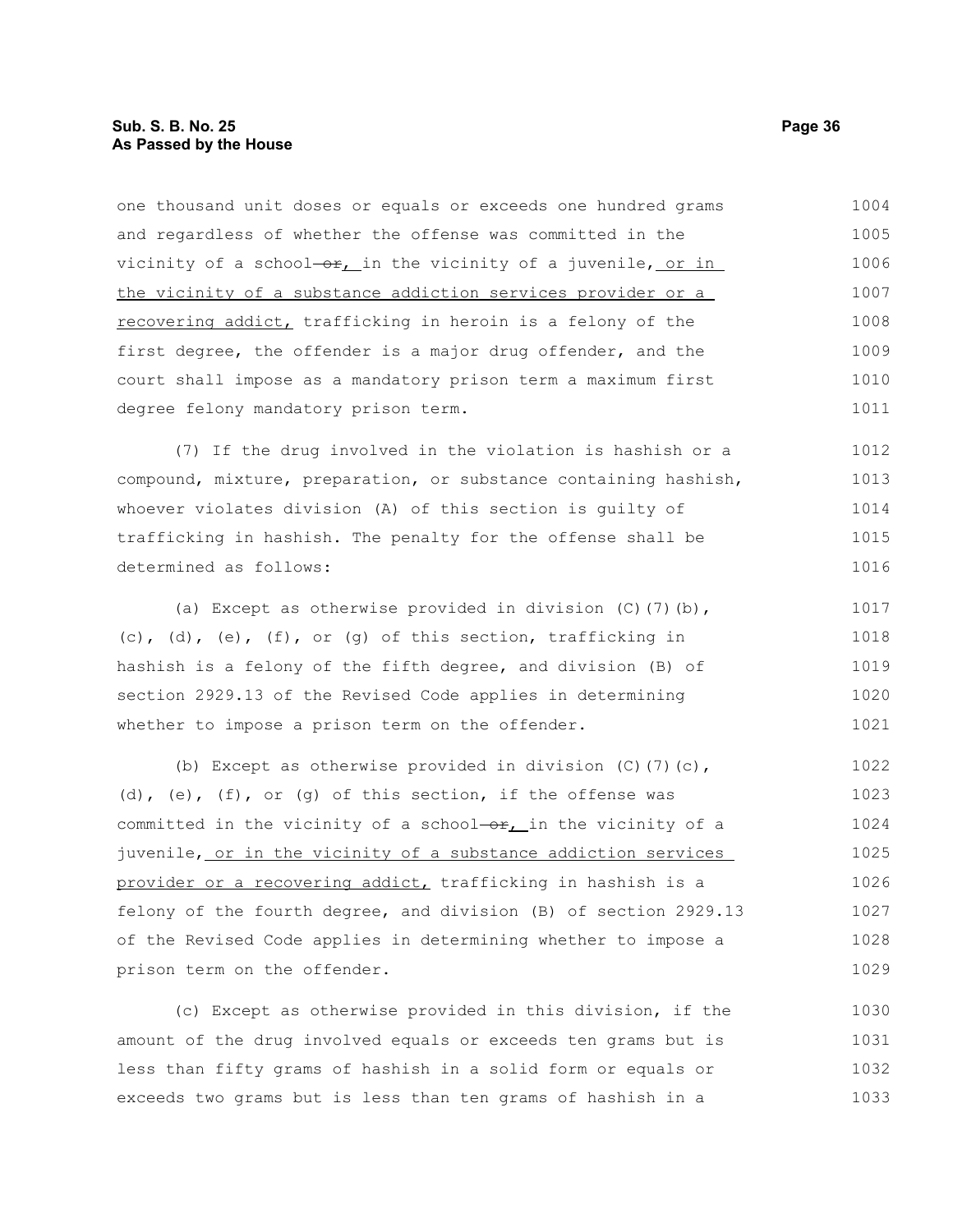#### **Sub. S. B. No. 25 Page 37 As Passed by the House**

liquid concentrate, liquid extract, or liquid distillate form, trafficking in hashish is a felony of the fourth degree, and division (B) of section 2929.13 of the Revised Code applies in determining whether to impose a prison term on the offender. If the amount of the drug involved is within that range and if the offense was committed in the vicinity of a school- $or,$  in the vicinity of a juvenile, or in the vicinity of a substance addiction services provider or a recovering addict, trafficking in hashish is a felony of the third degree, and division (C) of section 2929.13 of the Revised Code applies in determining whether to impose a prison term on the offender. 1034 1035 1036 1037 1038 1039 1040 1041 1042 1043 1044

(d) Except as otherwise provided in this division, if the amount of the drug involved equals or exceeds fifty grams but is less than two hundred fifty grams of hashish in a solid form or equals or exceeds ten grams but is less than fifty grams of hashish in a liquid concentrate, liquid extract, or liquid distillate form, trafficking in hashish is a felony of the third degree, and division (C) of section 2929.13 of the Revised Code applies in determining whether to impose a prison term on the offender. If the amount of the drug involved is within that range and if the offense was committed in the vicinity of a school-or, in the vicinity of a juvenile, or in the vicinity of a substance addiction services provider or a recovering addict, trafficking in hashish is a felony of the second degree, and there is a presumption that a prison term shall be imposed for the offense. 1045 1046 1047 1048 1049 1050 1051 1052 1053 1054 1055 1056 1057 1058 1059

(e) Except as otherwise provided in this division, if the amount of the drug involved equals or exceeds two hundred fifty grams but is less than one thousand grams of hashish in a solid form or equals or exceeds fifty grams but is less than two hundred grams of hashish in a liquid concentrate, liquid 1060 1061 1062 1063 1064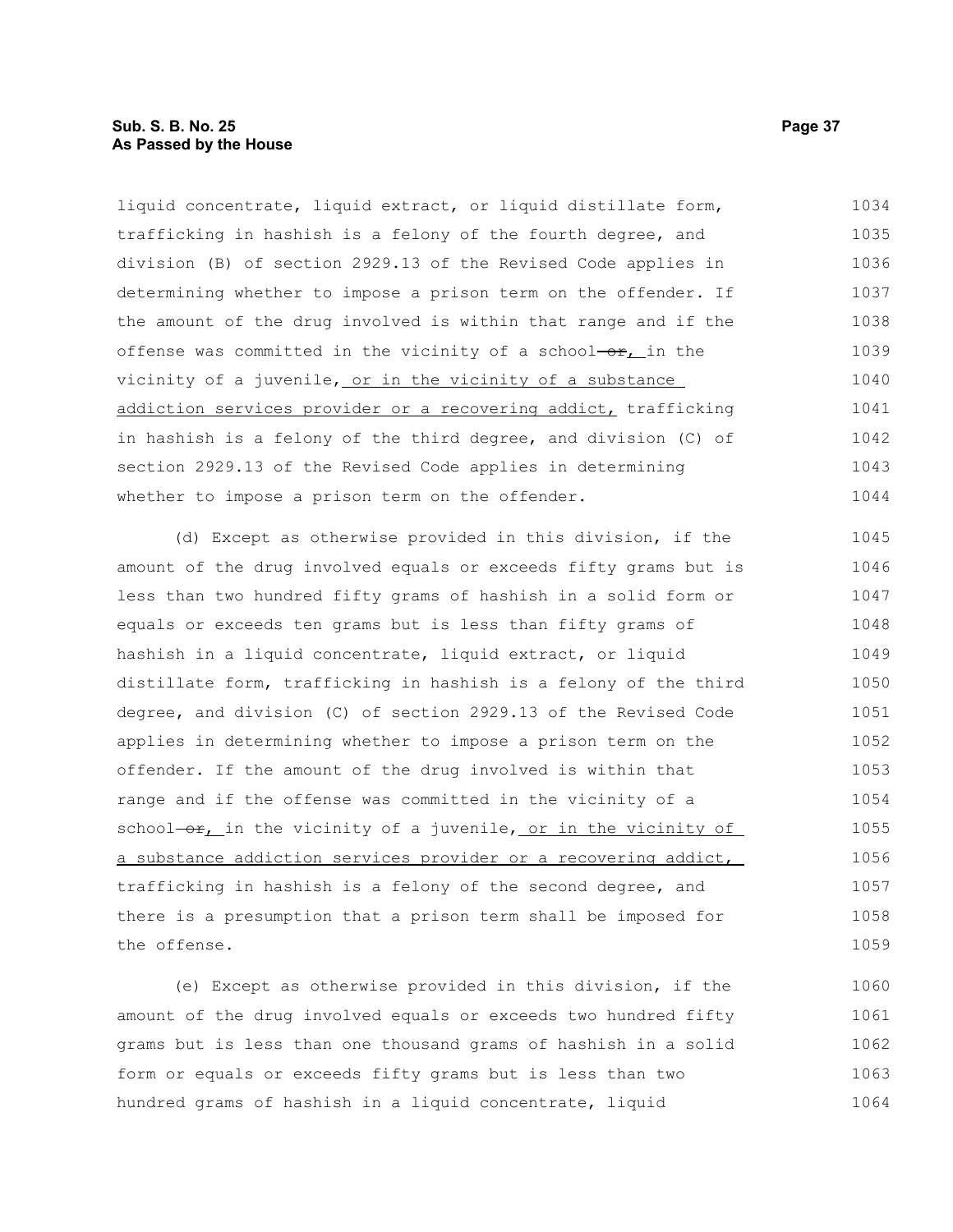#### **Sub. S. B. No. 25 Page 38 As Passed by the House**

extract, or liquid distillate form, trafficking in hashish is a felony of the third degree, and there is a presumption that a prison term shall be imposed for the offense. If the amount of the drug involved is within that range and if the offense was committed in the vicinity of a school- $\Theta$ <sub>r</sub> in the vicinity of a juvenile, or in the vicinity of a substance addiction services provider or a recovering addict, trafficking in hashish is a felony of the second degree, and there is a presumption that a prison term shall be imposed for the offense. 1065 1066 1067 1068 1069 1070 1071 1072 1073

(f) Except as otherwise provided in this division, if the amount of the drug involved equals or exceeds one thousand grams but is less than two thousand grams of hashish in a solid form or equals or exceeds two hundred grams but is less than four hundred grams of hashish in a liquid concentrate, liquid extract, or liquid distillate form, trafficking in hashish is a felony of the second degree, and the court shall impose as a mandatory prison term a second degree felony mandatory prison term of five, six, seven, or eight years. If the amount of the drug involved is within that range and if the offense was committed in the vicinity of a school- $or$ , in the vicinity of a juvenile, or in the vicinity of a substance addiction services provider or a recovering addict, trafficking in hashish is a felony of the first degree, and the court shall impose as a mandatory prison term a maximum first degree felony mandatory prison term. 1074 1075 1076 1077 1078 1079 1080 1081 1082 1083 1084 1085 1086 1087 1088 1089

(g) Except as otherwise provided in this division, if the amount of the drug involved equals or exceeds two thousand grams of hashish in a solid form or equals or exceeds four hundred grams of hashish in a liquid concentrate, liquid extract, or liquid distillate form, trafficking in hashish is a felony of the second degree, and the court shall impose as a mandatory 1090 1091 1092 1093 1094 1095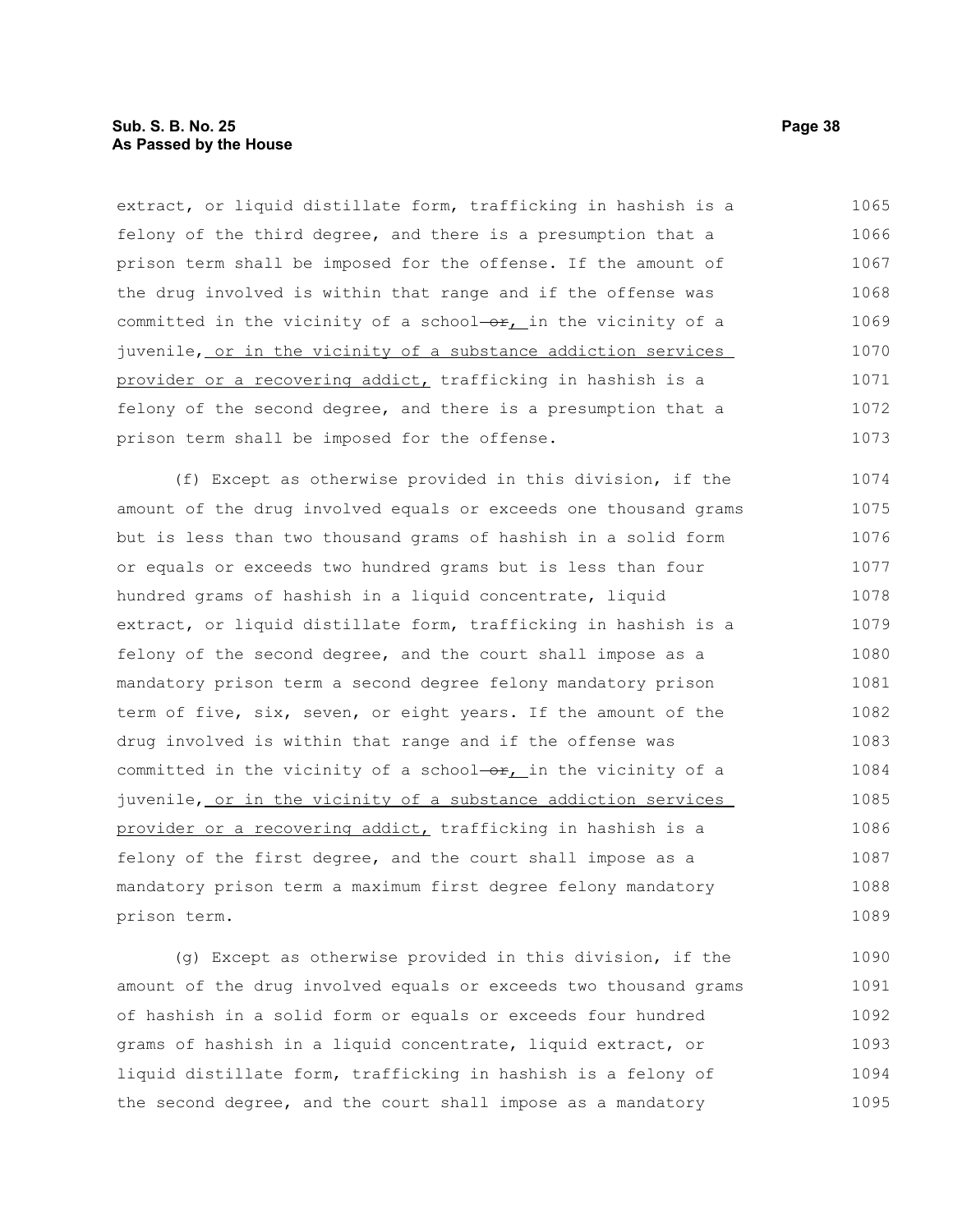#### **Sub. S. B. No. 25 Page 39 As Passed by the House**

prison term a maximum second degree felony mandatory prison term. If the amount of the drug involved equals or exceeds two thousand grams of hashish in a solid form or equals or exceeds four hundred grams of hashish in a liquid concentrate, liquid extract, or liquid distillate form and if the offense was committed in the vicinity of a school- $or$ , in the vicinity of a juvenile, or in the vicinity of a substance addiction services provider or a recovering addict, trafficking in hashish is a felony of the first degree, and the court shall impose as a mandatory prison term a maximum first degree felony mandatory prison term. 1096 1097 1098 1099 1100 1101 1102 1103 1104 1105 1106

(8) If the drug involved in the violation is a controlled substance analog or compound, mixture, preparation, or substance that contains a controlled substance analog, whoever violates division (A) of this section is guilty of trafficking in a controlled substance analog. The penalty for the offense shall be determined as follows: 1107 1108 1109 1110 1111 1112

(a) Except as otherwise provided in division (C)(8)(b), (c), (d), (e), (f), or (g) of this section, trafficking in a controlled substance analog is a felony of the fifth degree, and division (C) of section 2929.13 of the Revised Code applies in determining whether to impose a prison term on the offender. 1113 1114 1115 1116 1117

(b) Except as otherwise provided in division (C)(8)(c), (d), (e),  $(f)$ , or (q) of this section, if the offense was committed in the vicinity of a school–or, in the vicinity of a juvenile, or in the vicinity of a substance addiction services provider or a recovering addict, trafficking in a controlled substance analog is a felony of the fourth degree, and division (C) of section 2929.13 of the Revised Code applies in determining whether to impose a prison term on the offender. 1118 1119 1120 1121 1122 1123 1124 1125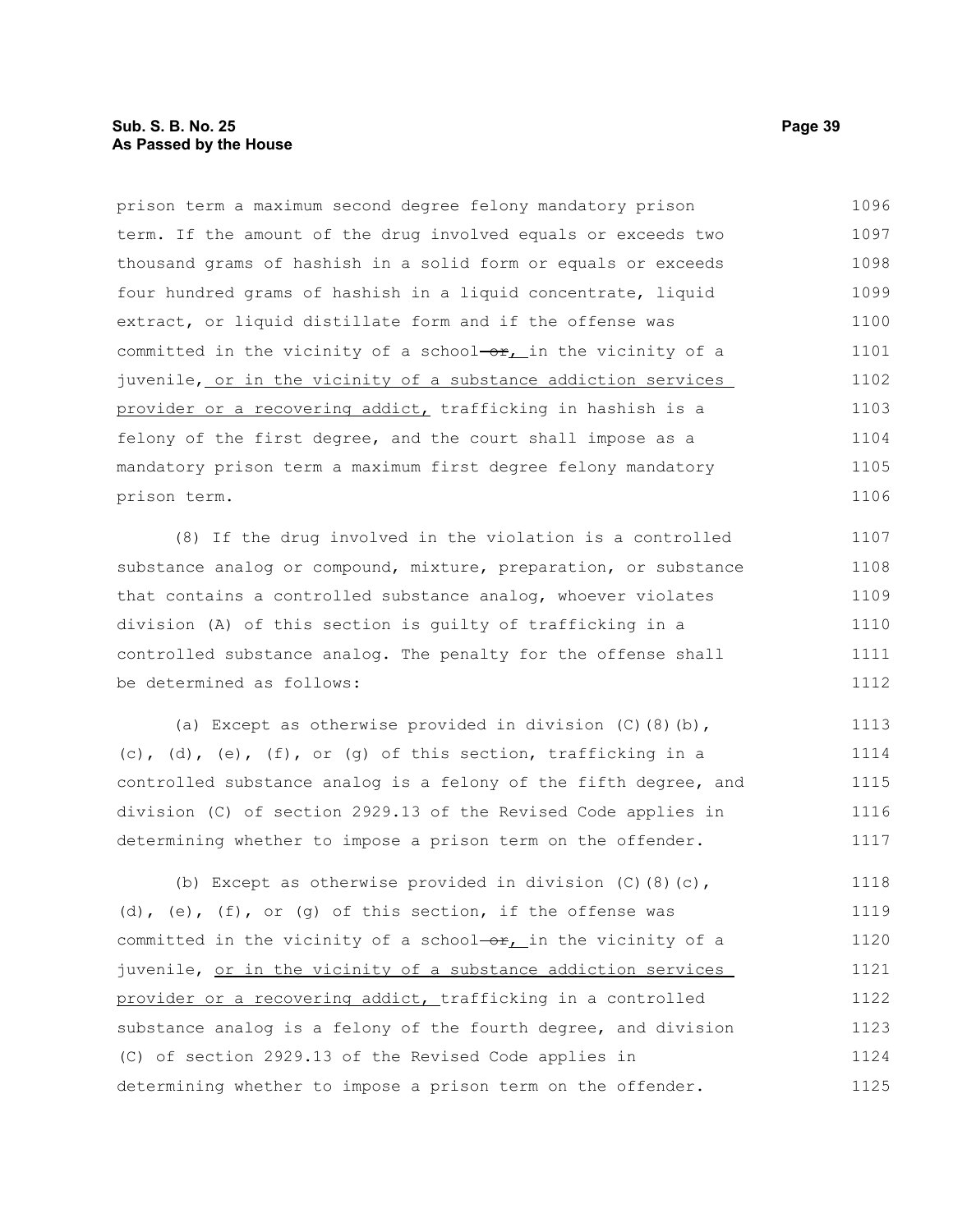#### **Sub. S. B. No. 25 Page 40 As Passed by the House**

(c) Except as otherwise provided in this division, if the amount of the drug involved equals or exceeds ten grams but is less than twenty grams, trafficking in a controlled substance analog is a felony of the fourth degree, and division (B) of section 2929.13 of the Revised Code applies in determining whether to impose a prison term for the offense. If the amount of the drug involved is within that range and if the offense was committed in the vicinity of a school- $o$ r, in the vicinity of a juvenile, or in the vicinity of a substance addiction services provider or a recovering addict, trafficking in a controlled substance analog is a felony of the third degree, and there is a presumption for a prison term for the offense. 1126 1127 1128 1129 1130 1131 1132 1133 1134 1135 1136 1137

(d) Except as otherwise provided in this division, if the amount of the drug involved equals or exceeds twenty grams but is less than thirty grams, trafficking in a controlled substance analog is a felony of the third degree, and there is a presumption for a prison term for the offense. If the amount of the drug involved is within that range and if the offense was committed in the vicinity of a school- $\Theta$ <sub>r</sub> in the vicinity of a juvenile, or in the vicinity of a substance addiction services provider or a recovering addict, trafficking in a controlled substance analog is a felony of the second degree, and there is a presumption for a prison term for the offense. 1138 1139 1140 1141 1142 1143 1144 1145 1146 1147 1148

(e) Except as otherwise provided in this division, if the amount of the drug involved equals or exceeds thirty grams but is less than forty grams, trafficking in a controlled substance analog is a felony of the second degree, and the court shall impose as a mandatory prison term a second degree felony mandatory prison term. If the amount of the drug involved is within that range and if the offense was committed in the vicinity of a school– $\Theta$ <sub>r</sub>, in the vicinity of a juvenile, or in 1149 1150 1151 1152 1153 1154 1155 1156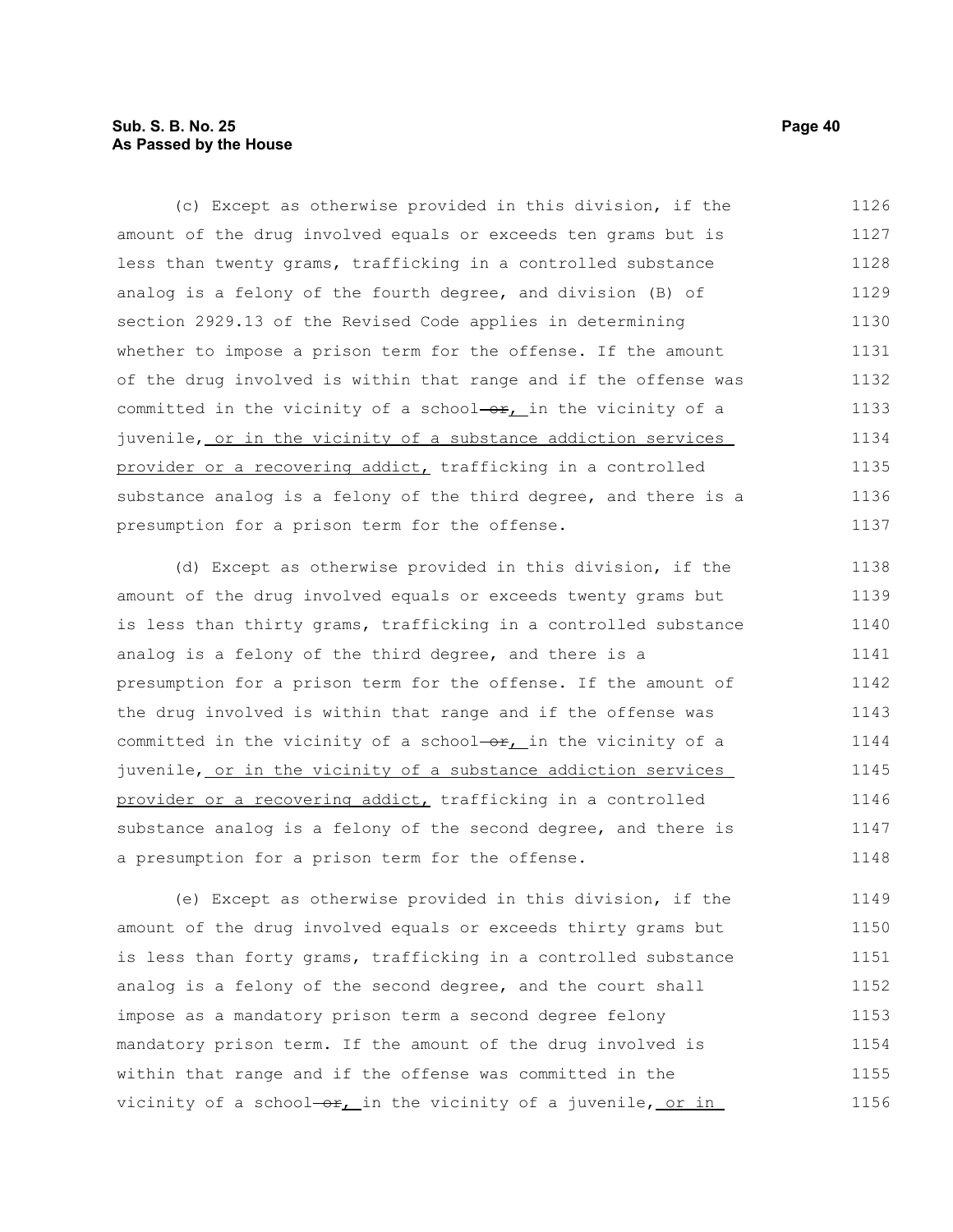the vicinity of a substance addiction services provider or a recovering addict, trafficking in a controlled substance analog is a felony of the first degree, and the court shall impose as a mandatory prison term a first degree felony mandatory prison term. 1157 1158 1159 1160 1161

(f) If the amount of the drug involved equals or exceeds forty grams but is less than fifty grams and regardless of whether the offense was committed in the vicinity of a school or, in the vicinity of a juvenile, or in the vicinity of a substance addiction services provider or a recovering addict, trafficking in a controlled substance analog is a felony of the first degree, and the court shall impose as a mandatory prison term a first degree felony mandatory prison term. 1162 1163 1164 1165 1166 1167 1168 1169

(g) If the amount of the drug involved equals or exceeds fifty grams and regardless of whether the offense was committed in the vicinity of a school– $\Theta r$ , in the vicinity of a juvenile, or in the vicinity of a substance addiction services provider or a recovering addict, trafficking in a controlled substance analog is a felony of the first degree, the offender is a major drug offender, and the court shall impose as a mandatory prison term a maximum first degree felony mandatory prison term. 1170 1171 1172 1173 1174 1175 1176 1177

(9) If the drug involved in the violation is a fentanylrelated compound or a compound, mixture, preparation, or substance containing a fentanyl-related compound and division (C)(10)(a) of this section does not apply to the drug involved, whoever violates division (A) of this section is guilty of trafficking in a fentanyl-related compound. The penalty for the offense shall be determined as follows: 1178 1179 1180 1181 1182 1183 1184

(a) Except as otherwise provided in division (C)(9)(b), (c), (d), (e), (f), (q), or (h) of this section, trafficking in 1185 1186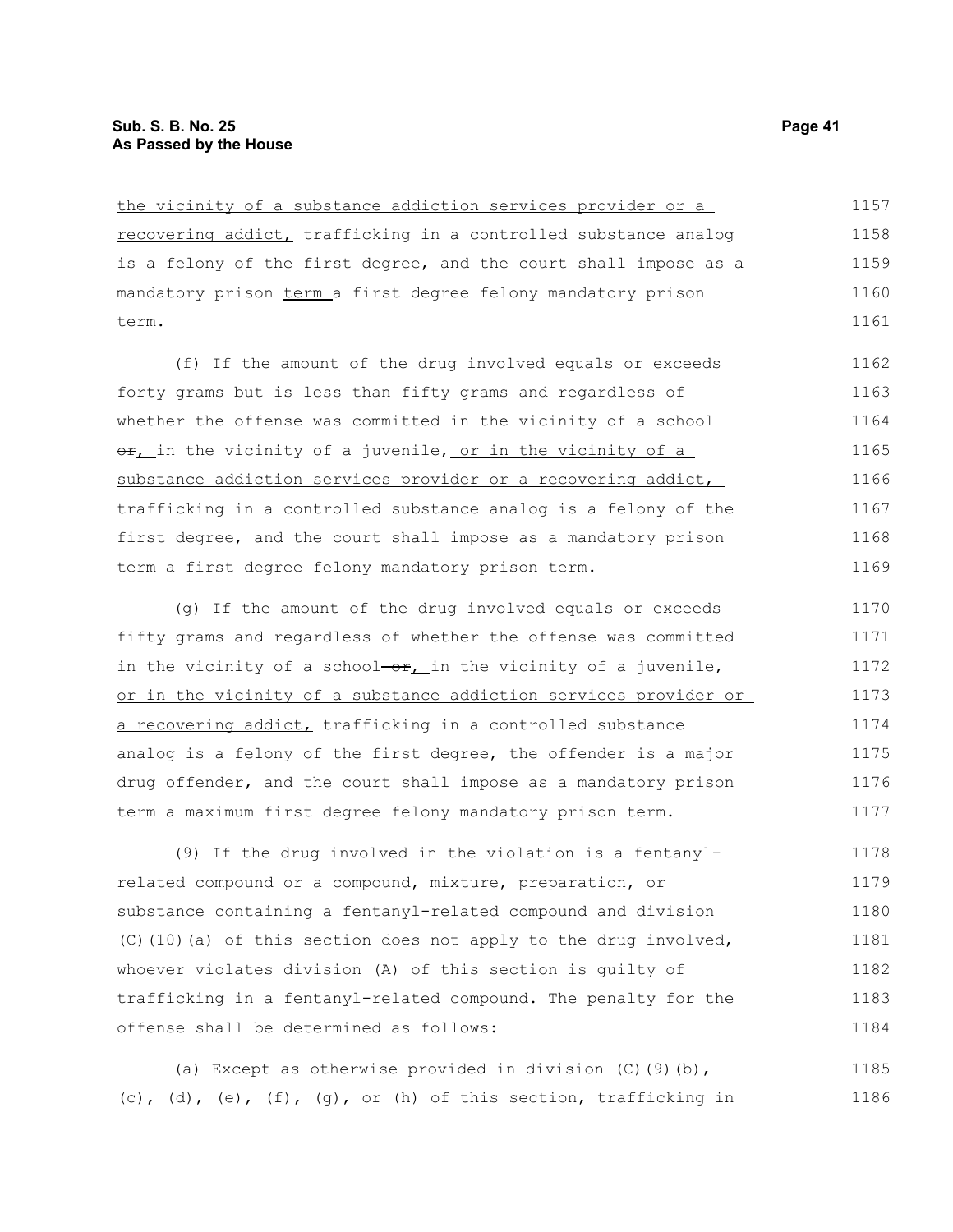a fentanyl-related compound is a felony of the fifth degree, and division (B) of section 2929.13 of the Revised Code applies in determining whether to impose a prison term on the offender. 1187 1188 1189

(b) Except as otherwise provided in division (C)(9)(c), (d), (e),  $(f)$ ,  $(g)$ , or (h) of this section, if the offense was committed in the vicinity of a school- $\Theta$ r, in the vicinity of a juvenile, or in the vicinity of a substance addiction services provider or a recovering addict, trafficking in a fentanylrelated compound is a felony of the fourth degree, and division (C) of section 2929.13 of the Revised Code applies in determining whether to impose a prison term on the offender. 1190 1191 1192 1193 1194 1195 1196 1197

(c) Except as otherwise provided in this division, if the amount of the drug involved equals or exceeds ten unit doses but is less than fifty unit doses or equals or exceeds one gram but is less than five grams, trafficking in a fentanyl-related compound is a felony of the fourth degree, and division (B) of section 2929.13 of the Revised Code applies in determining whether to impose a prison term for the offense. If the amount of the drug involved is within that range and if the offense was committed in the vicinity of a school- $o$ r, in the vicinity of a juvenile, or in the vicinity of a substance addiction services provider or a recovering addict, trafficking in a fentanylrelated compound is a felony of the third degree, and there is a presumption for a prison term for the offense. 1198 1199 1200 1201 1202 1203 1204 1205 1206 1207 1208 1209 1210

(d) Except as otherwise provided in this division, if the amount of the drug involved equals or exceeds fifty unit doses but is less than one hundred unit doses or equals or exceeds five grams but is less than ten grams, trafficking in a fentanyl-related compound is a felony of the third degree, and there is a presumption for a prison term for the offense. If the 1211 1212 1213 1214 1215 1216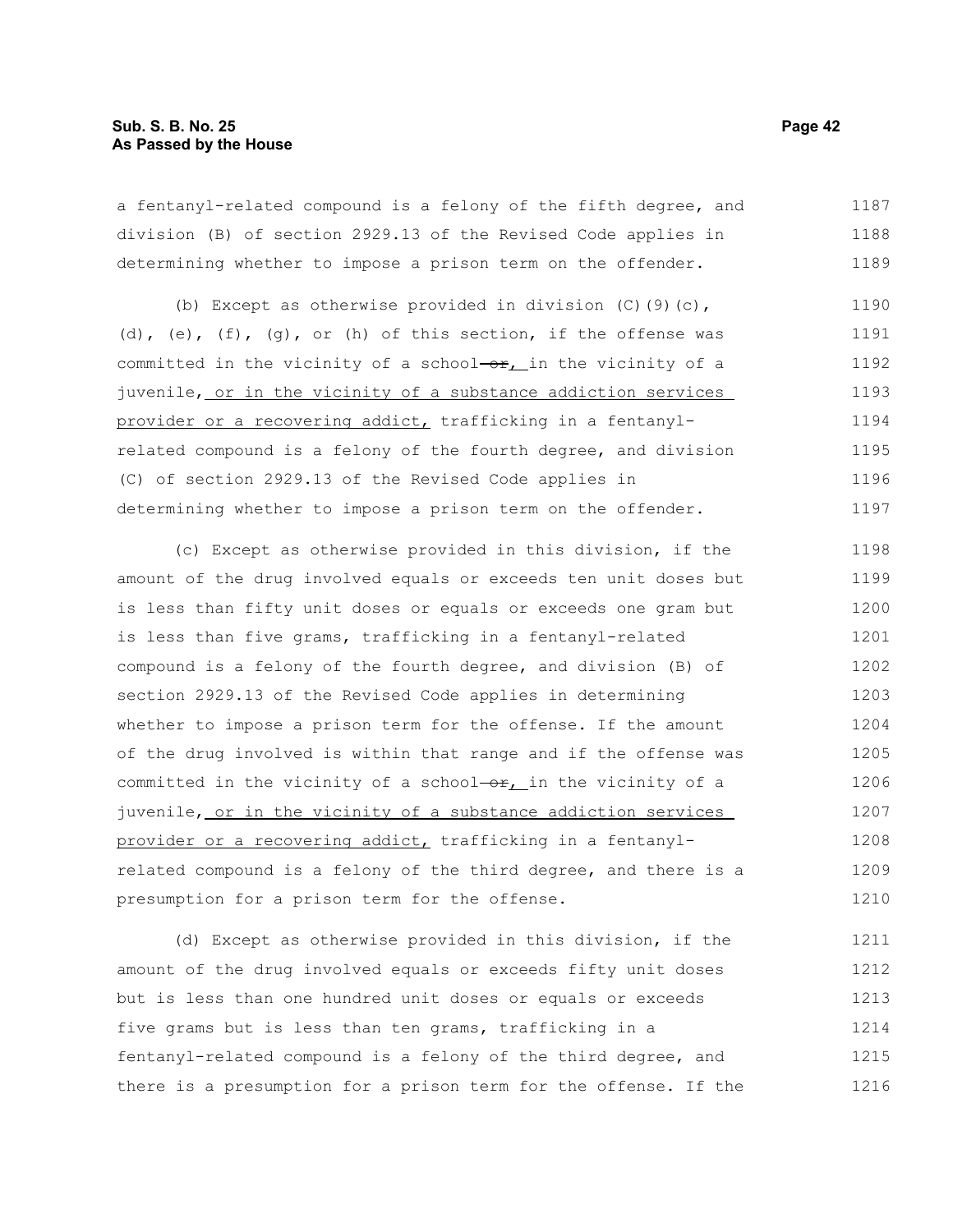#### **Sub. S. B. No. 25 Page 43 As Passed by the House**

amount of the drug involved is within that range and if the offense was committed in the vicinity of a school- $\Theta$ r, in the vicinity of a juvenile, or in the vicinity of a substance addiction services provider or a recovering addict, trafficking in a fentanyl-related compound is a felony of the second degree, and there is a presumption for a prison term for the offense. 1217 1218 1219 1220 1221 1222

(e) Except as otherwise provided in this division, if the amount of the drug involved equals or exceeds one hundred unit doses but is less than two hundred unit doses or equals or exceeds ten grams but is less than twenty grams, trafficking in a fentanyl-related compound is a felony of the second degree, and the court shall impose as a mandatory prison term one of the prison terms prescribed for a felony of the second degree. If the amount of the drug involved is within that range and if the offense was committed in the vicinity of a school- $or,$  in the vicinity of a juvenile, or in the vicinity of a substance addiction services provider or a recovering addict, trafficking in a fentanyl-related compound is a felony of the first degree, and the court shall impose as a mandatory prison term one of the prison terms prescribed for a felony of the first degree. 1223 1224 1225 1226 1227 1228 1229 1230 1231 1232 1233 1234 1235 1236

(f) If the amount of the drug involved equals or exceeds two hundred unit doses but is less than five hundred unit doses or equals or exceeds twenty grams but is less than fifty grams and regardless of whether the offense was committed in the vicinity of a school– $o$ r, in the vicinity of a juvenile, or in the vicinity of a substance addiction services provider or a recovering addict, trafficking in a fentanyl-related compound is a felony of the first degree, and the court shall impose as a mandatory prison term one of the prison terms prescribed for a felony of the first degree. 1237 1238 1239 1240 1241 1242 1243 1244 1245 1246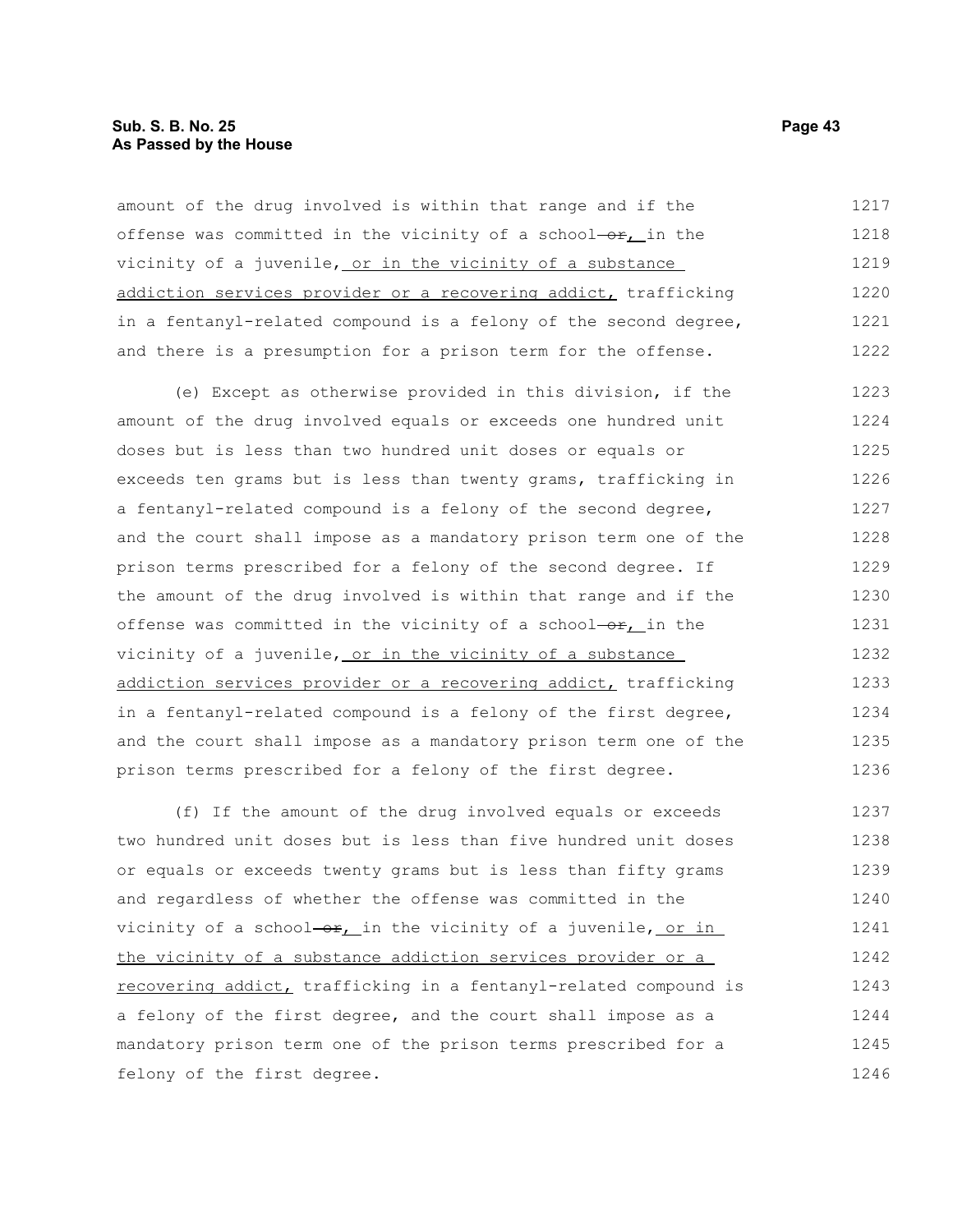#### **Sub. S. B. No. 25 Page 44 As Passed by the House**

(g) If the amount of the drug involved equals or exceeds five hundred unit doses but is less than one thousand unit doses or equals or exceeds fifty grams but is less than one hundred grams and regardless of whether the offense was committed in the vicinity of a school– $\Theta_{L}$  in the vicinity of a juvenile, or in the vicinity of a substance addiction services provider or a recovering addict, trafficking in a fentanyl-related compound is a felony of the first degree, and the court shall impose as a mandatory prison term the maximum prison term prescribed for a felony of the first degree. 1247 1248 1249 1250 1251 1252 1253 1254 1255 1256

(h) If the amount of the drug involved equals or exceeds one thousand unit doses or equals or exceeds one hundred grams and regardless of whether the offense was committed in the vicinity of a school– $o$ r, in the vicinity of a juvenile, or in the vicinity of a substance addiction services provider or a recovering addict, trafficking in a fentanyl-related compound is a felony of the first degree, the offender is a major drug offender, and the court shall impose as a mandatory prison term the maximum prison term prescribed for a felony of the first degree. 1257 1258 1259 1260 1261 1262 1263 1264 1265 1266

(10) If the drug involved in the violation is a compound, mixture, preparation, or substance that is a combination of a fentanyl-related compound and marihuana, one of the following applies: 1267 1268 1269 1270

(a) Except as otherwise provided in division (C)(10)(b) of this section, the offender is guilty of trafficking in marihuana and shall be punished under division (C)(3) of this section. The offender is not guilty of trafficking in a fentanyl-related compound and shall not be charged with, convicted of, or punished under division (C)(9) of this section for trafficking 1271 1272 1273 1274 1275 1276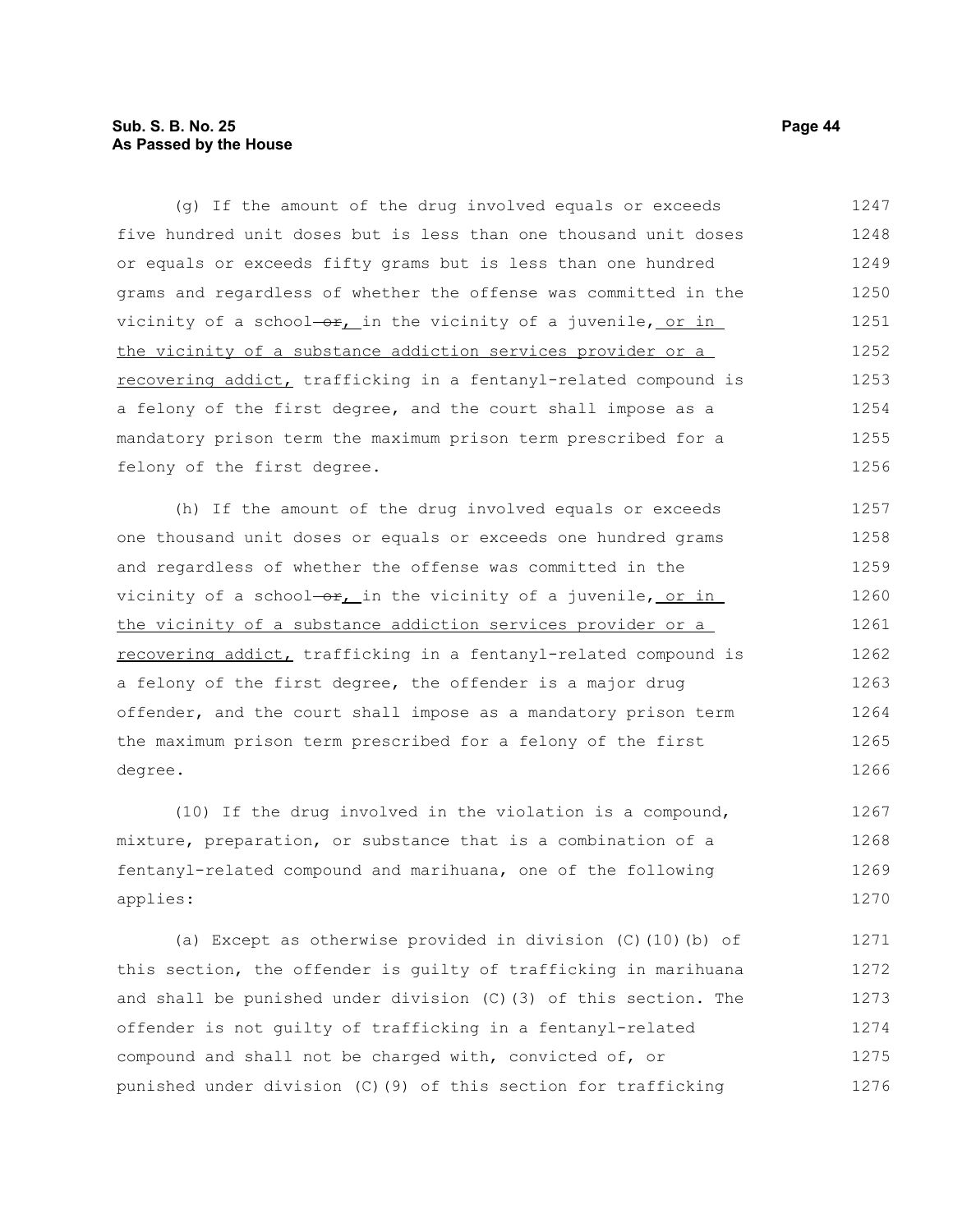in a fentanyl-related compound.

(b) If the offender knows or has reason to know that the compound, mixture, preparation, or substance that is the drug involved contains a fentanyl-related compound, the offender is guilty of trafficking in a fentanyl-related compound and shall be punished under division (C)(9) of this section. 1278 1279 1280 1281 1282

(D) In addition to any prison term authorized or required by division (C) of this section and sections 2929.13 and 2929.14 of the Revised Code, and in addition to any other sanction imposed for the offense under this section or sections 2929.11 to 2929.18 of the Revised Code, the court that sentences an offender who is convicted of or pleads guilty to a violation of division (A) of this section may suspend the driver's or commercial driver's license or permit of the offender in accordance with division (G) of this section. However, if the offender pleaded guilty to or was convicted of a violation of section 4511.19 of the Revised Code or a substantially similar municipal ordinance or the law of another state or the United States arising out of the same set of circumstances as the violation, the court shall suspend the offender's driver's or commercial driver's license or permit in accordance with division (G) of this section. If applicable, the court also shall do the following: 1283 1284 1285 1286 1287 1288 1289 1290 1291 1292 1293 1294 1295 1296 1297 1298 1299

(1) If the violation of division (A) of this section is a felony of the first, second, or third degree, the court shall impose upon the offender the mandatory fine specified for the offense under division (B)(1) of section 2929.18 of the Revised Code unless, as specified in that division, the court determines that the offender is indigent. Except as otherwise provided in division (H)(1) of this section, a mandatory fine or any other 1300 1301 1302 1303 1304 1305 1306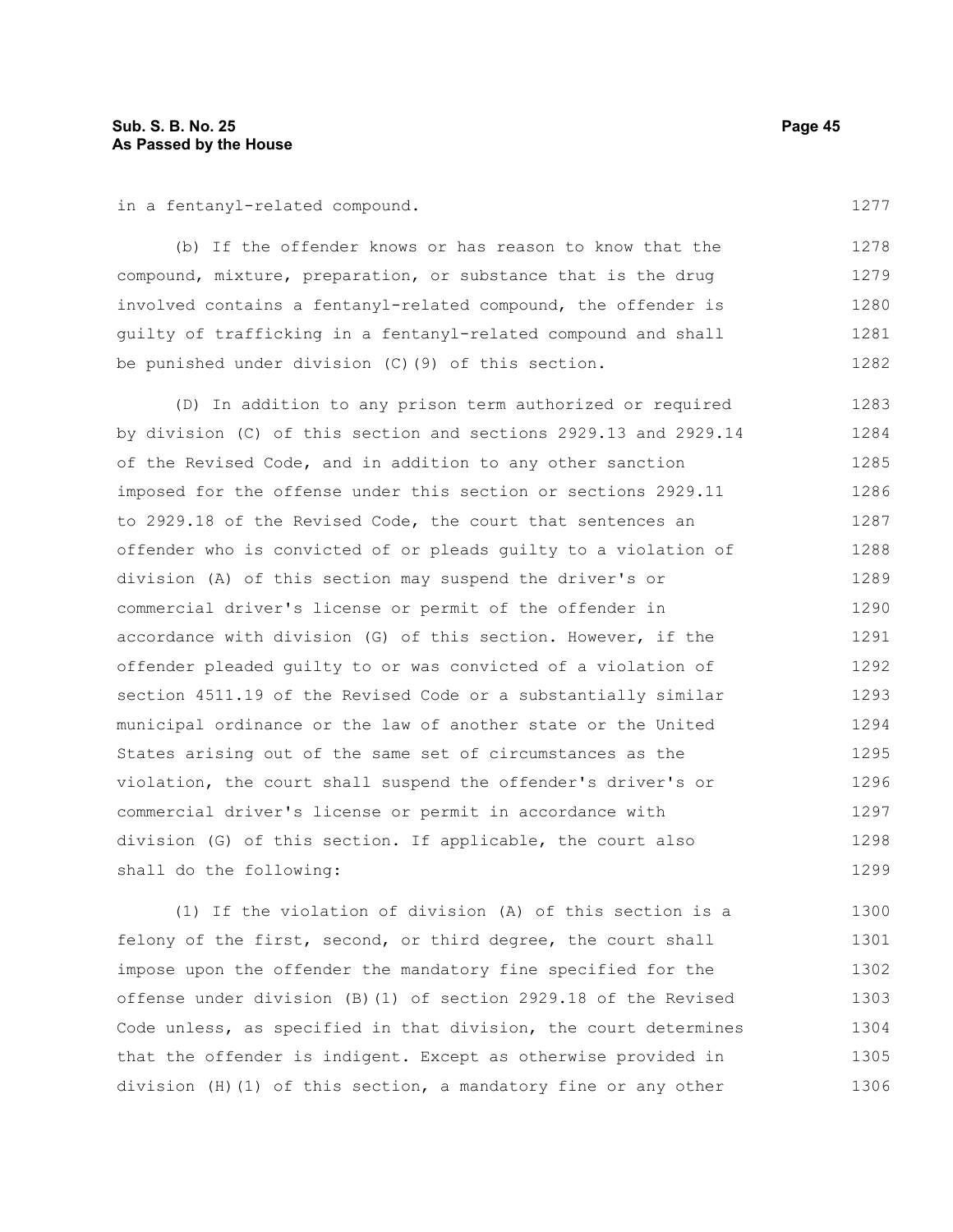#### **Sub. S. B. No. 25 Page 46 As Passed by the House**

fine imposed for a violation of this section is subject to division (F) of this section. If a person is charged with a violation of this section that is a felony of the first, second, or third degree, posts bail, and forfeits the bail, the clerk of the court shall pay the forfeited bail pursuant to divisions (D) (1) and (F) of this section, as if the forfeited bail was a fine imposed for a violation of this section. If any amount of the forfeited bail remains after that payment and if a fine is imposed under division  $(H)(1)$  of this section, the clerk of the court shall pay the remaining amount of the forfeited bail pursuant to divisions (H)(2) and (3) of this section, as if that remaining amount was a fine imposed under division (H)(1) of this section. 1307 1308 1309 1310 1311 1312 1313 1314 1315 1316 1317 1318 1319

(2) If the offender is a professionally licensed person, the court immediately shall comply with section 2925.38 of the Revised Code.

(E) When a person is charged with the sale of or offer to sell a bulk amount or a multiple of a bulk amount of a controlled substance, the jury, or the court trying the accused, shall determine the amount of the controlled substance involved at the time of the offense and, if a guilty verdict is returned, shall return the findings as part of the verdict. In any such case, it is unnecessary to find and return the exact amount of the controlled substance involved, and it is sufficient if the finding and return is to the effect that the amount of the controlled substance involved is the requisite amount, or that the amount of the controlled substance involved is less than the requisite amount. 1323 1324 1325 1326 1327 1328 1329 1330 1331 1332 1333 1334

(F)(1) Notwithstanding any contrary provision of section 3719.21 of the Revised Code and except as provided in division 1335 1336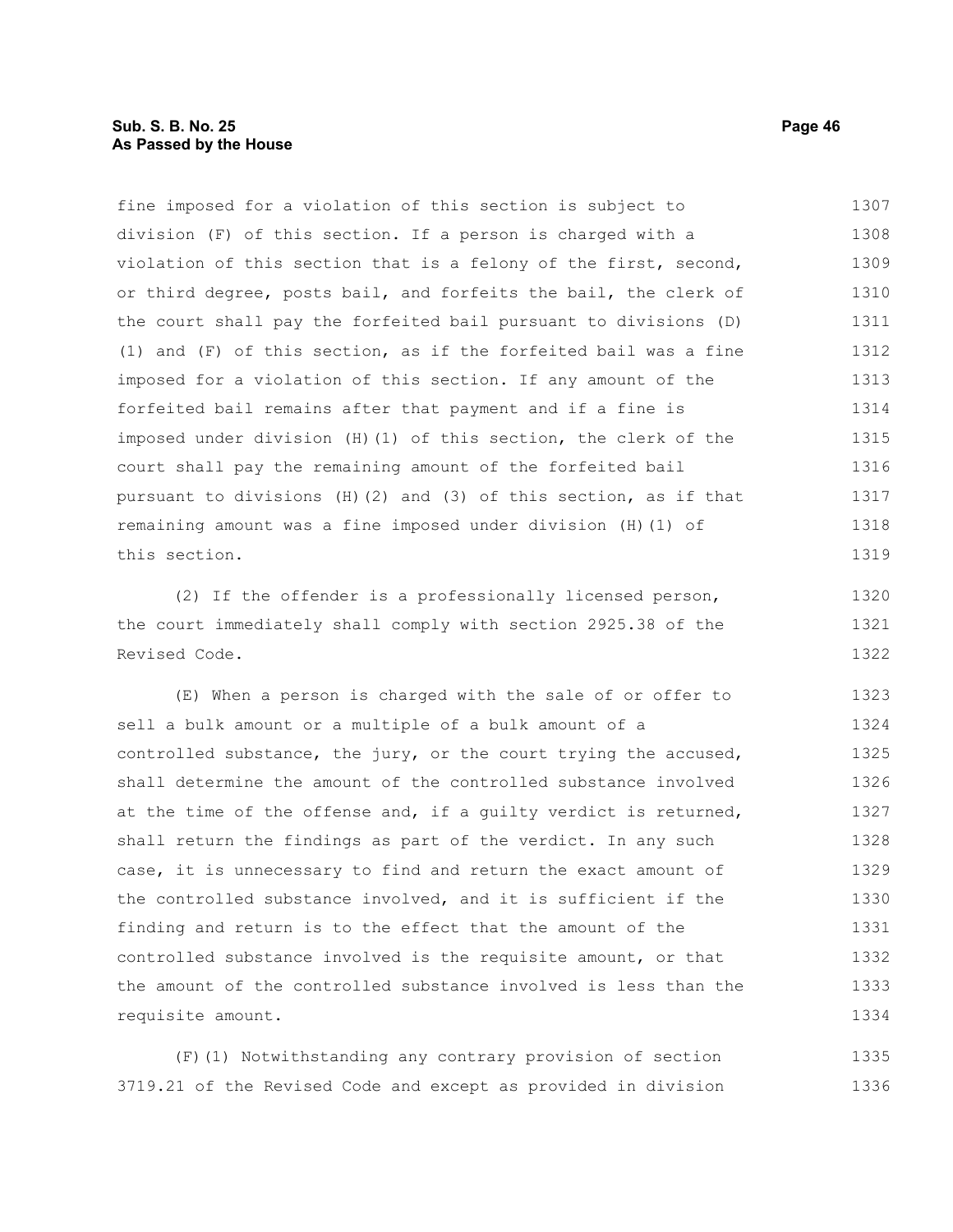#### **Sub. S. B. No. 25 Page 47 As Passed by the House**

(H) of this section, the clerk of the court shall pay any mandatory fine imposed pursuant to division (D)(1) of this section and any fine other than a mandatory fine that is imposed for a violation of this section pursuant to division (A) or (B) (5) of section 2929.18 of the Revised Code to the county, township, municipal corporation, park district, as created pursuant to section 511.18 or 1545.04 of the Revised Code, or state law enforcement agencies in this state that primarily were responsible for or involved in making the arrest of, and in prosecuting, the offender. However, the clerk shall not pay a mandatory fine so imposed to a law enforcement agency unless the agency has adopted a written internal control policy under division (F)(2) of this section that addresses the use of the fine moneys that it receives. Each agency shall use the mandatory fines so paid to subsidize the agency's law enforcement efforts that pertain to drug offenses, in accordance with the written internal control policy adopted by the recipient agency under division (F)(2) of this section. 1337 1338 1339 1340 1341 1342 1343 1344 1345 1346 1347 1348 1349 1350 1351 1352 1353 1354

(2) Prior to receiving any fine moneys under division (F) (1) of this section or division (B) of section 2925.42 of the Revised Code, a law enforcement agency shall adopt a written internal control policy that addresses the agency's use and disposition of all fine moneys so received and that provides for the keeping of detailed financial records of the receipts of those fine moneys, the general types of expenditures made out of those fine moneys, and the specific amount of each general type of expenditure. The policy shall not provide for or permit the identification of any specific expenditure that is made in an ongoing investigation. All financial records of the receipts of those fine moneys, the general types of expenditures made out of those fine moneys, and the specific amount of each general type 1355 1356 1357 1358 1359 1360 1361 1362 1363 1364 1365 1366 1367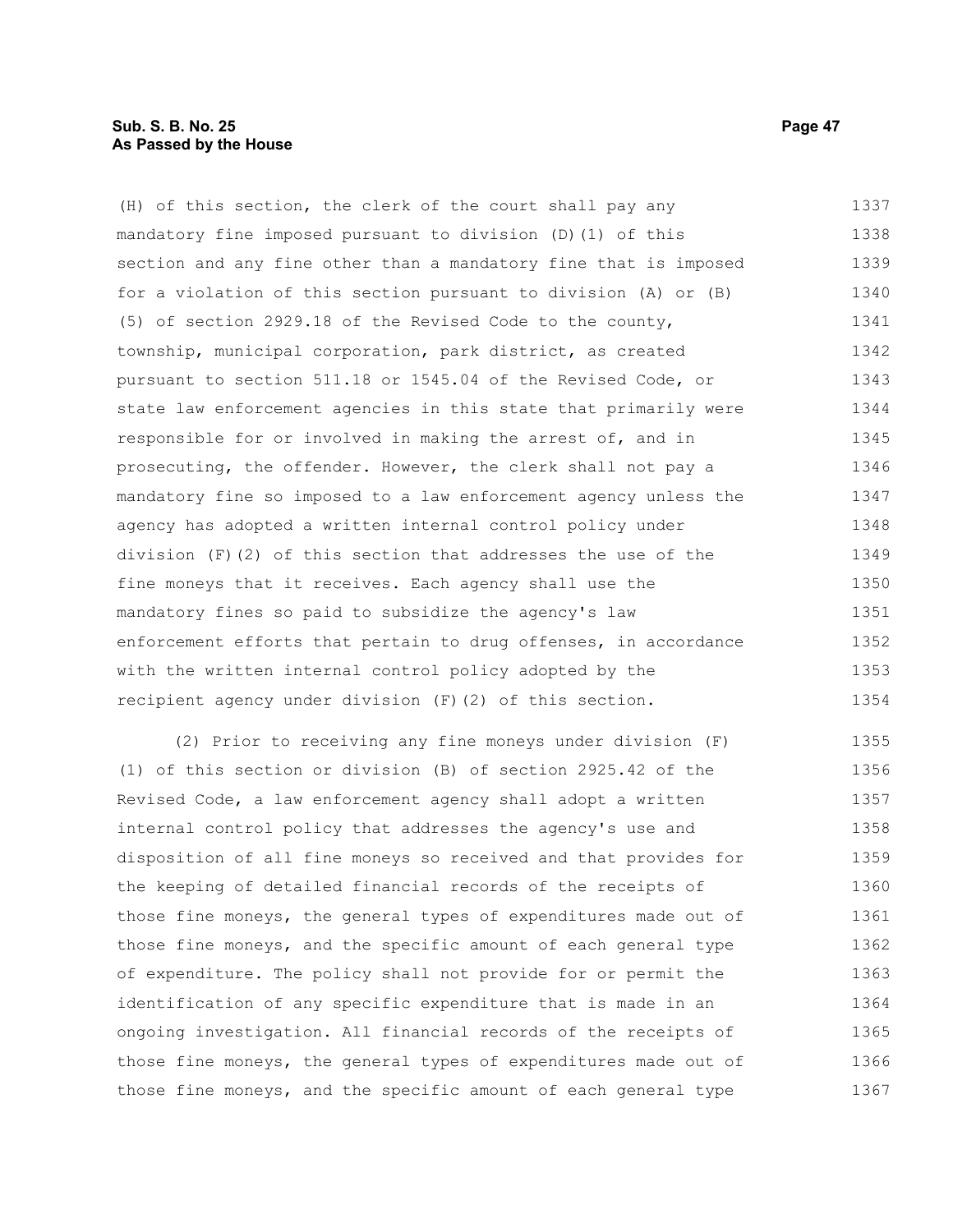of expenditure by an agency are public records open for inspection under section 149.43 of the Revised Code. Additionally, a written internal control policy adopted under this division is such a public record, and the agency that adopted it shall comply with it. 1368 1369 1370 1371 1372

(3) As used in division (F) of this section: 1373

(a) "Law enforcement agencies" includes, but is not limited to, the state board of pharmacy and the office of a prosecutor. 1374 1375 1376

(b) "Prosecutor" has the same meaning as in section 2935.01 of the Revised Code. 1377 1378

(G)(1) If the sentencing court suspends the offender's driver's or commercial driver's license or permit under division (D) of this section or any other provision of this chapter, the court shall suspend the license, by order, for not more than five years. If an offender's driver's or commercial driver's license or permit is suspended pursuant to this division, the offender, at any time after the expiration of two years from the day on which the offender's sentence was imposed or from the day on which the offender finally was released from a prison term under the sentence, whichever is later, may file a motion with the sentencing court requesting termination of the suspension; upon the filing of such a motion and the court's finding of good cause for the termination, the court may terminate the suspension. 1379 1380 1381 1382 1383 1384 1385 1386 1387 1388 1389 1390 1391 1392

(2) Any offender who received a mandatory suspension of the offender's driver's or commercial driver's license or permit under this section prior to September 13, 2016, may file a motion with the sentencing court requesting the termination of 1393 1394 1395 1396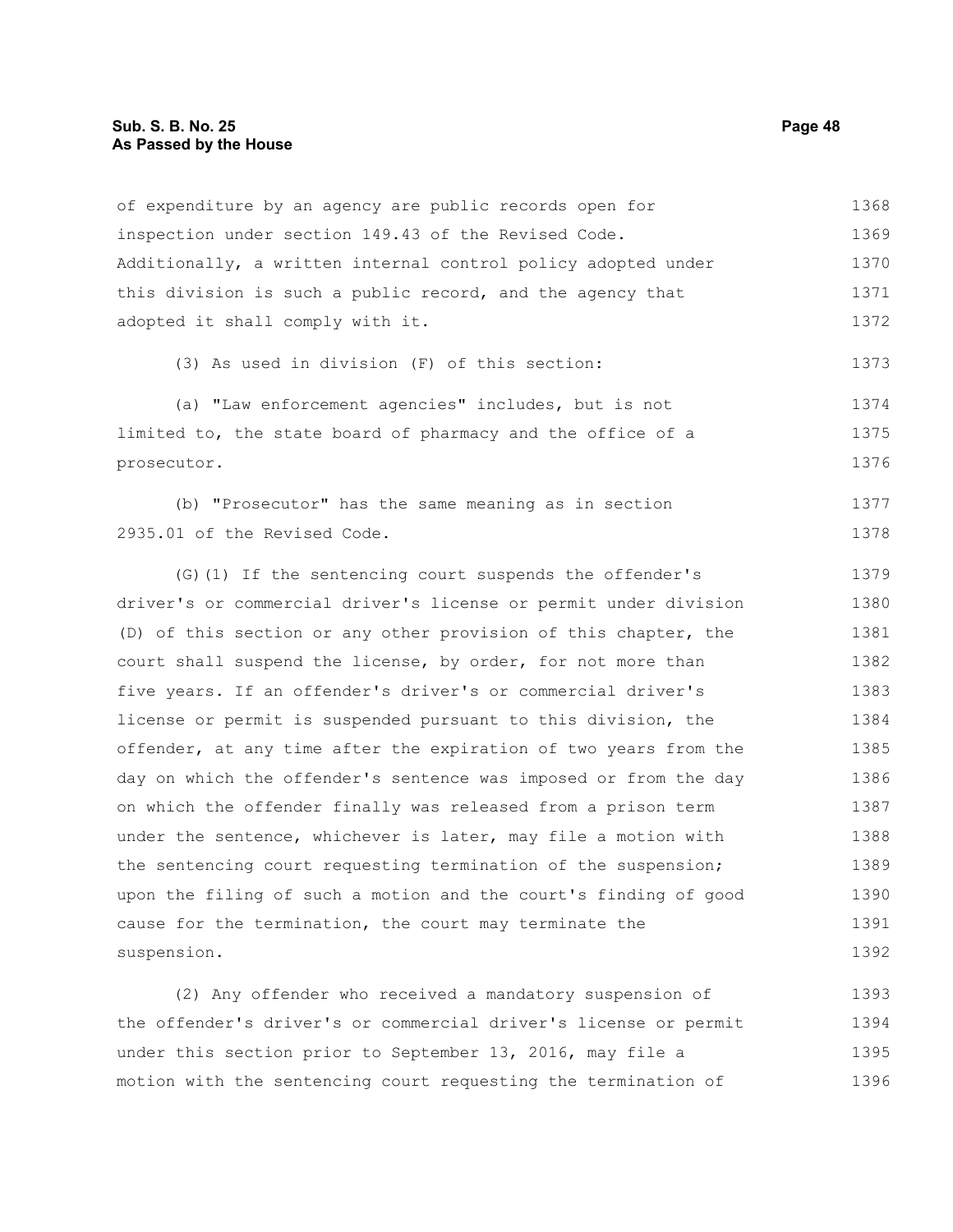the suspension. However, an offender who pleaded guilty to or was convicted of a violation of section 4511.19 of the Revised Code or a substantially similar municipal ordinance or law of another state or the United States that arose out of the same set of circumstances as the violation for which the offender's license or permit was suspended under this section shall not file such a motion. 1397 1398 1399 1400 1401 1402 1403

Upon the filing of a motion under division (G)(2) of this section, the sentencing court, in its discretion, may terminate the suspension. 1404 1405 1406

(H)(1) In addition to any prison term authorized or required by division (C) of this section and sections 2929.13 and 2929.14 of the Revised Code, in addition to any other penalty or sanction imposed for the offense under this section or sections 2929.11 to 2929.18 of the Revised Code, and in addition to the forfeiture of property in connection with the offense as prescribed in Chapter 2981. of the Revised Code, the court that sentences an offender who is convicted of or pleads guilty to a violation of division (A) of this section may impose upon the offender an additional fine specified for the offense in division (B)(4) of section 2929.18 of the Revised Code. A fine imposed under division (H)(1) of this section is not subject to division (F) of this section and shall be used solely for the support of one or more eligible community addiction services providers in accordance with divisions (H)(2) and (3) of this section. 1407 1408 1409 1410 1411 1412 1413 1414 1415 1416 1417 1418 1419 1420 1421 1422

(2) The court that imposes a fine under division (H)(1) of this section shall specify in the judgment that imposes the fine one or more eligible community addiction services providers for the support of which the fine money is to be used. No community 1423 1424 1425 1426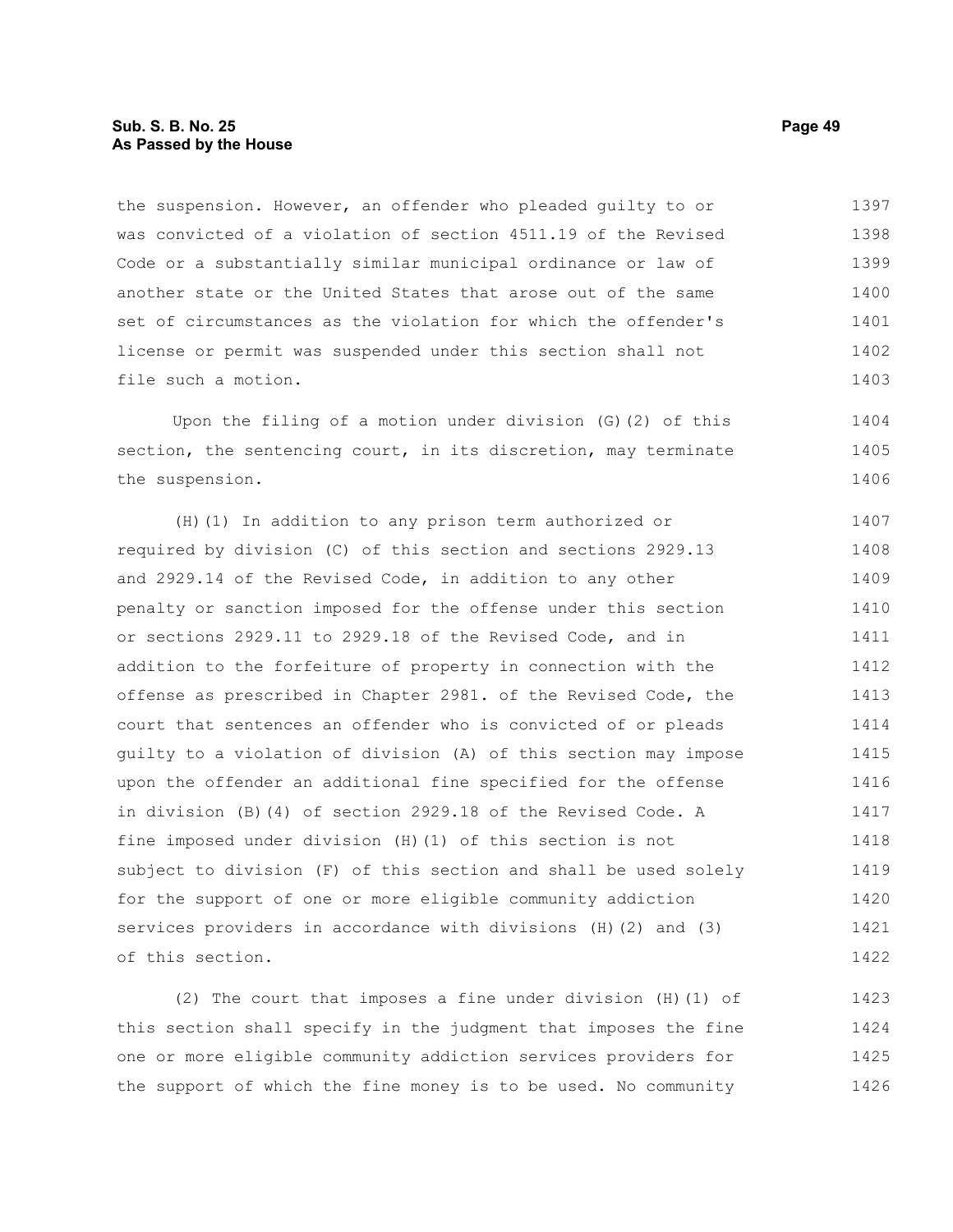#### **Sub. S. B. No. 25 Page 50 As Passed by the House**

addiction services provider shall receive or use money paid or collected in satisfaction of a fine imposed under division (H) (1) of this section unless the services provider is specified in the judgment that imposes the fine. No community addiction services provider shall be specified in the judgment unless the services provider is an eligible community addiction services provider and, except as otherwise provided in division (H)(2) of this section, unless the services provider is located in the county in which the court that imposes the fine is located or in a county that is immediately contiguous to the county in which that court is located. If no eligible community addiction services provider is located in any of those counties, the judgment may specify an eligible community addiction services provider that is located anywhere within this state. 1427 1428 1429 1430 1431 1432 1433 1434 1435 1436 1437 1438 1439 1440

(3) Notwithstanding any contrary provision of section 3719.21 of the Revised Code, the clerk of the court shall pay any fine imposed under division (H)(1) of this section to the eligible community addiction services provider specified pursuant to division (H)(2) of this section in the judgment. The eligible community addiction services provider that receives the fine moneys shall use the moneys only for the alcohol and drug addiction services identified in the application for certification of services under section 5119.36 of the Revised Code or in the application for a license under section 5119.37 of the Revised Code filed with the department of mental health and addiction services by the community addiction services provider specified in the judgment. 1441 1442 1443 1444 1445 1446 1447 1448 1449 1450 1451 1452 1453

(4) Each community addiction services provider that receives in a calendar year any fine moneys under division (H) (3) of this section shall file an annual report covering that calendar year with the court of common pleas and the board of 1454 1455 1456 1457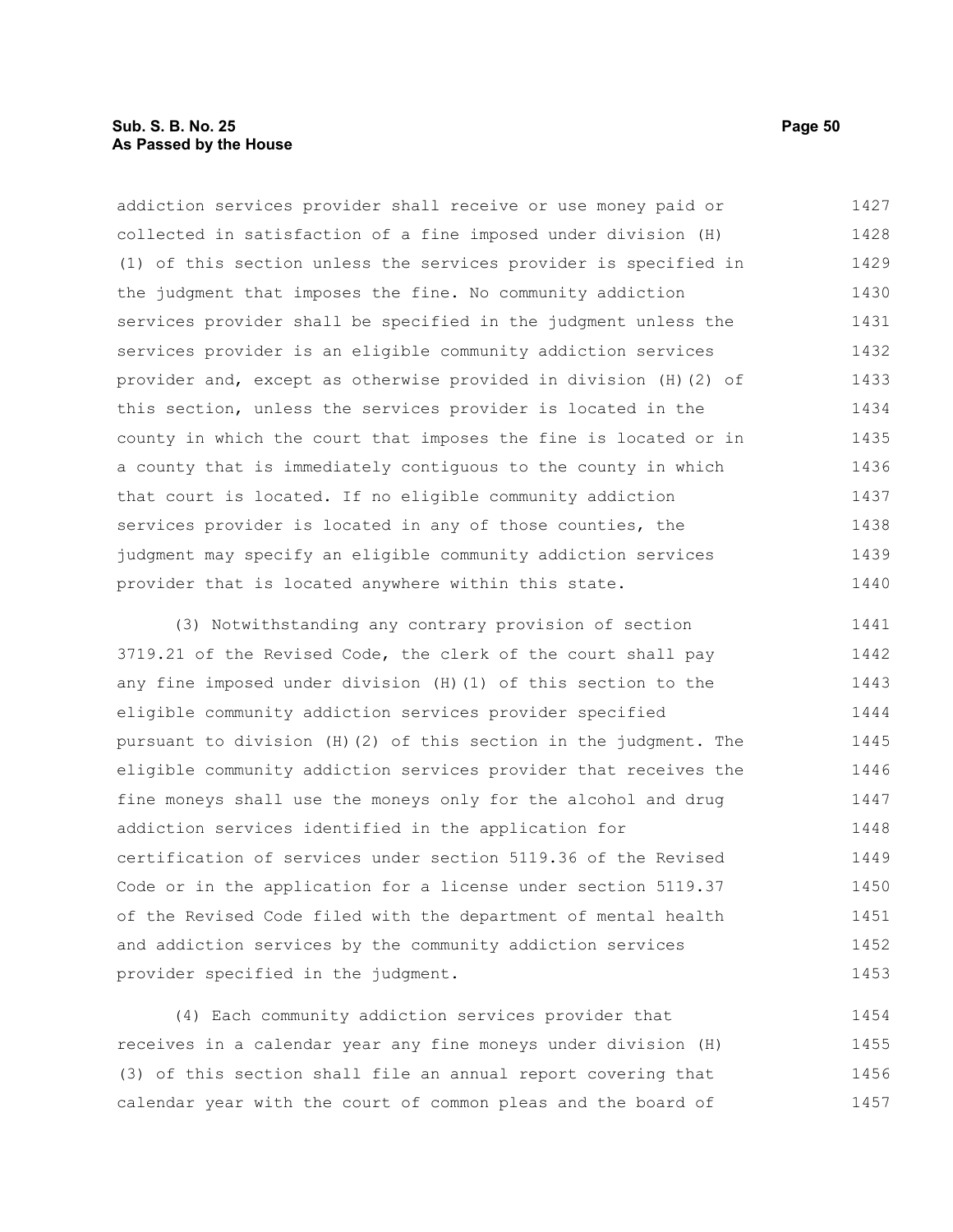#### **Sub. S. B. No. 25 Page 51 As Passed by the House**

county commissioners of the county in which the services provider is located, with the court of common pleas and the board of county commissioners of each county from which the services provider received the moneys if that county is different from the county in which the services provider is located, and with the attorney general. The community addiction services provider shall file the report no later than the first day of March in the calendar year following the calendar year in which the services provider received the fine moneys. The report shall include statistics on the number of persons served by the community addiction services provider, identify the types of alcohol and drug addiction services provided to those persons, and include a specific accounting of the purposes for which the fine moneys received were used. No information contained in the report shall identify, or enable a person to determine the identity of, any person served by the community addiction services provider. Each report received by a court of common pleas, a board of county commissioners, or the attorney general is a public record open for inspection under section 149.43 of the Revised Code. 1458 1459 1460 1461 1462 1463 1464 1465 1466 1467 1468 1469 1470 1471 1472 1473 1474 1475 1476 1477

(5) As used in divisions (H)(1) to (5) of this section: 1478

(a) "Community addiction services provider" and "alcohol and drug addiction services" have the same meanings as in section 5119.01 of the Revised Code. 1479 1480 1481

(b) "Eligible community addiction services provider" means a community addiction services provider, including a community addiction services provider that operates an opioid treatment program licensed under section 5119.37 of the Revised Code. 1482 1483 1484 1485

(I) As used in this section, "drug" includes any substance that is represented to be a drug. 1486 1487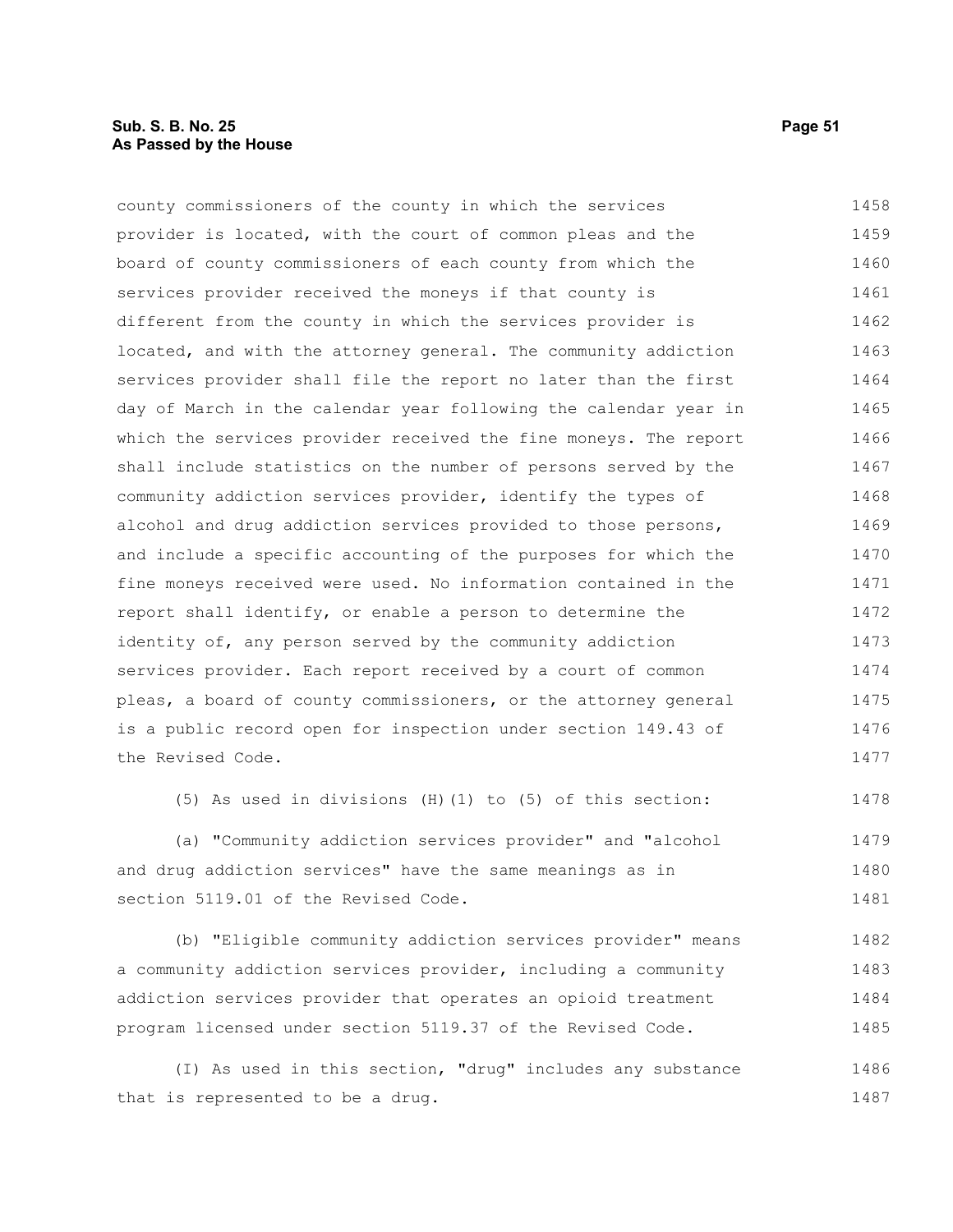#### **Sub. S. B. No. 25 Page 52 As Passed by the House**

as presented in this act:

(J) It is an affirmative defense to a charge of trafficking in a controlled substance analog under division (C) (8) of this section that the person charged with violating that offense sold or offered to sell, or prepared for shipment, shipped, transported, delivered, prepared for distribution, or distributed one of the following items that are excluded from the meaning of "controlled substance analog" under section 3719.01 of the Revised Code: (1) A controlled substance; (2) Any substance for which there is an approved new drug application; (3) With respect to a particular person, any substance if an exemption is in effect for investigational use for that person pursuant to federal law to the extent that conduct with respect to that substance is pursuant to that exemption. **Section 2.** That existing sections 2925.01 and 2925.03 of the Revised Code are hereby repealed. **Section 3.** This act shall be known as the Relapse Reduction Act. **Section 4.** The General Assembly, applying the principle stated in division (B) of section 1.52 of the Revised Code that amendments are to be harmonized if reasonably capable of simultaneous operation, finds that the following sections, presented in this act as composites of the sections as amended by the acts indicated, are the resulting versions of the sections in effect prior to the effective date of the sections 1488 1489 1490 1491 1492 1493 1494 1495 1496 1497 1498 1499 1500 1501 1502 1503 1504 1505 1506 1507 1508 1509 1510 1511 1512 1513

Section 2925.01 of the Revised Code as amended by both H.B. 341 and H.B. 442 of the 133rd General Assembly. 1515 1516